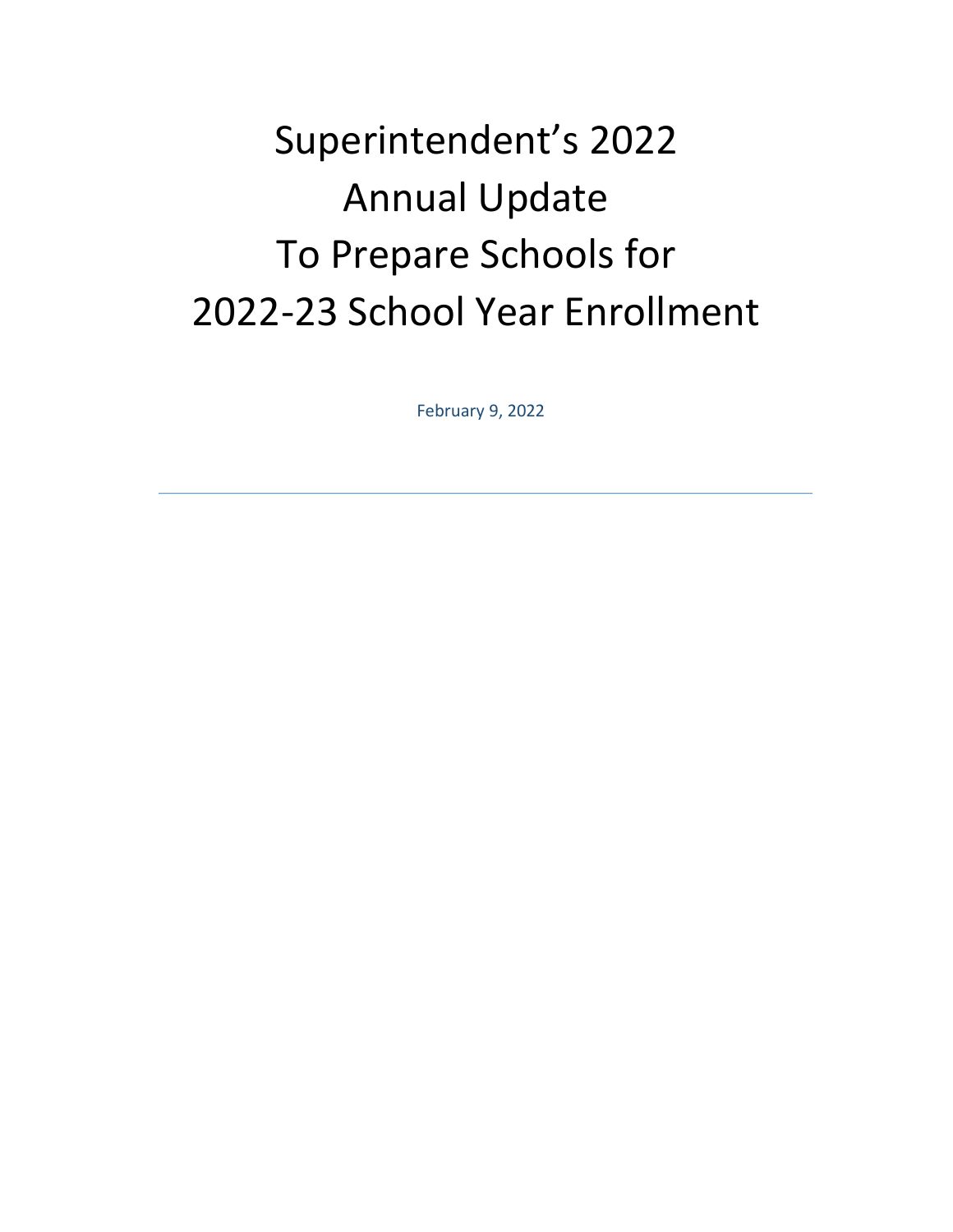# Executive Summary

The Annual Update summarizes strategies that APS is taking to manage enrollment for 2022-23. This year's annual update will provide **enrollment relief** for the following schools, using the described strategies:

- Abingdon
	- o Moving two pre-K programs from the school.
	- $\circ$  Continuing to offer targeted transfers for students who live in Abingdon's attendance zone to attend Drew.
- Gunston
	- o Offering transfers to Dorothy Hamm, Jefferson, Kenmore, and Williamsburg, giving preference to students who reside in Gunston's boundary.
- Wakefield
	- o Offering transfers for students who reside in Wakefield's attendance zone to attend Washington-Liberty.
	- $\circ$  Adding two additional relocatable classrooms, expanding the total number to six.
- Escuela Key
	- $\circ$  Returning a classroom that had been partitioned into two smaller rooms, adding one classroom within the school facility.
- Hoffman Boston
	- o Transferring control of Carver Center space to APS from Arlington Parks and Recreation, providing more space flexibility for school programming, while continuing to be available for community programming outside of normal school hours (completed in fall of 2021).

The most recent boundaries process had limited the scope, and some students can walk to one school, while they are zoned for another. **Targeted transfers will be offered to a limited number of students who reside in the identified planning units in the walk zone for the following schools:**

- Innovation and reside in and are eligible for a bus to ASFS
- Cardinal and reside in and are eligible for a bus to Glebe or Tuckahoe

#### **Option school lottery adjustments include:**

- ATS Reducing the number of kindergarten classes by one so the school fits within its permanent facility capacity. Note, the relocatable classrooms are being removed from the site.
- Claremont Immersion adding two VPI classes relocated from Abingdon and Barrett.
- Escuela Key -- adding students from those currently in Claremont feeder zone that will become part of Escuela Key feeder zone effective 2022-23.
- Washington-Liberty International Baccalaureate (IB)
	- Capping IB enrollment at 115 students from other high schools
	- Note the school's capacity is increasing by 600 with the opening of the repurposed Education Center, and the relocatable classrooms will be removed, and enrollment will be phased in as needed, providing enrollment relief to Wakefield and Yorktown.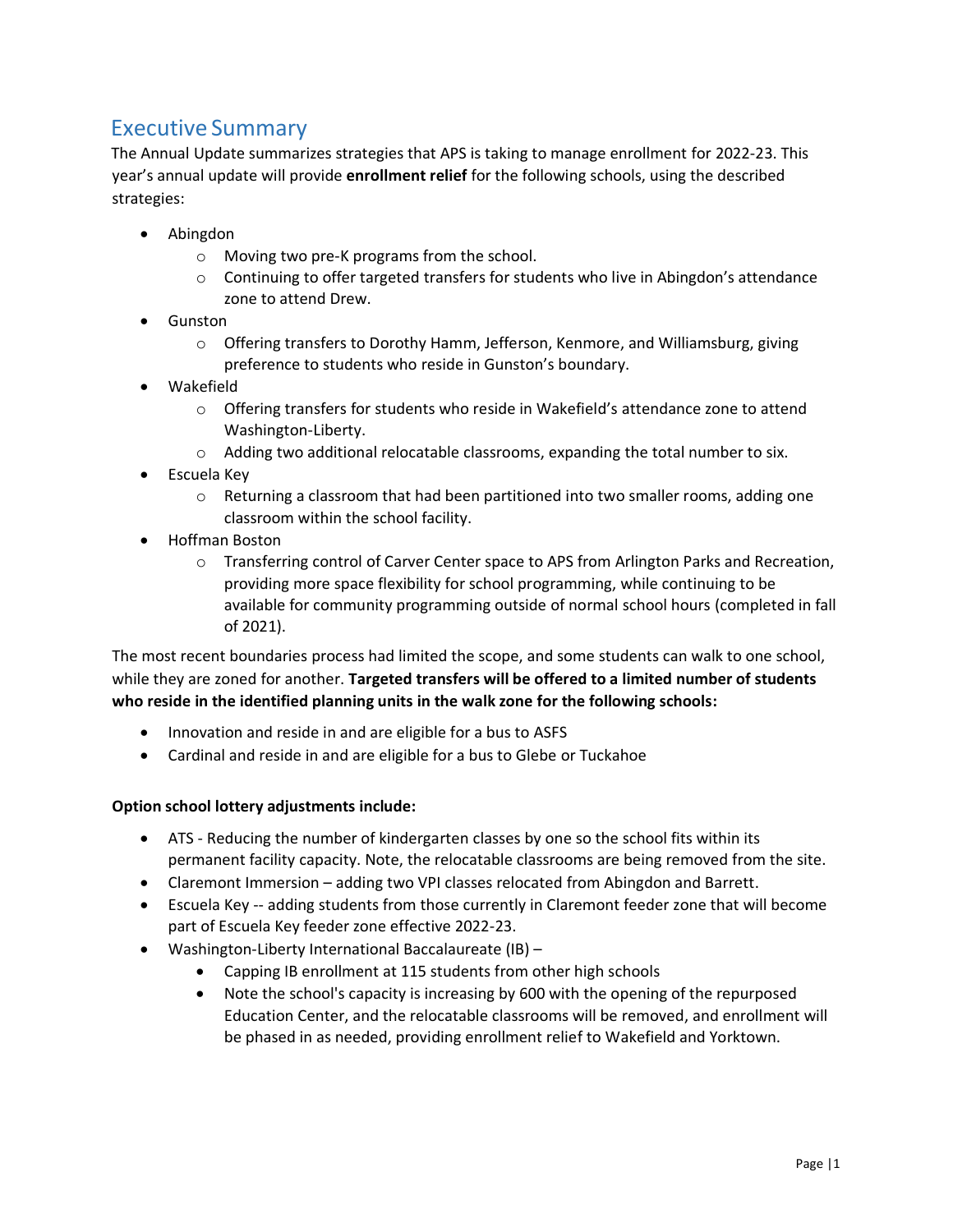#### **Pre-K moves serve capacity and instructional needs. Changes include:**

- Two VPI classes will be moved to Claremont from Abingdon and Barrett (1 each)
- Offering two Montessori Pre-K/Kindergarten satellite classes at Jamestown instead of three classes
- Adding one Community Peer Pre-K Program class at both Innovation and Taylor, shifting one Pre-K special education class each out of Abingdon and Oakridge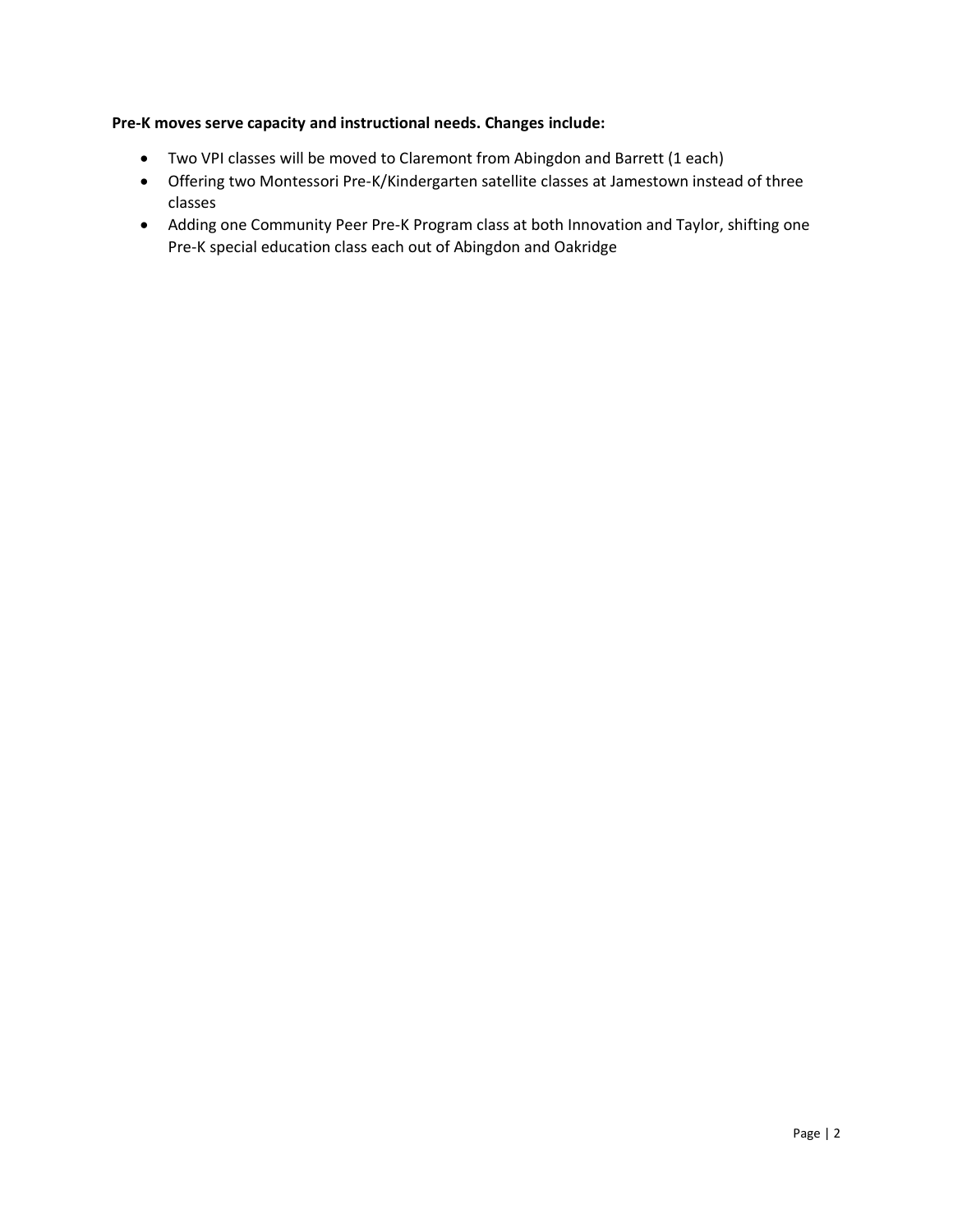# Purpose

In June 2017, the School Board adopted a revision to the Options and Transfers Policy (J-5.3.31) that directs the Superintendent to "provide annual updates to the School Board on enrollment levels at each school/program and transportation issues" and to "make recommendations to achieve the goals stated in the policy." The Annual Update documents the operational decisions made for the upcoming school year and provides rationale for the adjustments.

# Steps to Prepare for Next Year Enrollment Needs

The following take place annually to prepare for enrollment that exceeds capacity:

- 1. Provide data to identify needs
	- Data includes enrollment by grade for the last 3 years, projections for the next year and school capacity including with and without relocatable classrooms.
	- Identify the following:
		- o Schools where enrollment exceeds capacity; and
		- o Strategies for managing enrollment.
- 2. Review this information with principal groups (elementary, middle, high school) and crossdepartmental staff, including the Offices of School Support, Academics, and Facilities and Operations to confirm adjustments that will be made to address enrollment.
- 3. The adjustments are used to
	- Identify the adjustments to factor into the spring update to projections for the following school year.
	- Plan for program moves, addition or removal of relocatable classrooms, etc.

# Strategies to Manage Growth

The following operational strategies are used to manage projected enrollment growth for the next year, and may include any of the following:

- Internal modifications to a school facility, repurposing existing spaces to increase the number of classrooms
- Adding or removing relocatable classrooms.
- Offering transfers to neighborhood schools that have space for additional students.
- Offering targeted transfers to allow students from specific school attendance zones or planning units to apply to transfer to a nearby school that has capacity for additional students to balance enrollment between schools or to address another issue that was not solved by boundary changes.
- Relocating Pre-K programs.
- Adjusting the number of seats offered for new students applying for option programs and schools.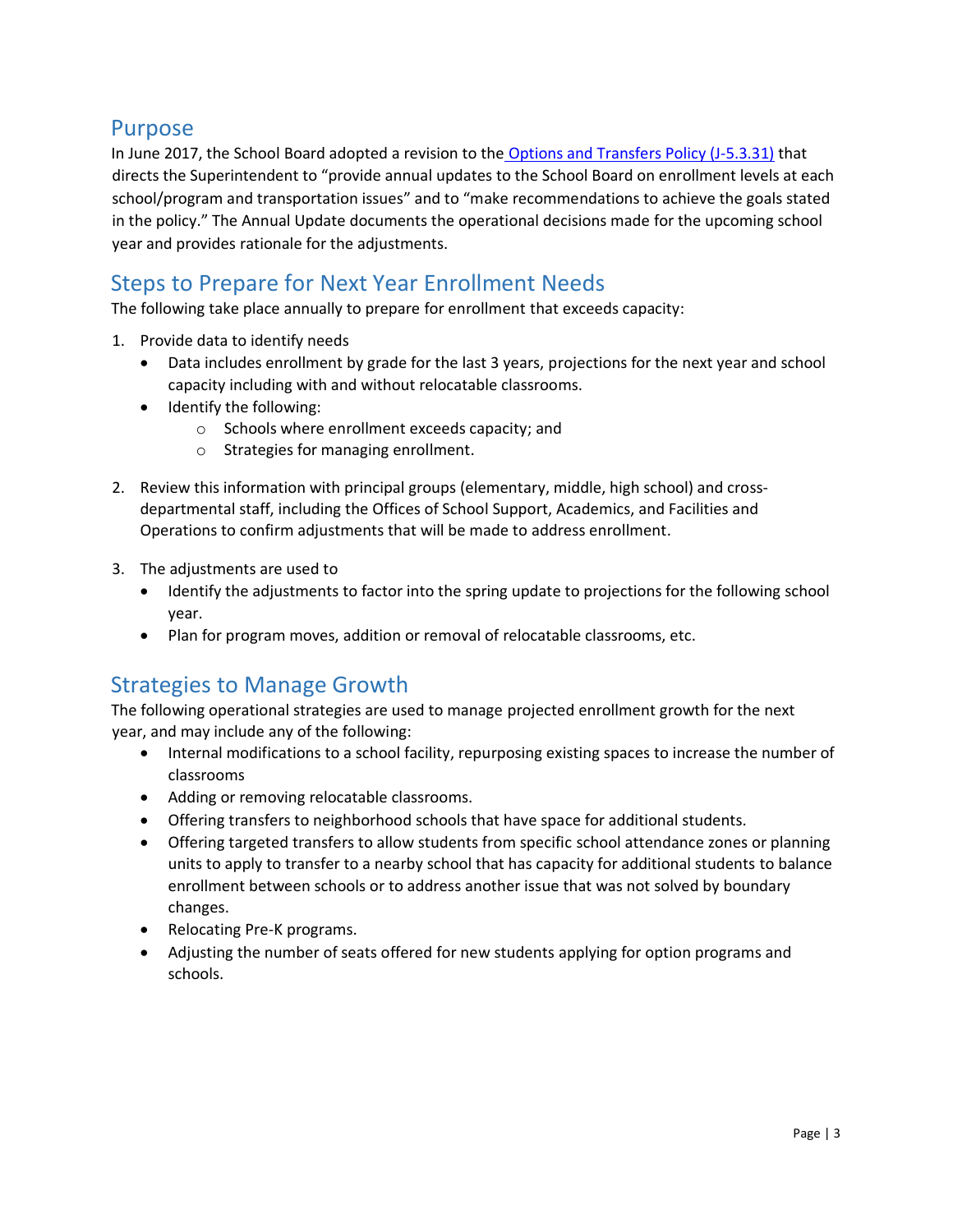# Factors Informing the 2022 Annual Update (Effective in 2022‐23)

The work to plan for the 2022-23 school year factors in the following:

# The Virtual Learning Program (VLP)

In 2021, the COVID-19 pandemic continued to impact families and staff, and APS offered a Virtual Learning Program (VLP) to provide students an opportunity to access instruction remotely. Students enrolled in VLP were counted in the VLP membership report on the Sept. 30, 2021, separate from their school of residence or attendance.

The Fall 2021 projections include VLP students at the in-person school (neighborhood or option) they would have attended if not for the VLP program. All planning for the 2022-23 school year assumes students will return to in-person learning to ensure that projected enrollment is at manageable levels across all schools.

VLP students previously enrolled in option programs may choose to return to their option school or may attend their assigned neighborhood school in SY 2022-23. Option seats will not be held for VLP students past the lotteries in Spring 2022.

# Opening of Additional School Seats for SY 2022-23

• Fall 2022: Opening of the repurposed Education Center, which will add 600 seats at Washington‐Liberty High School.

#### Limited Boundary Adjustments Adopted December 2021

In the Fall of 2021, the school board approved two limited boundary adjustments effective for the 2022- 23 school year to maintain manageable enrollment at Gunston and Wakefield because they were projected to be over capacity. The projections reflect the boundary adjustments. Details of the boundary change can be found at the following link: [www.apsva.us/engage/fall-2021-boundary-process.](http://www.apsva.us/engage/fall-2021-boundary-process)

#### Feeder Structure Adjustments for Claremont and Escuela Key Adopted December 2021

In Fall 2021, the School Board approved the Superintendent's recommendation to change some of the feeder schools to Escuela Key and Claremont effective for the start of the 2022-23 school year. Details on the change can be found at the following link:

[www.apsva.us/engage/immersionelementaryfeedercommittee/](http://www.apsva.us/engage/immersionelementaryfeedercommittee/)

# Managing Enrollment in 2022-23

# Modifying or Expanding to Add Additional Classroom Space

#### *Internal Modifications*

Two small adjacent rooms will be recombined into a classroom at Escuela Key. The project will be completed in summer 2022

#### *Space Secured at Hoffman-Boston*

In August, APS and the Arlington Department of Parks and Recreation (DPR) agreed to formalize use of the Carver Center for educational purposes to the Joint Use Agreement, part of the MOU covering multiple school sites. Some rooms were already in use by APS, and this change will provide additional flexibility for APS beginning in SY 2022-23, as well as long-term capacity planning capability.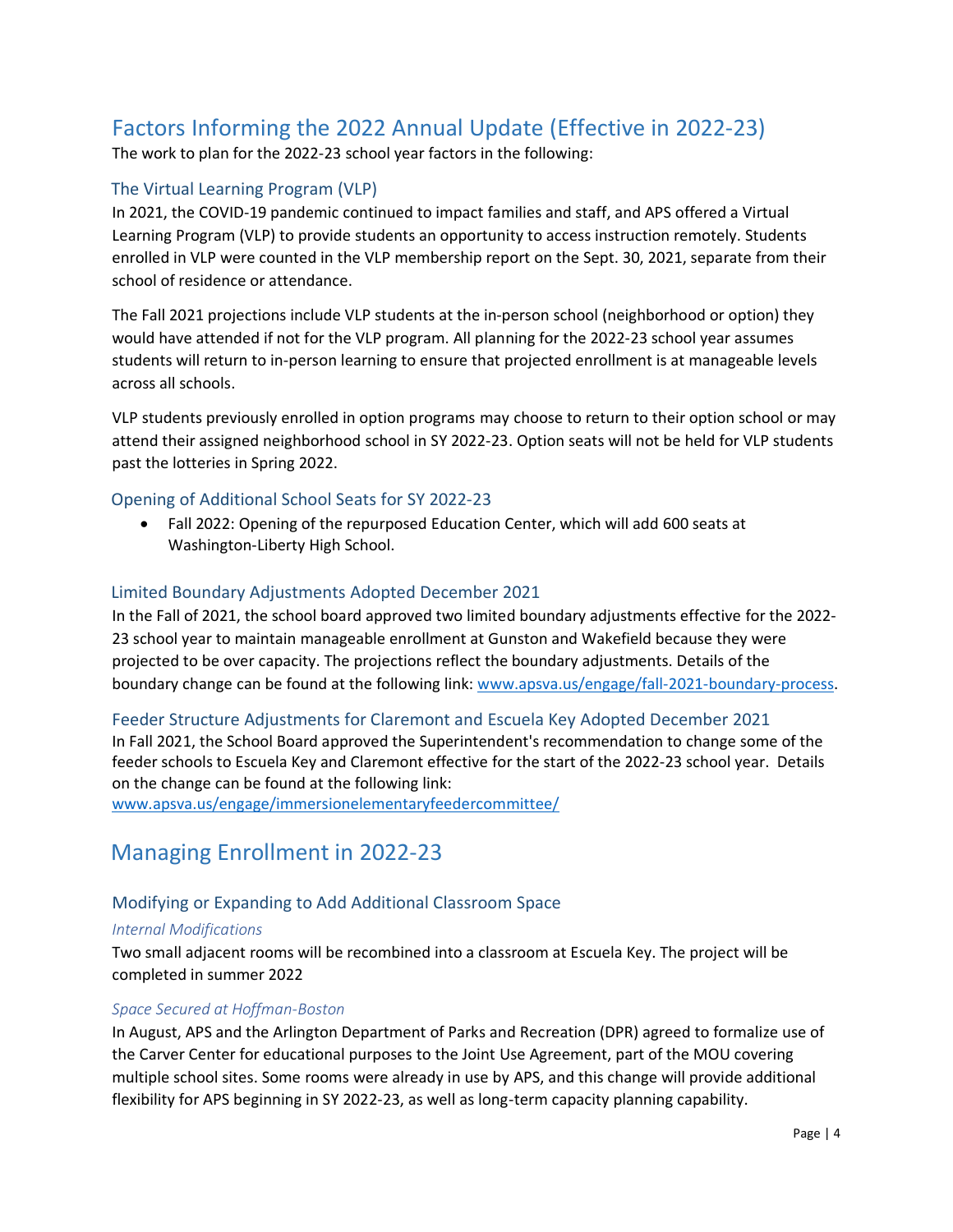- Hoffman-Boston will have full access to the Carver Center space during normal school hours, and DPR will continue to use the space for its current activities, camps and other non-school day or evening activities.
- Hoffman-Boston will be able to use the additional space for a variety of specialized services that benefit students, as well as to provide more space, allowing for more consistent distancing of students during activities and programs like Extended Day.

## Relocatable Classrooms

APS will keep most relocatable classrooms in place for the coming school year while APS monitors enrollment trends that have been affected by the pandemic. Changes to relocatable classrooms for the 2022-23 school year include:

- Removal of the following:
	- o Four relocatable classrooms from Washington-Liberty
	- o Six relocatable classrooms from Arlington Traditional School
- Addition of two relocatable classrooms at Wakefield, bringing the total to six.

The estimated time to install relocatable classrooms for occupancy is approximately six months. The primary milestones for relocatable placement include: the use permit, building permit, and installation processes. The financial cost for relocatable placement is such that three years is the preferred minimum amount of time that relocatable classrooms would remain on the school site and be made available for use by the school.

# Offering Transfers to Neighborhood Schools

The Options and Transfer Policy J-5.3.31 allows for neighborhood transfers to the extent possible given financial constraints and capacity limits. Parents and guardians are responsible for transportation when the student accepts a transfer to another neighborhood school that is accepting transfers, unless otherwise directed by the School Board as part of another decision.

APS will offer a limited number of neighborhood transfers at neighborhood middle schools where there is capacity for the 2022-23 school year. Rising grade 6, 7 and 8 students who attend an APS school are eligible to apply. This table shows middle school level details:

#### *Neighborhood Transfers Offered for the 2022-23 School Year*

| <b>School</b>       | No. of transfers |
|---------------------|------------------|
| <b>Dorothy Hamm</b> | 20               |
| <b>Jefferson</b>    | 30               |
| <b>Kenmore</b>      | 35               |
| Williamsburg        | 40               |
| Total               | 125              |

#### *Middle School*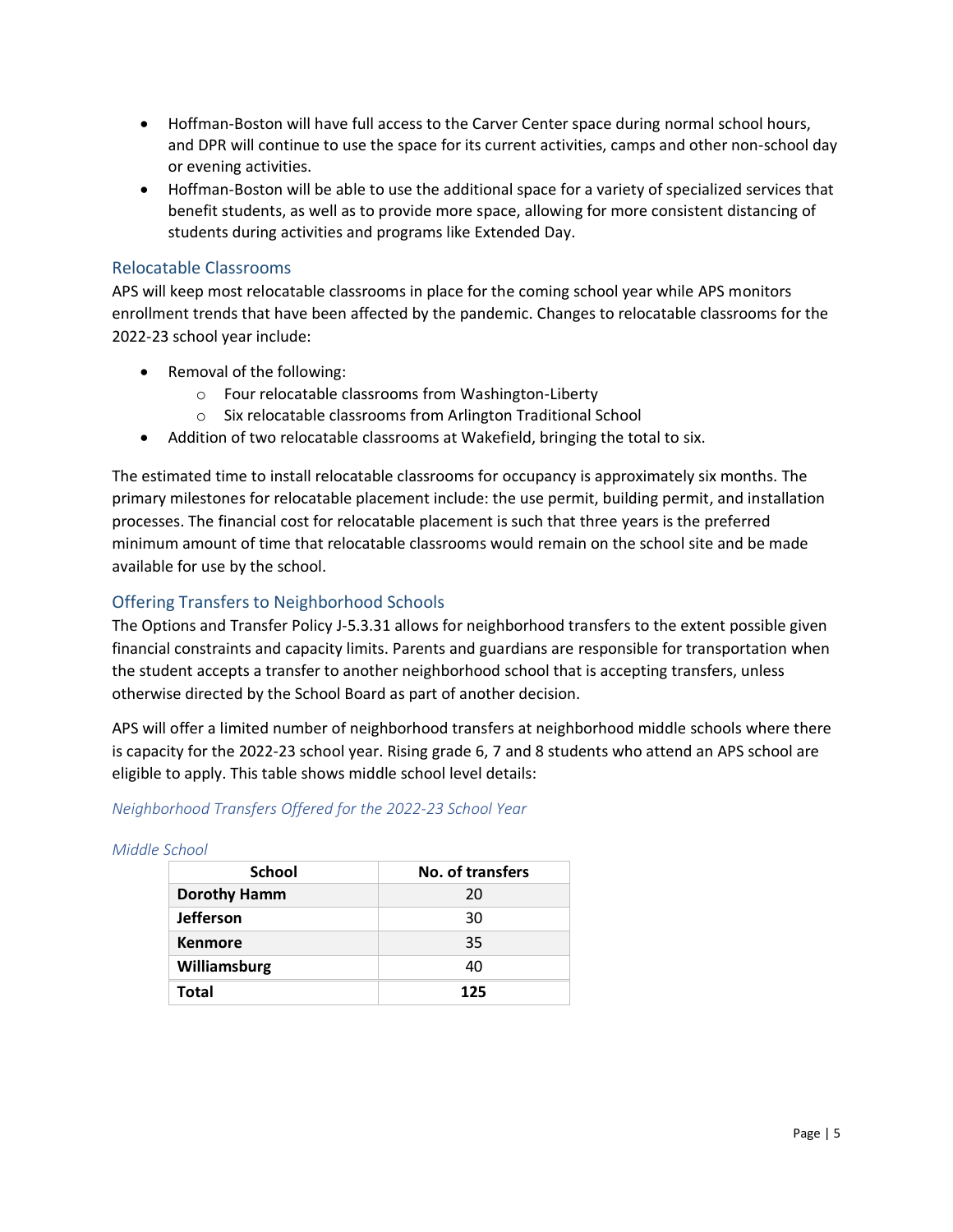Since Gunston's enrollment is expected to exceed the school capacity, students who reside in the Gunston attendance zone are eligible for the following:

- Priority when applying for a neighborhood transfer to any of the middle schools accepting transfers.
- There is no transportation being offered since there is no countywide transportation to the four schools offering neighborhood transfers.

#### *High School*

| <b>School</b>             | No. of transfers |
|---------------------------|------------------|
| <b>Washington-Liberty</b> | 60               |

Since Wakefield's enrollment is expected to exceed the school capacity, students who reside in the Wakefield's attendance zone are eligible for the following:

- Priority when applying for a neighborhood transfer to Washington-Liberty.
- Countywide transportation to Washington-Liberty using the countywide transportation provided for IB.

#### Notes on Neighborhood Transfers

- Lotteries will be conducted if the number of applicants exceeds the number of transfer seats available.
- Neighborhood transfers are reevaluated annually, and there is no guarantee that they will be available in future years due to changes in school capacity.

#### *Targeted Transfers*

Targeted transfers are an alternative to boundary adjustments and allow students from specific school attendance zones or planning units to apply to transfer to a nearby school that has capacity for additional students. Targeted transfers are offered under the following conditions:

- Schools offering targeted transfer share boundaries;
- The number of transfers will be set based on projections for all schools involved;
- Lotteries will be conducted if the number of applicants exceeds the number of seats available; and
- APS Transportation may be provided for students who reside outside of the walk zone for the school where they were offered a seat.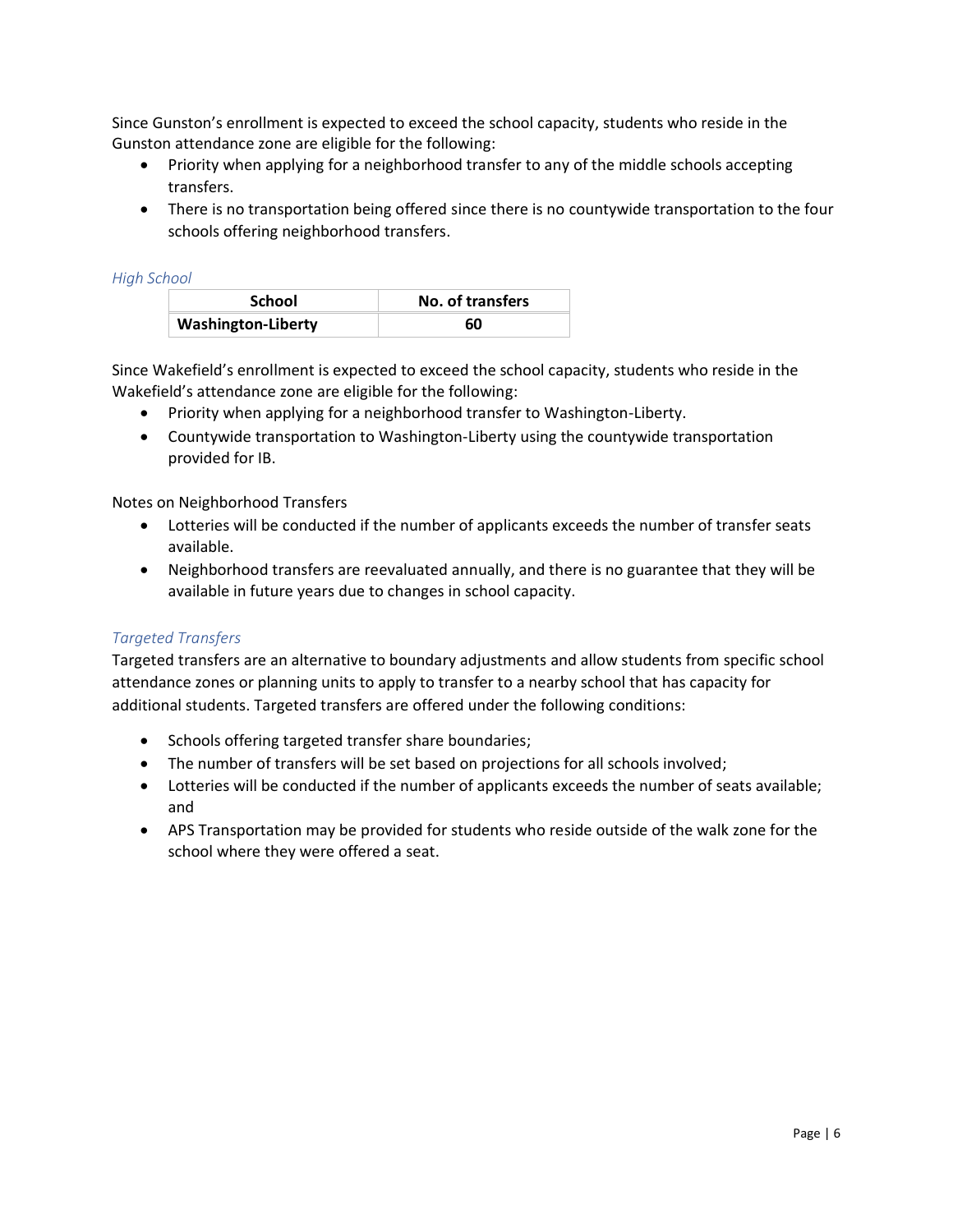## *Targeted Transfers Offered for the 2022-23 School Year*

| <b>School</b>    | Who is Eligible to Apply?                                                                                             | <b>Is Transportation</b>                                                                 | # Seats        |
|------------------|-----------------------------------------------------------------------------------------------------------------------|------------------------------------------------------------------------------------------|----------------|
| <b>Accepting</b> | All rising K-5 students who reside in                                                                                 | Provided?                                                                                | <b>Offered</b> |
| <b>Drew</b>      | The Abingdon attendance zone                                                                                          | Yes                                                                                      | 30             |
| <b>Cardinal</b>  | Glebe Planning Unit - 16090<br>Tuckahoe Planning Units - 16060,16050                                                  | No<br>NOTE: All planning units<br>are walkable to Cardinal                               | 35             |
| Innovation       | <b>Arlington Science Focus Planning Units:</b><br>• 23211<br>• 24111<br>$\bullet$ 24100<br>$\bullet$ 24080<br>• 23120 | No<br>NOTE: All planning units<br>are walkable to Innovation<br>and bus eligible to ASFS | 60             |

# Moving Pre-K and Countywide Special Education Programs

When enrollment for Grades K‐5 increases at neighborhood schools and there is a need for more capacity, Pre-K classes can be moved to another elementary school with capacity. Note that budgeted numbers for Pre-K enrollment represent the maximum number of Pre-K seats based on the number of classes offered at each site (see Attachment C). For more information about these programs visit www.apsva.us/e[arly‐childhood‐prek/](http://www.apsva.us/early-childhood-prek/)[.](http://www.apsva.us/early-childhood-prek/)

The following changes will be made 2022‐23 (see Attachment D for rationale):

- Two VPI classes will be moved to Claremont from Abingdon and Barrett (1 each)
- Offering two Montessori Pre-K/kindergarten satellite classes at Jamestown instead of three classes
- Adding one Community Peer Pre-K Program class at Innovation and Taylor
- Offering one Pre-K special education class at Abingdon instead of two
- Offering one Pre-K special education class at Oakridge instead of two

# Pre-K Seats in Option Schools

Each option school has Pre-K programs that help ensure the school's population is diverse. Students in the option school Pre-K programs are able to continue at the school through completion of all grades at the school level.

# Adjusting the Number of Entry Grade Lottery Seats in Elementary Option Schools

Enrollment levels in option schools and programs should result in capacity utilization on par with utilization levels at the neighborhood schools. The number of option seats is reviewed annually and periodically revised based on projected enrollment, building capacity, and needs of the school division. Specific details about options are found at www.apsva.us/school-options/. Exact numbers of available lottery seats are set by the time the option school lotteries occur[.](http://www.apsva.us/school-options/)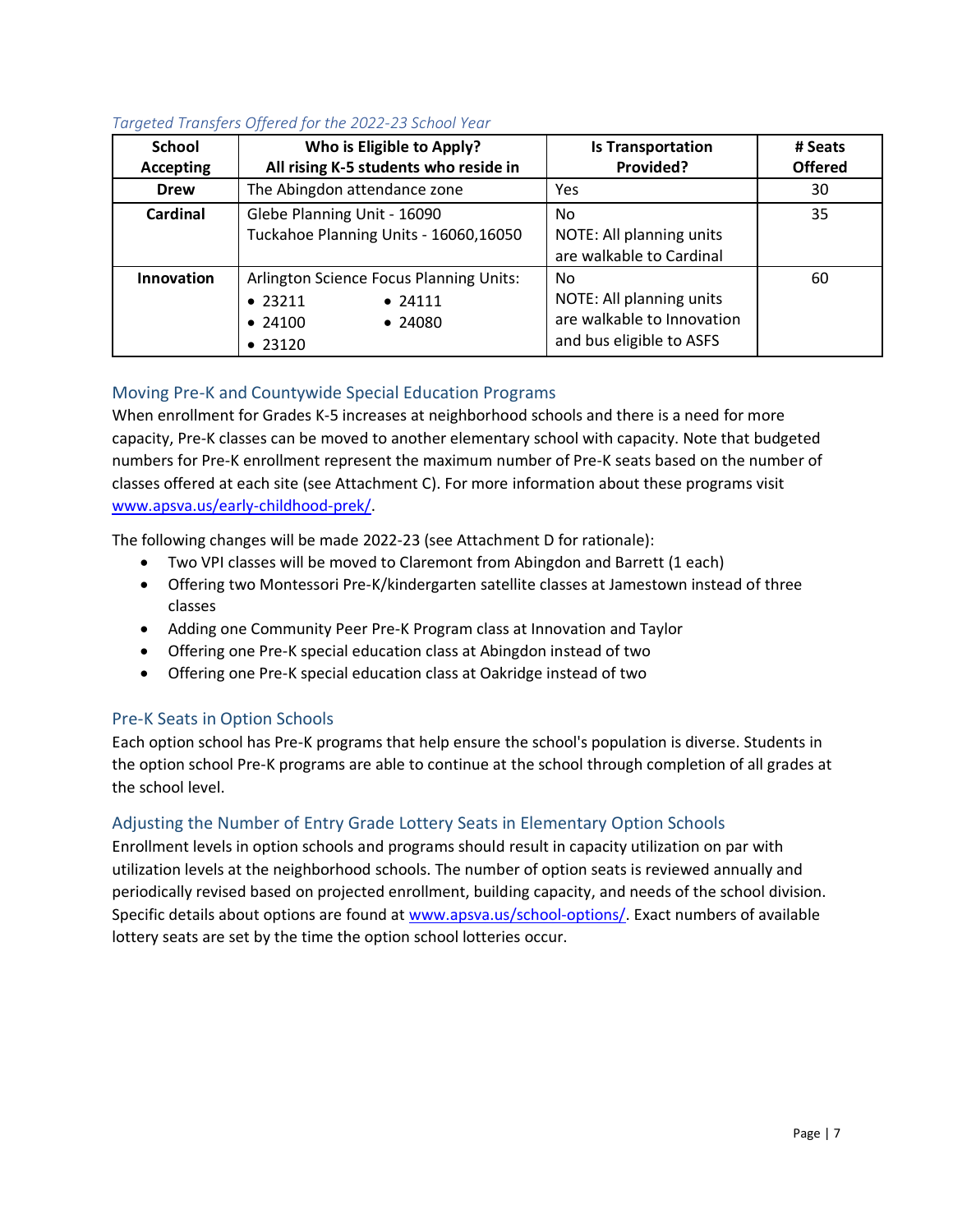For the 2022‐23 school year, option schools will offer the following number of entry‐level classes and seats:

| <b>School</b>      | Kindergarten                                           | Grades 1-5                                                                                                                                                                                                          | <b>Changes</b>                            |
|--------------------|--------------------------------------------------------|---------------------------------------------------------------------------------------------------------------------------------------------------------------------------------------------------------------------|-------------------------------------------|
| <b>ATS</b>         | 4 classes<br>(100 seats)                               | Available seats in Grades 1-5 are<br>filled from waitlist                                                                                                                                                           | Reduce Kindergarten by 1<br>class         |
| <b>Campbell</b>    | 3 classes<br>(72 seats)                                | Available seats in Grades 1-5 are<br>filled from waitlist                                                                                                                                                           | No change                                 |
| <b>Claremont</b>   | 4 classes<br>(104 students)                            | Available seats in Grades 1-5 are<br>filled with students from waitlist.<br>Students entering in Grades 2-5<br>must also meet language<br>requirement                                                               | No change                                 |
| <b>Escuela Key</b> | 4 classes<br>$(96$ seats)                              | Key will add one classroom through<br>interior adjustments<br>Available seats in Grades 1-5 are<br>filled with students from waitlist.<br>Students entering in Grades 2-5<br>must also meet language<br>requirement | No change                                 |
| <b>MPSA</b>        | No change in no. of<br>PreK-K classes<br>(50 students) | Available seats in Grades 1-5 are<br>filled from waitlist                                                                                                                                                           | Increase in PreK<br>(PreK-K are combined) |

# Elementary Option School Seats Offered for Enrollment in 2022-23

The waitlist for elementary option schools is maintained year-round, and families will be notified if they are on the waitlist and a seat becomes available. All waitlists reset when the options and transfers period begins each year, so families must reapply if they are still interested in attending a school or program they applied to previously. In the case of the immersion programs, new admission for students in Grades 2‐5 is dependent on meeting the language requirement.

# Adjusting the Number of Lottery Seats in Secondary Option Schools & Programs

For the 2021‐22 school year, the secondary option schools and programs offered the following number of seats:

- AP Network (Wakefield) will offer 20 seats.
- Arlington Tech will offer 130 seats.
- H‐B Woodlawn will offer 85 seats for Grade 6, and 37 for Grade 9. For details, see Appendix.
- All Montessori and Immersion students who completed the prior grade level may continue in the program.
	- o Montessori and Immersion are available through Gunston.
	- o Immersion continues through high school at Wakefield.
- International Baccalaureate (Washington-Liberty) will offer 115 seats.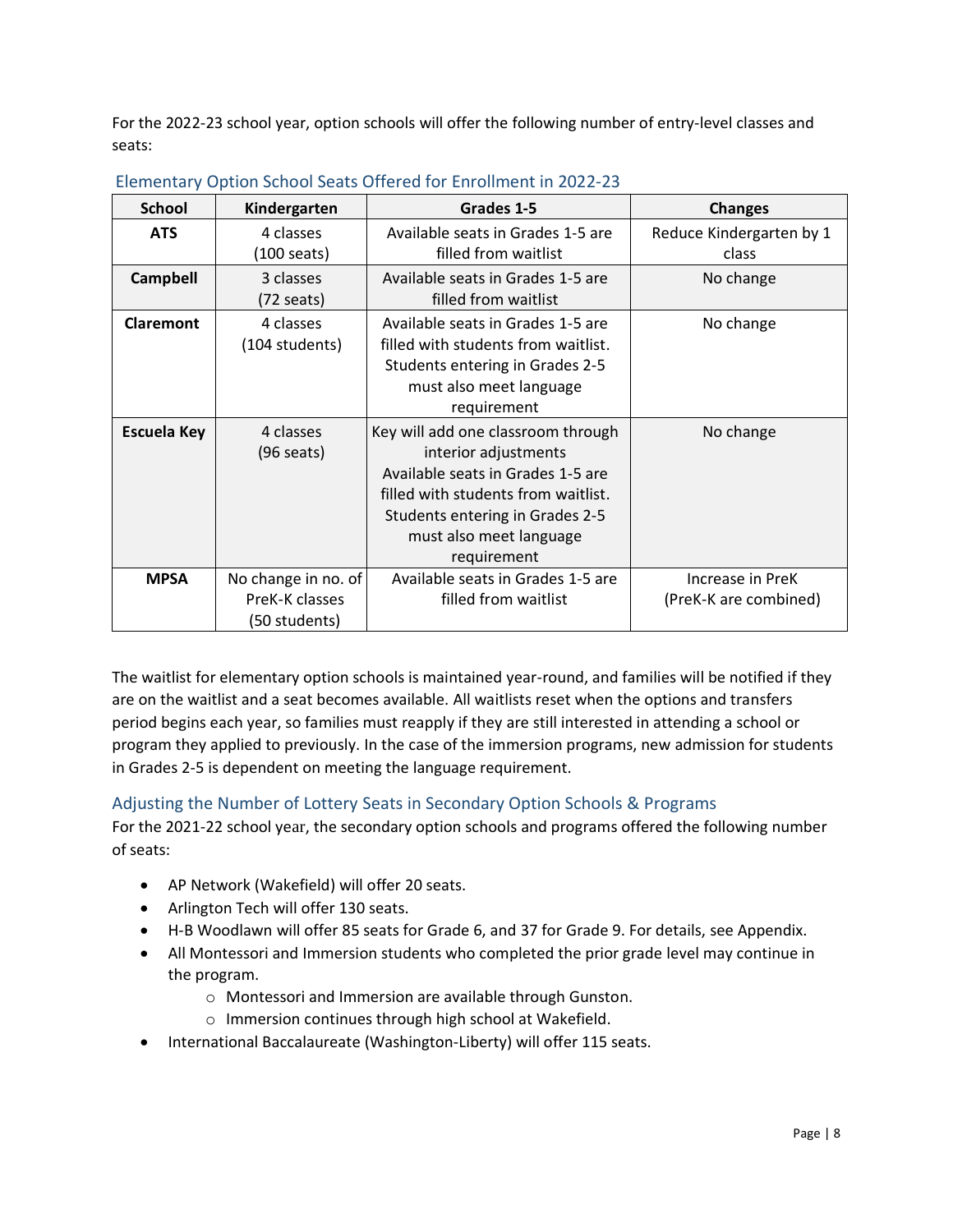Options seats are continuously filled throughout the school year as seats become available. Families will be notified if they are on the waitlist and a seat becomes available. If families do not accept or decline a seat by the deadline, the available seat is given to the next student on the waitlist. All waitlists reset when the options and transfers period begins each year, so families must reapply if they are still interested in attending a school or program they applied to previously. In the case of the immersion programs, admission for new students is dependent on meeting the language requirement.

# New Resource for Monitoring Enrollment Report

# Secondary Program Enrollment Report

APS introduced a new monthly secondary program enrollment report available on the website on the statistics page at the following link: [www.apsva.us/statistics/monthly-enrollment/secondary-program](http://www.apsva.us/statistics/monthly-enrollment/secondary-program-enrollment/)[enrollment/.](http://www.apsva.us/statistics/monthly-enrollment/secondary-program-enrollment/) The official membership count or enrollment of students for any given school year is taken on the last school day of each month. The Secondary Program Enrollment Report is based on the official membership count or enrollment and is listed by grade in each school. This report offers a view into enrollment by program within schools. Here one can monitor trends related to attrition rates, impact on building capacity, monthly and annual enrollment fluctuations, etc. For maximum transparency, breakdowns by grade and program are provided.

# Additional Near-Term Planning Activities

- 1. Facilities and Operation is identifying and securing a temporary space for the relocation for the **Arlington Community High School.**
	- Available starting in summer 2023 to prepare for construction on the Career Center Campus.
	- Available through summer 2026 when the permanent location at [PenPlace](http://www.apsva.us/post/arlington-community-high-school-to-get-permanent-home-at-amazons-penplace/) opens.
	- Must be easily accessible via public bus routes.
- 2. Planning & Evaluation will identify a permanent location for the **Even Start Program** as soon as possible.
	- Even Start is a non-academic family literacy program that serves qualifying families throughout Arlington.
	- The program moved into two vacant relocatable classrooms, adjacent to the Arlington Career Center in summer 2021
	- The PenPlace space for ACHS does not have room to accommodate this additional program need.
	- An alternative space needs to be accessible to Columbia Pike, and accommodate four classrooms, an office, and kitchenette.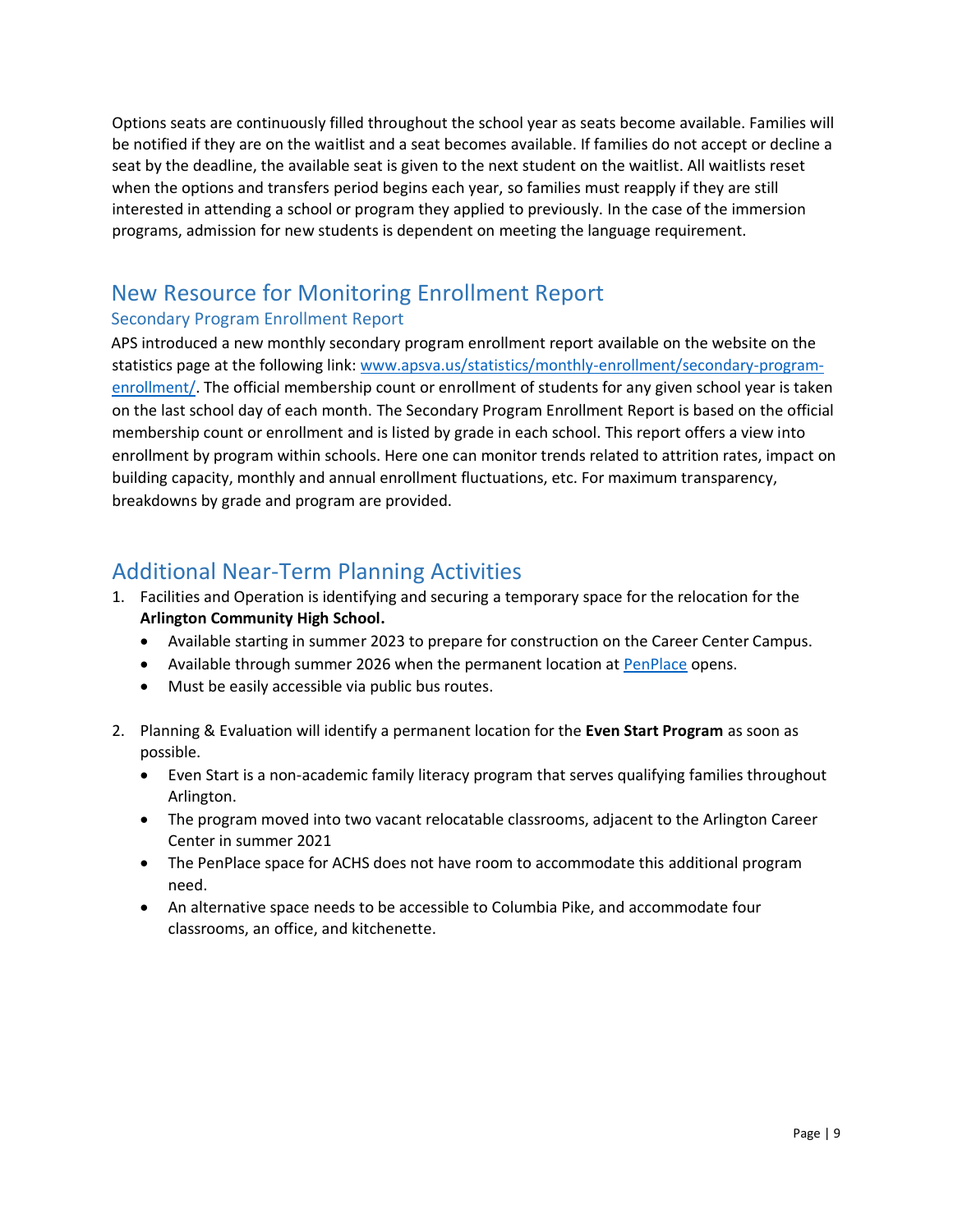# Steps to Prepare for SY 2023-24 and Beyond

# FY 2023-32 Capital Improvement Plan and Capacity

The School Board's Direction for the Superintendent's Proposed FY 2023-32 CIP includes:

- A capital project to develop secondary capacity at the Arlington Career Center, opening 2025.
- A project to evaluate and prioritize the renovation of existing school buildings. The evaluation will update school capacities.

## Adding Secondary Capacity

Arlington Career Center construction is in the planning stages. The retention of relocatable classrooms will be determined as planning for construction progresses.

# Renovation Plan for Existing Schools

APS has been tasked with developing a framework and guidelines for evaluating existing facilities. Staff is currently developing a proposed ranking system that focuses on four factors: major building systems, common space adequacy, educational space adequacy, and equity considerations.

Over this next year, this work will update school capacities. Over time, each project has determined the school's capacity independently. This work will use a set of common and educational specifications to analyze square footage, features, and current building codes at the elementary and secondary levels.

## Upcoming Boundary Processes

Staff will monitor enrollment and a boundary process may be considered by the Superintendent if one or more of the conditions listed in the current policy are met:

- APS is no longer planning for a countywide boundary process in Fall 2022;
- In October, APS may recommend small boundary adjustments if enrollment on Sept. 30, 2022, significantly exceeds a school's capacity and cannot be managed in 2023-24 via other means.

#### Options and Transfers PIP Revisions

Two changes need to be updated in the Options and Transfer Policy Implementation Procedures (PIPs) in time for the Spring 2023 lottery process (effective for school year 2023-24), including:

• Elementary Dual Language Immersion Program - The PIP will be revised to define an order of preference for applicants to the Elementary Dual Language Immersion Lottery. The order of preference is currently not defined. Students in VPI at Escuela Key and Claremont currently receive preference, as do siblings of currently enrolled students at Escuela Key and Claremont. However, these preferences are not placed in rank order and additional preferences need to be added to include families who currently attend the Immersion school that is outside of their feeder zone and are requesting to attend their assigned Immersion school. Transfer requests from families whose students are outside of feeder are currently handled separately from the lottery process but should be included in the lottery process going forward. The order of preference for the Elementary Dual Language Immersion Lottery will be modeled after the Elementary Montessori Lottery with some changes to account for the needs of the Dual Language Immersion program.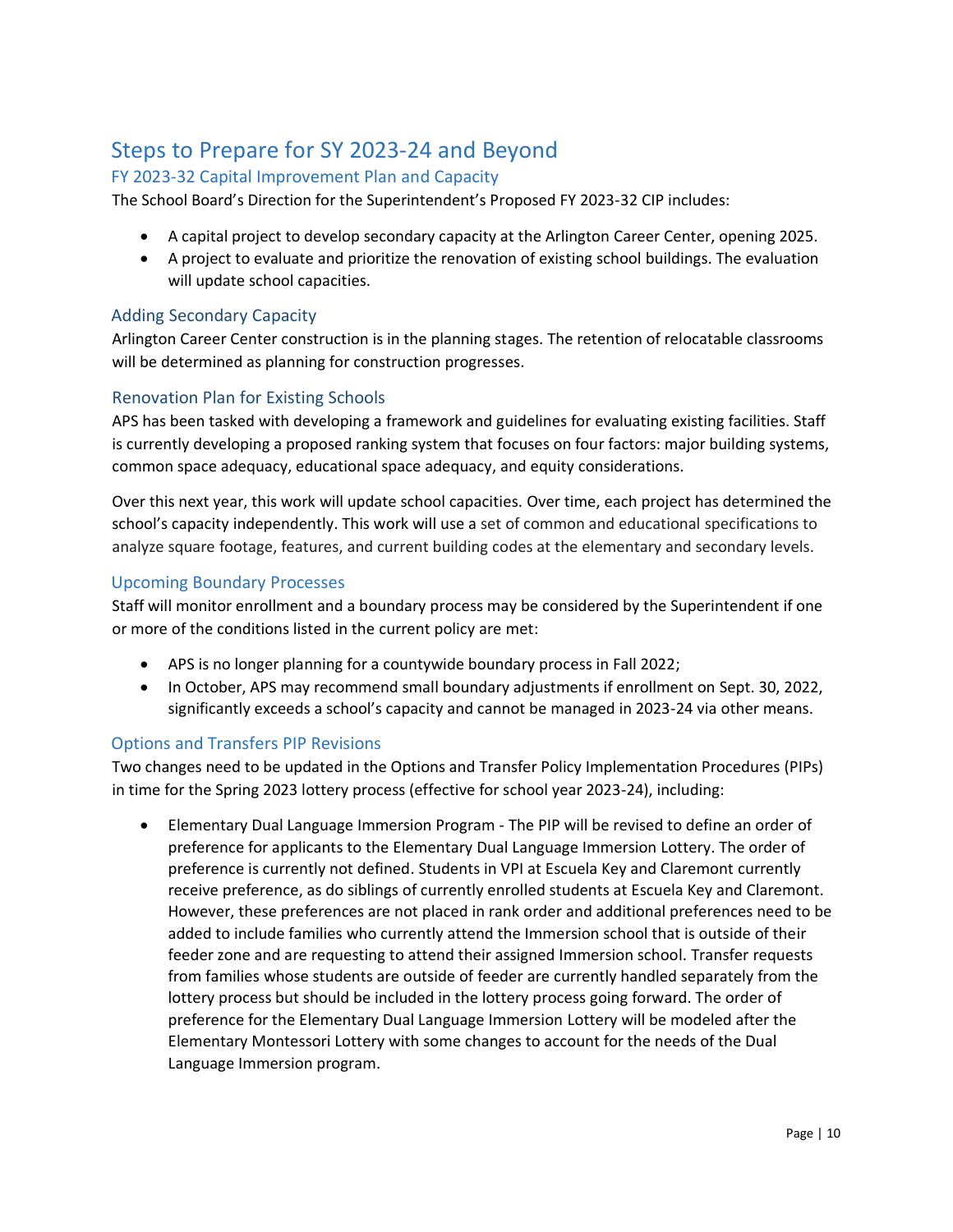- Secondary Option Programs Staff will align all secondary lotteries (IB, AP Network, Arlington Tech, H-B Woodlawn) to resemble that of H‐B Woodlawn lottery, where available seats are allocated proportionately based on September 30 enrollment at the feeder schools. Aligning the secondary lotteries so that lottery seats are allocated proportionately at each secondary option school and program with a lottery (IB, AP Network, Arlington Tech, H-B Woodlawn) aligns with the goals of:
	- o Promote more equitable access to option schools and programs.
	- o Promoting demographic diversity within option schools and programs.

## Revise the Boundary Policy B.2.1

Planning and Evaluation has requested an extension on the timeline to revise the boundaries policy. The Boundary policy, last adopted June 29, 2017, is in the queue for action by the School Board later this spring. However, since the adoption, the School Board has adopted boundary adjustments for all school levels. Each boundary process raises issues with the policy.

- Demographics are defined within the policy as promoting demographic diversity. The Office of Diversity, Equity and Inclusion will lead work to define APS' goal for demographics and how it is addressed in the boundary policy.
- The extended timeline would also allow a cross departmental team to develop recommendations for other parts of the policy, such as alignment for school pyramids or consideration of Pre-K placement with boundaries.

#### Pre-K Programs

Over the next year, APS will develop a five-year plan for Pre-K programs. This plan will respond to shifts in Pre-K enrollment trends, and leverage opportunities to strengthen the instructional program and make changes over time to minimize impact on families. A complete chart of budgeted Pre-K and Countywide special Education seats for 2022-23 by host school and program may be found in the attachments.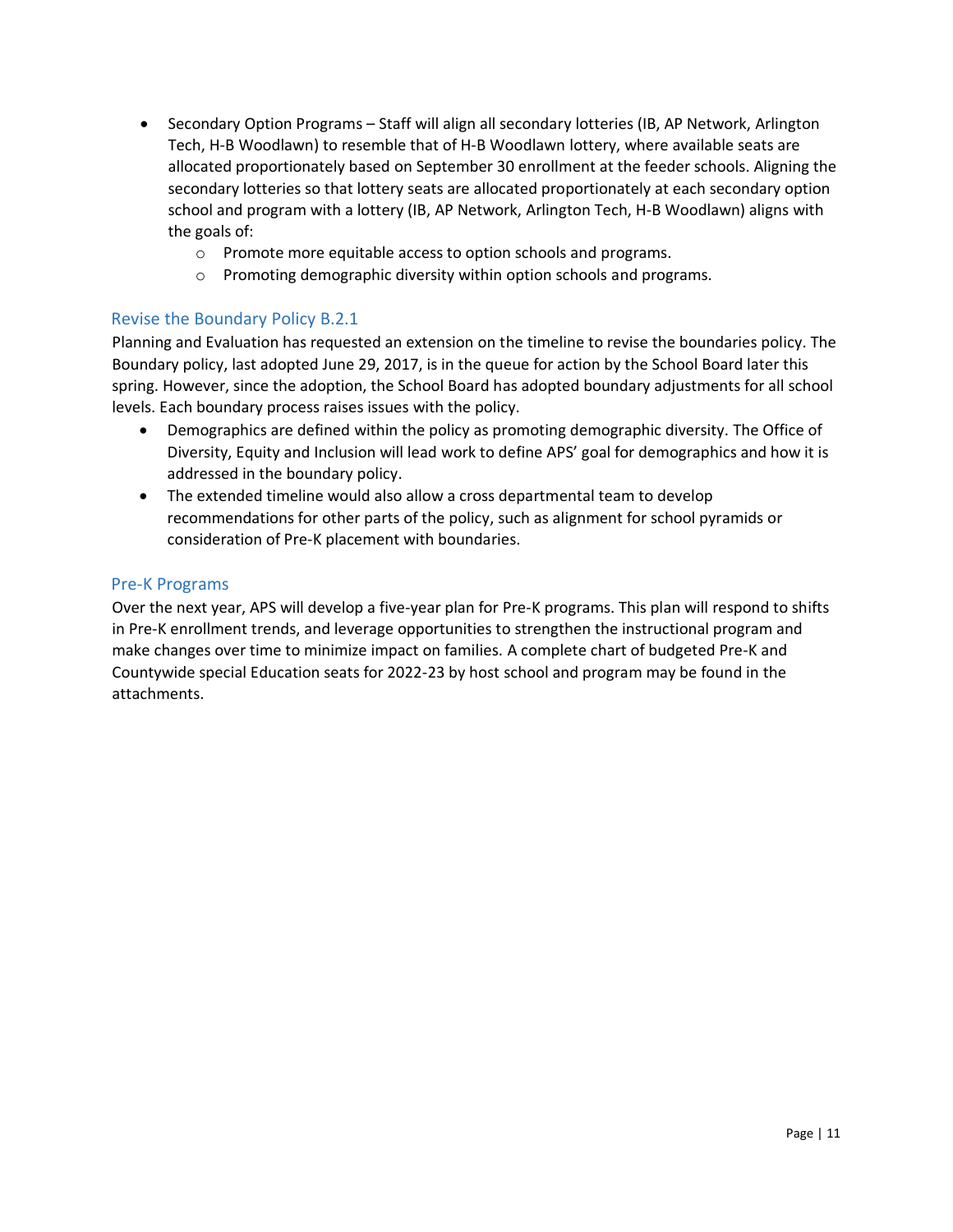# Supporting Documents and Additional Resources

**Attachment A:** Capacity Planning for Next School Year

**Attachment B:** Chart of budgeted Pre-K and Countywide Pre-K Special Education seats for SY 2022-23 by host school and program.

**Attachment C:** Rationale for Pre-K Adjustments for SY 2022-23

**Attachment D:** Transition steps that APS follows when relocating or changing a program

## School Board Policies and Policy Implementation Procedures

- **Options and Transfers Policy** (Policy J‐5.3.31) [go.boarddocs.com/vsba/arlington/Board.nsf/files/BR3P6X6308DD/\\$file/J‐](https://go.boarddocs.com/vsba/arlington/Board.nsf/files/BR3P6X6308DD/$file/J-5.3.31%20Options%20and%20Transfers.pdf) 5[.3.31%20Options%20and%20Transfers.pdf](https://go.boarddocs.com/vsba/arlington/Board.nsf/files/BR3P6X6308DD/$file/J-5.3.31%20Options%20and%20Transfers.pdf)
- **Options and Transfers Policy Implementation Plan** (J‐5.31.3 PIP‐1[\)](https://go.boarddocs.com/vsba/arlington/Board.nsf/files/BR3PB763C6A5/$file/J-5.3.31%20PIP-1%20Options%20Transfers-Elementary%20and%20Secondary.pdf) [www.boarddocs.com/vsba/arlington/Board.nsf/files/B6DFDS014642/\\$file/J‐](https://go.boarddocs.com/vsba/arlington/Board.nsf/files/BR3PB763C6A5/$file/J-5.3.31%20PIP-1%20Options%20Transfers-Elementary%20and%20Secondary.pdf)5.[3.31%20PIP‐](https://go.boarddocs.com/vsba/arlington/Board.nsf/files/BR3PB763C6A5/$file/J-5.3.31%20PIP-1%20Options%20Transfers-Elementary%20and%20Secondary.pdf)  [1%20Options%20Transfers%20‐%20Elementary%20and%20Secondary.pdf](https://go.boarddocs.com/vsba/arlington/Board.nsf/files/BR3PB763C6A5/$file/J-5.3.31%20PIP-1%20Options%20Transfers-Elementary%20and%20Secondary.pdf)
- **Boundary Policy** (Policy B‐2.1) go.boarddocs.com/vsba/arlington/Board.nsf/files/AZ2V3D5FA2B8/\$file/B-[2.1%20Boundaries.pdf](https://go.boarddocs.com/vsba/arlington/Board.nsf/files/AZ2V3D5FA2B8/$file/B-2.1%20Boundaries.pdf)

## School Board Motions

- **Fall 2021 Adjustments to Boundaries and Elementary Immersion Feeder Schools** [https://go.boarddocs.com/vsba/arlington/Board.nsf/files/C92R8W6B8E38/\\$file/G-](https://go.boarddocs.com/vsba/arlington/Board.nsf/files/C92R8W6B8E38/$file/G-1%20Boundaries%20and%20Elem%20Immersion%20Feeders-%20PowerPoint.pdf)[1%20Boundaries%20and%20Elem%20Immersion%20Feeders-%20PowerPoint.pdf](https://go.boarddocs.com/vsba/arlington/Board.nsf/files/C92R8W6B8E38/$file/G-1%20Boundaries%20and%20Elem%20Immersion%20Feeders-%20PowerPoint.pdf)
	- $\circ$  Additional information on the Fall 2021 Boundary Process and Elementary Feeder School Structure for Dual Language Immersion may be found at: https://www.apsva.us/engage/fall-2021-boundary-process/ <https://www.apsva.us/engage/immersionelementaryfeedercommittee>

#### Enrollment, Projections and Capacity Utilization

- **Fall 2021 – 10 year Projections Report** [www.apsva.us/statistics/enrollment-projections](http://www.apsva.us/statistics/enrollment-projections)
- **September 30, 2021 Enrollment** [https://www.apsva.us/wp-content/uploads/2021/10/U-](https://www.apsva.us/wp-content/uploads/2021/10/U-MEM_281_Summary_10_6_2021_430PM_FINAL.pdf)[MEM\\_281\\_Summary\\_10\\_6\\_2021\\_430PM\\_FINAL.pdf](https://www.apsva.us/wp-content/uploads/2021/10/U-MEM_281_Summary_10_6_2021_430PM_FINAL.pdf)
- **Site Studies** of APS and County properties considered for schools on website: <https://www.apsva.us/engage/site-studies>
- **Monthly secondary program enrollment report** [https://www.apsva.us/statistics/monthly-enrollment/secondary-program-enrollment.](https://www.apsva.us/statistics/monthly-enrollment/secondary-program-enrollment/)
- **Facilities Optimization Study School Year 2020‐2021** www.apsva.us/wp-content/uploads/2020/12/Optimization\_Study\_SY20\_21\_Final\_rs.pdf
- **2021 Annual Update** [www.apsva.us/wp-content/uploads/2021/04/2021-Annual-Update-Posted-Apr-19-202138.pdf](http://www.apsva.us/wp-content/uploads/2021/04/2021-Annual-Update-Posted-Apr-19-202138.pdf)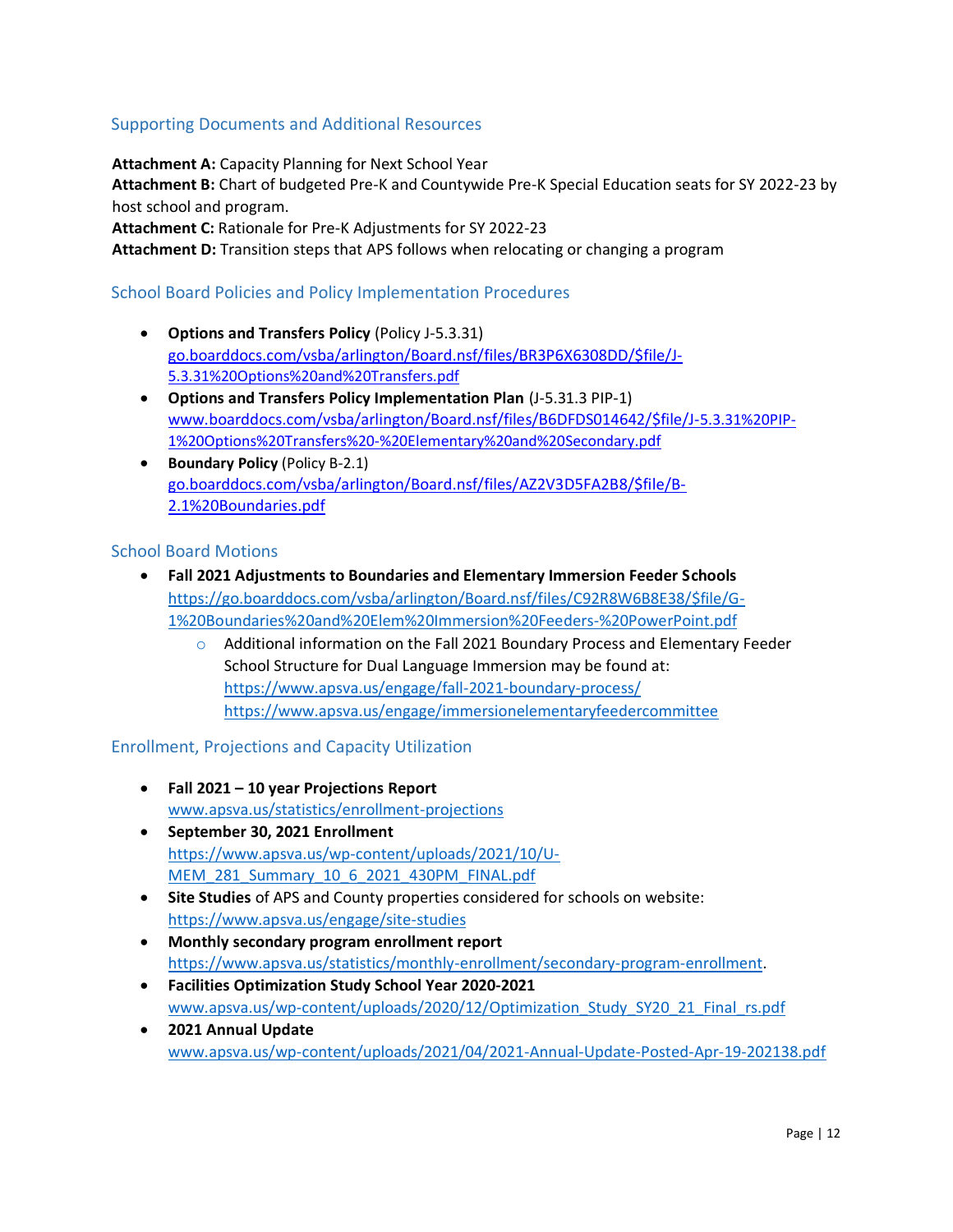#### Elementary School Capacity Planning for Next School Year

| School                                                  |            |                                  |                |         |                |                |                |                         |                         |                |              |              |                         |                         |                         |               |                         |              | Perm.<br>Capacity | Enrollment as<br>% of                                                                                                                                          | Relo.<br>Classrooms | Relocatable<br>Capacity | Total<br>Capacity | Enrollment as % of Bldg &<br>Relo Cap. (Cap. Util) Red =                                                             |
|---------------------------------------------------------|------------|----------------------------------|----------------|---------|----------------|----------------|----------------|-------------------------|-------------------------|----------------|--------------|--------------|-------------------------|-------------------------|-------------------------|---------------|-------------------------|--------------|-------------------|----------------------------------------------------------------------------------------------------------------------------------------------------------------|---------------------|-------------------------|-------------------|----------------------------------------------------------------------------------------------------------------------|
|                                                         |            |                                  |                |         |                |                |                | Grade                   |                         |                |              |              |                         |                         | PreK                    |               |                         | Total        |                   | Permanent                                                                                                                                                      | (# on site          | Vo. relos x 24          | w/Relos           | over 100%                                                                                                            |
|                                                         |            |                                  | <b>K</b> Total | Grade   | Mont.          | 1              | $\overline{2}$ | $\overline{\mathbf{3}}$ | $\overline{4}$          | 5              | Total        | <b>VPI</b>   | PreK                    | 3&4                     | Dual                    | Comm          | PreK                    | PreK-5       |                   | Capacity (Cap.                                                                                                                                                 | currently)          | students)               |                   |                                                                                                                      |
|                                                         |            |                                  |                | Level K | $\mathsf{K}$   |                |                |                         |                         |                | $K-5$        |              | SPED                    | Mont                    | Enrl                    | Peer          | Total                   |              |                   | Util) <b>Red = ove</b> ı<br>100%                                                                                                                               |                     |                         |                   |                                                                                                                      |
|                                                         |            |                                  |                |         |                |                |                |                         |                         |                |              |              |                         |                         |                         | Pals<br>(CPP) |                         |              |                   |                                                                                                                                                                |                     |                         |                   |                                                                                                                      |
| <b>ELEMENTARY TOTAL</b>                                 | Proj. for  | <b>Spring Update</b>             | $\overline{0}$ |         |                |                |                |                         |                         |                | $\mathbf{0}$ |              |                         |                         |                         |               | $\mathbf{0}$            | $\mathbf{0}$ |                   |                                                                                                                                                                |                     |                         |                   |                                                                                                                      |
|                                                         | 2022-23    | Fall (includes VLP)              | 2,132          | 2,050   | 82             | 2,037          | 2,108          | 2,029                   | 2,060                   | 2,032          | 12,398       | 526          | 371                     | 275                     | $\mathbf{0}$            | 105           | 1,277                   | 13,675       | 14,767            | 93%                                                                                                                                                            | 85                  | 2040                    | 16,807            | 81%                                                                                                                  |
|                                                         | Enrollment | 2021                             | 1,998          | 1,906   | 92             | 2,122          | 2,051          | 2,094                   |                         | 2,048 1,939    | 12,252       | 442          | 112                     | 218                     | 12                      | 80            | 864                     | 13,116       | 14,099            | 93%                                                                                                                                                            | 91                  | 2184                    | 16,283            | 81%                                                                                                                  |
|                                                         |            | 2020                             | 1,966          | 1,866   | 100            | 2,100          | 2,178          | 2,117                   | 2,017                   | 2,043          | 12,421       | 387          | 136                     | 192                     | 25                      | 49            | 789                     | 13,210       |                   |                                                                                                                                                                |                     |                         |                   |                                                                                                                      |
|                                                         |            | 2019                             | 2,231          | 2,141   | 90             | 2,320          | 2,268          | 2,144                   |                         | 2,145 2,156    | 13,264       | 513          | 180                     | 220                     | 26                      | 72            | 1,011                   | 14,275       |                   |                                                                                                                                                                |                     |                         |                   |                                                                                                                      |
| Abingdon                                                | Proj. for  | <b>Spring Update Adjustments</b> | 133            | 133     |                | 124            | 133            | 128                     | 106                     | 98             | 722          | 16           | $\mathbf{R}$            |                         |                         |               | 24                      | 746          | 725               | 103%                                                                                                                                                           | $\overline{4}$      | 96                      | 821               | 91%                                                                                                                  |
|                                                         | 2022-23    | Fall (includes VLP)              | 135            | 135     | $\mathbf{0}$   | 126            | 135            | 130                     | 108                     | 100            | 734          | 32           | 16                      | $\mathbf{0}$            | $\mathbf{0}$            | $\mathbf{0}$  | 48                      | 782          | 725               | 108%                                                                                                                                                           | $\overline{4}$      | 96                      | 821               | 95%                                                                                                                  |
|                                                         |            | VLP 11/29/21                     |                |         |                | $\overline{4}$ | $\overline{4}$ | $\mathbf{1}$            | $\overline{4}$          | $\mathbf{1}$   | 14           |              |                         |                         |                         |               |                         |              |                   |                                                                                                                                                                |                     |                         |                   |                                                                                                                      |
|                                                         |            | next year grade                  |                |         |                |                |                |                         |                         |                |              |              |                         |                         |                         |               |                         |              |                   |                                                                                                                                                                |                     |                         |                   |                                                                                                                      |
|                                                         | Enrollment | 2021                             | 121            | 121     | $\mathbf{0}$   | 122            | 121            | 105                     | 95                      | 94             | 658          | 25           | $\overline{\mathbf{3}}$ | $\mathbf{0}$            | $\overline{2}$          | $\mathbf{0}$  | 30                      | 688          | 725               | 95%                                                                                                                                                            | $\overline{a}$      | 96                      | 821               | 84%                                                                                                                  |
|                                                         |            | 2020                             | 126            | 126     | $\overline{0}$ | 135            | 118            | 104                     | 104                     | 109            | 696          | 20           | 9                       | $\Omega$                | $\overline{2}$          | $\mathbf 0$   | 31                      | 727          |                   | Moving 1 VPI class to Claremont (-16), resources for 1 PreK SPED moving to Innovation (-8)                                                                     |                     |                         |                   | Offering up to 30 targeted transfers to Drew for students who reside in Abingdon boundary. The spring update to      |
|                                                         |            | 2019                             | 144            | 144     | $\mathbf 0$    | 118            | 101            | 123                     | 111                     | 107            | 704          | 33           | 10                      | $\mathbf 0$             | $\overline{4}$          | $\mathbf 0$   | 47                      | 751          |                   | projections will assume 2 students will accept the targeted transfers students per grades K-5 (-2).                                                            |                     |                         |                   |                                                                                                                      |
| Alice West Fleet                                        | Proj. for  | <b>Spring Update</b>             | $\overline{0}$ |         |                |                |                |                         |                         |                | $\mathbf{0}$ |              |                         |                         |                         |               | $\mathbf{0}$            | $\mathbf{0}$ |                   |                                                                                                                                                                |                     |                         |                   |                                                                                                                      |
|                                                         | 2022-23    | Fall (includes VLP)              | 99             | 91      | 8              | 80             | 97             | 103                     | 93                      | 78             | 550          | 32           | 6                       | 34                      | $\mathbf 0$             | 6             | 78                      | 628          | 752               | 84%                                                                                                                                                            | $\pmb{0}$           | $\pmb{0}$               | 752               | 84%                                                                                                                  |
|                                                         |            | VLP 11/29/21<br>next year grade  |                |         |                | $\overline{2}$ | $\overline{2}$ | $\mathbf{1}$            | 2 <sup>2</sup>          | $\mathbf{1}$   | 8            |              |                         |                         |                         |               |                         |              |                   |                                                                                                                                                                |                     |                         |                   |                                                                                                                      |
|                                                         | Enrollment | 2021                             | 78             | 70      | 8              | 92             | 98             | 94                      | 71                      | 85             | 518          | 21           | $\mathbf{0}$            | 16                      | 1                       | 9             | 47                      | 565          | 752               | 75%                                                                                                                                                            | $\mathbf{0}$        | $\mathbf{0}$            | 752               | 75%                                                                                                                  |
|                                                         |            | 2020                             | 100            | 88      | 12             | 97             | 90             | 85                      | 98                      | 98             | 568          | 21           | $\overline{2}$          | 25                      | 1                       | 1             | 50                      | 618          |                   |                                                                                                                                                                |                     |                         |                   |                                                                                                                      |
|                                                         |            | 2019                             | 105            | 101     | $\overline{4}$ | 87             | 90             | 102                     | 101                     | 89             | 574          | 33           | $\overline{\mathbf{3}}$ | 21                      | $\mathbf 0$             | 6             | 63                      | 637          |                   |                                                                                                                                                                |                     |                         |                   |                                                                                                                      |
| <b>ASFS</b>                                             | Proj. for  | Spring Update Adjustments        | 92             | 92      |                | 89             | 86             | 67                      | 77                      | 80             | 491          |              |                         |                         |                         |               | $\mathbf{0}$            | 491          | 553               | 89%                                                                                                                                                            | $6\overline{6}$     | 144                     | 697               | 70%                                                                                                                  |
|                                                         | 2022-23    | Fall (includes VLP)              | 95             | 95      | $\mathbf{0}$   | 92             | 89             | 70                      | 80                      | 83             | 509          | $\mathbf{0}$ | $\mathbf{0}$            | $\mathbf{0}$            | $\Omega$                | $\mathbf{0}$  | $\mathbf{0}$            | 509          | 553               | 92%                                                                                                                                                            | 6                   | 144                     | 697               | 73%                                                                                                                  |
|                                                         |            | VLP 11/29/21<br>next year grade  |                |         |                | $\overline{2}$ | $\mathbf{1}$   | $\overline{4}$          | $\overline{\mathbf{3}}$ | $\overline{7}$ | 17           |              |                         |                         |                         |               |                         |              |                   |                                                                                                                                                                |                     |                         |                   |                                                                                                                      |
|                                                         | Enrollment | 2021                             | 81             | 81      | $\mathbf 0$    | 79             | 66             | 70                      | 77                      | 66             | 439          | $\mathbf{0}$ | $\mathbf{0}$            | $\mathbf{0}$            | $\mathbf{0}$            | $\mathbf 0$   | $\mathbf 0$             | 439          | 553               | 79%                                                                                                                                                            | $6\phantom{1}$      | 144                     | 697               | 63%                                                                                                                  |
|                                                         |            | 2020                             | 87             | 87      | $\mathbf 0$    | 110            | 115            | 113                     | 98                      | 120            | 643          | $\mathbf 0$  | $\mathbf 0$             | $\overline{\mathbf{3}}$ | $\overline{2}$          | $\mathbf 0$   | 5                       | 648          |                   |                                                                                                                                                                |                     |                         |                   | Offering up to 60 targeted transfers to Innovation for students who reside in planning units 23211, 24080, 24100     |
|                                                         |            | 2019                             | 118            | 118     | $\mathbf 0$    | 126            | 118            | 104                     | 136                     | 112            | 714          | $\mathbf 0$  | $\mathsf{O}$            | $\mathbf 0$             | $\overline{\mathbf{3}}$ | $\mathbf 0$   | $\overline{\mathbf{3}}$ | 717          |                   | will accept the targeted transfers per grades K-5 (-3).                                                                                                        |                     |                         |                   | 4111, 24120 which are in the walk zone for Innovation. The spring update to projections will assume 3 students       |
| Arlington Traditional                                   | Proj. for  | Spring Update Adjustment         | 100            | 100     | $\mathbf{0}$   | 121            | 94             | 98                      | 114                     | 100            | 627          | 48           | 6                       | $\mathbf{0}$            | $\mathbf{0}$            | $\mathbf{0}$  | 54                      | 681          | 684               | 100%                                                                                                                                                           | $\mathbf{0}$        | $\mathbf{0}$            | 684               | 100%                                                                                                                 |
| (Option, fall proj. assumes<br>spring enrollment level, | 2022-23    | Fall (includes VLP)              | 125            | 125     | $\mathbf{0}$   | 121            | 94             | 98                      | 114                     | 100            | 652          | 48           | 6                       | $\mathbf{0}$            | $\mathbf{0}$            | $\mathbf 0$   | 54                      | 706          | 684               | 103%                                                                                                                                                           | $\mathbf{0}$        | $\mathbf{0}$            | 684               | 103%                                                                                                                 |
| nrollment may be adjusted in<br>spring update)          |            | VLP 11/29/21<br>next year grade  |                |         |                | $\overline{2}$ | $\mathbf{1}$   | $\overline{\mathbf{3}}$ | $\overline{\mathbf{3}}$ | $\overline{2}$ | 11           |              |                         |                         |                         |               |                         |              |                   |                                                                                                                                                                |                     |                         |                   |                                                                                                                      |
|                                                         | Enrollment | 2021                             | 119            | 119     | $\mathbf{0}$   | 92             | 95             | 109                     | 98                      | 100            | 613          | 42           | $\mathbf{0}$            | $\mathbf{0}$            | $\mathbf{0}$            | $\mathbf 0$   | 42                      | 655          | 684               | 96%                                                                                                                                                            | 6                   | 144                     | 828               | 79%                                                                                                                  |
|                                                         |            | 2020                             | 95             | 95      | $\mathbf 0$    | 96             | 121            | 95                      | 101                     | 75             | 583          | 32           | $\overline{3}$          | $\mathbf 0$             | $\mathbf 0$             | $\mathbf 0$   | 35                      | 618          |                   | Remove all relocatables from site, as agreed in Feb. 2020.                                                                                                     |                     |                         |                   |                                                                                                                      |
|                                                         |            | 2019                             | 96             | 96      | $\mathbf 0$    | 120            | 95             | 96                      | 74                      | 73             | 554          | 31           | $\overline{4}$          | $\mathbf 0$             | $\mathbf 0$             | $\mathbf 0$   | 35                      | 589          |                   | Reduce Kindergarten by one class (-25) so total enrollment fits within facility.<br>Accounts for returning VLP students, before accepting students via lottery |                     |                         |                   | Planning Factor class size = 25 for grades K-3, 26 for grades 4 & 5, additional +1 in each grade for K-5 MIPA (cap = |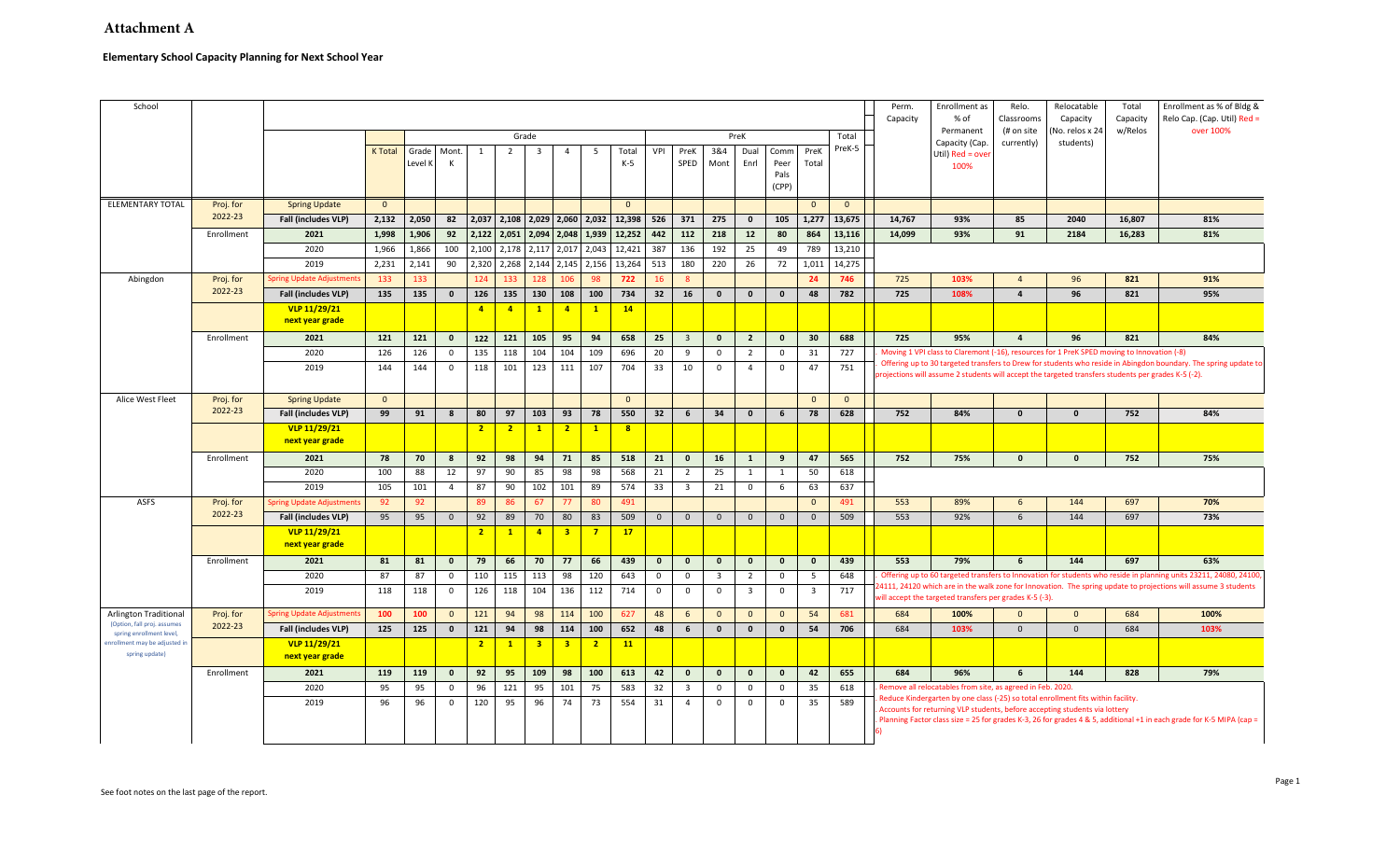| School                                                     |            |                                 |                |                  |                         |                |                |                         |                |                         |                |            |              |              |                |                               |               |                | Perm.<br>Capacity | Enrollment as<br>% of                                                                        | Relo.<br>Classrooms      | Relocatable<br>Capacity      | Total<br>Capacity | Enrollment as % of Bldg &<br>Relo Cap. (Cap. Util) Red = |
|------------------------------------------------------------|------------|---------------------------------|----------------|------------------|-------------------------|----------------|----------------|-------------------------|----------------|-------------------------|----------------|------------|--------------|--------------|----------------|-------------------------------|---------------|----------------|-------------------|----------------------------------------------------------------------------------------------|--------------------------|------------------------------|-------------------|----------------------------------------------------------|
|                                                            |            |                                 |                |                  |                         |                |                | Grade                   |                |                         |                |            |              |              | PreK           |                               |               | Total          |                   | Permanent<br>Capacity (Cap.                                                                  | (# on site<br>currently) | (No. relos x 24<br>students) | w/Relos           | over 100%                                                |
|                                                            |            |                                 | <b>K</b> Total | Grade<br>Level K | Mont.<br>K              | 1              | $\overline{2}$ | $\overline{\mathbf{3}}$ | $\overline{4}$ | 5                       | Total<br>K-5   | <b>VPI</b> | PreK<br>SPED | 3&4<br>Mont  | Dual<br>Enrl   | Comm<br>Peer<br>Pals<br>(CPP) | PreK<br>Total | PreK-5         |                   | Util) Red = over<br>100%                                                                     |                          |                              |                   |                                                          |
| Ashlawn                                                    | Proj. for  | <b>Spring Update</b>            | $\mathbf{0}$   |                  |                         |                |                |                         |                |                         | $\mathbf{0}$   |            |              |              |                |                               | $\mathbf{0}$  | $\mathbf{0}$   |                   |                                                                                              |                          |                              |                   |                                                          |
|                                                            | 2022-23    | Fall (includes VLP)             | 95             | 95               | $\mathbf{0}$            | 96             | 68             | 90                      | 85             | 95                      | 529            | 16         | 16           | $\mathbf{0}$ | $\mathbf{0}$   | $\mathbf{0}$                  | 32            | 561            | 684               | 82%                                                                                          | $\overline{4}$           | 96                           | 780               | 72%                                                      |
|                                                            |            | VLP 11/29/21<br>next year grade |                |                  |                         | $\overline{2}$ | $\overline{1}$ | $\overline{2}$          | 6              | $\overline{\mathbf{0}}$ | 11             |            |              |              |                |                               |               |                |                   |                                                                                              |                          |                              |                   |                                                          |
|                                                            | Enrollment | 2021                            | 93             | 93               | $\mathbf{0}$            | 70             | 93             | 85                      | 100            | 71                      | 512            | 11         | 6            | $\mathbf{0}$ | $\mathbf{0}$   | $\mathbf{0}$                  | 17            | 529            | 684               | 77%                                                                                          | $\overline{4}$           | 96                           | 780               | 68%                                                      |
|                                                            |            | 2020                            | 75             | 75               | $\mathbf 0$             | 106            | 107            | 106                     | 82             | 111                     | 587            | 11         | 8            | $^{\circ}$   | $^{\circ}$     | $\mathbf 0$                   | 19            | 606            |                   |                                                                                              |                          |                              |                   |                                                          |
|                                                            |            | 2019                            | 126            | 126              | $\mathbf 0$             | 113            | 130            | 93                      | 127            | 119                     | 708            | 16         | 11           | $\mathbf{0}$ | $\mathbf{0}$   | $\mathbf 0$                   | 27            | 735            |                   |                                                                                              |                          |                              |                   |                                                          |
| Barcroft                                                   | Proj. for  | <b>Spring Update</b>            | $\overline{0}$ |                  |                         |                |                |                         |                |                         | $\Omega$       |            |              |              |                |                               | $\mathbf{0}$  | $\overline{0}$ |                   |                                                                                              |                          |                              |                   |                                                          |
|                                                            | 2022-23    | Fall (includes VLP)             | 69             | 69               | $\mathbf{0}$            | 68             | 87             | 59                      | 64             | 83                      | 430            | 32         | 15           | $\Omega$     | $\Omega$       | $\overline{7}$                | 54            | 484            | 460               | 105%                                                                                         | 8                        | 192                          | 652               | 74%                                                      |
|                                                            |            | VLP 11/29/21<br>next year grade |                |                  |                         | -51            | $\overline{2}$ | $\overline{\mathbf{0}}$ | $\bullet$      | $\overline{2}$          | $\overline{9}$ |            |              |              |                |                               |               |                |                   |                                                                                              |                          |                              |                   |                                                          |
|                                                            | Enrollment | 2021                            | 60             | 60               | $\mathbf{0}$            | 84             | 56             | 66                      | 74             | 54                      | 394            | 25         | 5            | $\mathbf{0}$ | $\mathbf{0}$   | $\overline{7}$                | 37            | 431            | 460               | 94%                                                                                          | 8                        | 192                          | 652               | 66%                                                      |
|                                                            |            | 2020                            | 82             | 82               | $\mathbf 0$             | 52             | 65             | 73                      | 43             | 70                      | 385            | 27         | 6            | $\mathbf 0$  | $\mathbf 0$    | - 5                           | 38            | 423            |                   |                                                                                              |                          |                              |                   |                                                          |
|                                                            |            | 2019                            | 65             | 65               | $\mathbf 0$             | 76             | 72             | 50                      | 62             | 74                      | 399            | 32         | 11           | $\mathbf 0$  | $\overline{2}$ | 6                             | 51            | 450            |                   |                                                                                              |                          |                              |                   |                                                          |
| Barrett                                                    | Proj. for  | Spring Update Adjustments       | 93             | 90               | $\overline{\mathbf{3}}$ | 81             | 89             | 96                      | 84             | 73                      | 516            | 26         | 22           | 17           |                |                               | 65            | 581            | 576               | 101%                                                                                         | $\overline{\mathbf{3}}$  | 96                           | 672               | 86%                                                      |
|                                                            | 2022-23    | Fall (includes VLP)             | 93             | 90               | $\overline{\mathbf{3}}$ | 81             | 89             | 96                      | 84             | 73                      | 516            | 42         | 22           | 17           | $\mathbf{0}$   | $\mathbf{0}$                  | 81            | 597            | 576               | 104%                                                                                         | $\overline{4}$           | 96                           | 672               | 89%                                                      |
|                                                            |            | VLP 11/29/21<br>next year grade |                |                  |                         | $\overline{2}$ | $\mathbf{1}$   | $\overline{4}$          | $\overline{2}$ | $\overline{2}$          | 11             |            |              |              |                |                               |               |                |                   |                                                                                              |                          |                              |                   |                                                          |
|                                                            | Enrollment | 2021                            | 71             | 68               | $\overline{\mathbf{3}}$ | 82             | 86             | 84                      | 63             | 79                      | 465            | 30         | 6            | 13           | $\mathbf{0}$   | $\mathbf{0}$                  | 49            | 514            | 576               | 89%                                                                                          | $\overline{4}$           | 96                           | 672               | 76%                                                      |
|                                                            |            | 2020                            | 76             | 73               | $\overline{\mathbf{3}}$ | 87             | 88             | 74                      | 83             | 69                      | 477            | 26         | 11           | 10           | $\overline{2}$ | $\mathbf 0$                   | 49            | 526            |                   | Moving 1 VPI class to Claremont (-16)                                                        |                          |                              |                   |                                                          |
|                                                            |            | 2019                            | 90             | 84               | 6                       | 96             | 75             | 85                      | 72             | 83                      | 501            | 42         | 11           | 10           | $\mathbf{0}$   | $\mathbf 0$                   | 63            | 564            |                   |                                                                                              |                          |                              |                   |                                                          |
| Campbell (Title I and<br>Option, fall proj. assumes spring | Proj. for  | <b>Spring Update</b>            | 72             | 72               | $\Omega$                | 60             | 66             | 64                      | 63             | 65                      | 390            | 48         | $\mathbf{0}$ | $\Omega$     | $\Omega$       | $\Omega$                      | 48            | 438            | 436               | 100%                                                                                         | $\overline{3}$           | 72                           | 508               | 86%                                                      |
| enrollment level, enrollment                               | 2022-23    | Fall (includes VLP)             | 72             | 72               | $\overline{\mathbf{0}}$ | 60             | 66             | 64                      | 63             | 65                      | 390            | 48         | $\mathbf{0}$ | $\Omega$     | $\mathbf{0}$   | $\mathbf{0}$                  | 48            | 438            | 436               | 100%                                                                                         | $\overline{\mathbf{3}}$  | 72                           | 508               | 86%                                                      |
| may be adjusted in spring<br>update)                       |            | VLP 11/29/21<br>next year grade |                |                  |                         | $\mathbf{1}$   | $\mathbf{1}$   | $\mathbf{1}$            | 2 <sup>2</sup> | $\overline{\mathbf{3}}$ | 8              |            |              |              |                |                               |               |                |                   |                                                                                              |                          |                              |                   |                                                          |
|                                                            | Enrollment | 2021                            | 62             | 62               | $\mathbf{0}$            | 64             | 64             | 59                      | 64             | 64                      | 377            | 40         | $\mathbf{0}$ | $\mathbf{0}$ | $\mathbf{0}$   | $\mathbf{0}$                  | 40            | 417            | 436               | 96%                                                                                          | $\overline{\mathbf{3}}$  | 72                           | 508               | 82%                                                      |
|                                                            |            | 2020                            | 62             | 62               | $\mathbf 0$             | 63             | 69             | 62                      | 64             | 65                      | 385            | 35         | $^{\circ}$   | $\mathbf 0$  | $\mathbf{0}$   | $^{\circ}$                    | 35            | 420            |                   | Accounts for returning VLP students, before accepting students via lottery                   |                          |                              |                   |                                                          |
|                                                            |            | 2019                            | 66             | 66               | $\mathbf 0$             | 73             | 66             | 64                      | 69             | 63                      | 401            | 46         | $\mathbf 0$  | $\mathbf 0$  | $\mathbf 0$    | $^{\circ}$                    | 46            | 447            |                   | Title 1 school, each grade = 23 Class Size;<br>Interlude students included in the K-5 totals |                          |                              |                   |                                                          |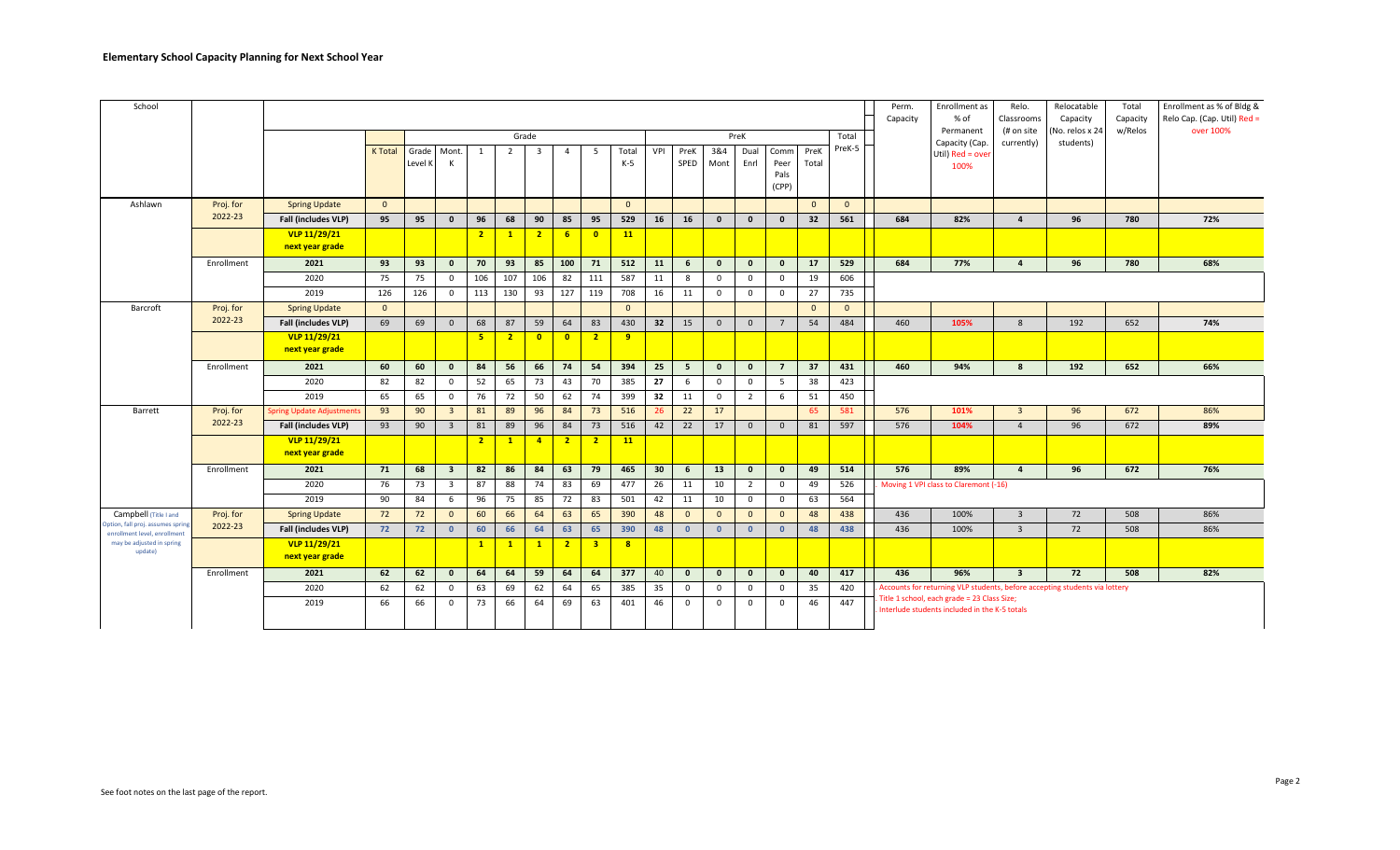| School                                                  |            |                                 |                |         |                         |                |                |                         |                |                |                |                 |                         |              |                |                |                |                | Perm.<br>Capacity | Enrollment as<br>% of                                                                                                                                                                                                 | Relo.<br>Classrooms      | Relocatable<br>Capacity     | Total<br>Capacity | Enrollment as % of Bldg &<br>Relo Cap. (Cap. Util) Red =<br>over 100%                                                                                                                                                            |
|---------------------------------------------------------|------------|---------------------------------|----------------|---------|-------------------------|----------------|----------------|-------------------------|----------------|----------------|----------------|-----------------|-------------------------|--------------|----------------|----------------|----------------|----------------|-------------------|-----------------------------------------------------------------------------------------------------------------------------------------------------------------------------------------------------------------------|--------------------------|-----------------------------|-------------------|----------------------------------------------------------------------------------------------------------------------------------------------------------------------------------------------------------------------------------|
|                                                         |            |                                 |                |         |                         |                |                | Grade                   |                |                |                |                 |                         |              | PreK           |                |                | Total          |                   | Permanent<br>Capacity (Cap.                                                                                                                                                                                           | (# on site<br>currently) | No. relos x 24<br>students) | w/Relos           |                                                                                                                                                                                                                                  |
|                                                         |            |                                 | <b>K</b> Total | Grade   | Mont.                   | 1              | 2              | $\overline{\mathbf{3}}$ | $\overline{4}$ | - 5            | Total          | VPI             | PreK                    | 3&4          | Dual           | Comm           | PreK           | PreK-5         |                   | Util) Red = over                                                                                                                                                                                                      |                          |                             |                   |                                                                                                                                                                                                                                  |
|                                                         |            |                                 |                | Level K | K                       |                |                |                         |                |                | $K-5$          |                 | SPED                    | Mont         | Enrl           | Peer<br>Pals   | Total          |                |                   | 100%                                                                                                                                                                                                                  |                          |                             |                   |                                                                                                                                                                                                                                  |
|                                                         |            |                                 |                |         |                         |                |                |                         |                |                |                |                 |                         |              |                | (CPP)          |                |                |                   |                                                                                                                                                                                                                       |                          |                             |                   |                                                                                                                                                                                                                                  |
| Cardinal                                                | Proj. for  | Spring Update Adjustments       | 116            | 116     |                         | 112            | 97             | 113                     | 121            | 126            | 685            |                 |                         |              |                |                | $\Omega$       | 685            | 747               | 92%                                                                                                                                                                                                                   | $\mathbf{0}$             | $\mathbf{0}$                | 747               | 92%                                                                                                                                                                                                                              |
|                                                         | 2022-23    | Fall (includes VLP)             | 110            | 110     | $\mathbf{0}$            | 106            | 91             | 107                     | 115            | 121            | 650            | $\overline{0}$  | $\mathsf 0$             | $\mathbf{0}$ | $\Omega$       | $\mathbf{0}$   | $\mathbf{0}$   | 650            | 747               | 87%                                                                                                                                                                                                                   | $\mathbf{0}$             | $\mathbf{0}$                | 747               | 87%                                                                                                                                                                                                                              |
|                                                         |            | VLP 11/29/21<br>next year grade |                |         |                         | $\mathbf{1}$   | $\bullet$      | $\overline{\mathbf{3}}$ | $\bullet$      | $\mathbf{1}$   | $-5$           |                 |                         |              |                |                |                |                |                   |                                                                                                                                                                                                                       |                          |                             |                   |                                                                                                                                                                                                                                  |
|                                                         | Enrollment | 2021                            | 101            | 101     | $\mathbf{0}$            | 96             | 107            | 123                     | 118            | 107            | 652            | $\mathbf{0}$    | $\mathbf{o}$            | $\mathbf{0}$ | $\mathbf{0}$   | $\mathbf{0}$   | $\mathbf{0}$   | 652            | 732               | 89%                                                                                                                                                                                                                   | $\mathbf{0}$             | 144                         | 827               | 79%                                                                                                                                                                                                                              |
|                                                         |            | 2020                            | 83             | 83      | $\mathbf 0$             | 109            | 136            | 123                     | 110            | 119            | 680            | $\mathbf 0$     | $\mathbf 0$             | $\mathbf 0$  | $\mathbf{1}$   | $\mathbf 0$    | $\mathbf{1}$   | 681            |                   | Capacity increased to 747 in Sept. 2021 with changed use of flex spaces                                                                                                                                               |                          |                             |                   |                                                                                                                                                                                                                                  |
|                                                         |            | 2019                            | 117            | 117     | $\mathbf 0$             | 149            | 128            | 125                     | 124            | 139            | 782            | $\mathbf 0$     | $\mathbf 0$             | $\mathbf{0}$ | $\overline{3}$ | $\mathbf 0$    | $\overline{3}$ | 785            |                   | accept the targeted transfers per grades K-4, (+5) and 5 students for grade 5 (+5).                                                                                                                                   |                          |                             |                   | Offering up to 35 targeted transfers to Glebe and Tuckahoe students who reside in planning units 16090, 16060<br>and 16050 which are in the walk zone for Cardinal. The spring update to projections will assume 6 students will |
| <b>Carlin Springs</b>                                   | Proj. for  | <b>Spring Update</b>            | $\overline{0}$ |         |                         |                |                |                         |                |                | $\mathbf{0}$   |                 |                         |              |                |                | $\mathbf{0}$   | $\overline{0}$ |                   |                                                                                                                                                                                                                       |                          |                             |                   |                                                                                                                                                                                                                                  |
|                                                         | 2022-23    | Fall (includes VLP)             | 85             | 76      | $\overline{9}$          | 90             | 73             | 78                      | 73             | 83             | 482            | 42              | 30                      | 17           | $\Omega$       | 18             | 107            | 589            | 585               | 101%                                                                                                                                                                                                                  | $\overline{4}$           | 96                          | 681               | 86%                                                                                                                                                                                                                              |
|                                                         |            | VLP 11/29/21<br>next year grade |                |         |                         | $\overline{4}$ | $\overline{2}$ | $\overline{4}$          | $\overline{4}$ | $-5$           | 19             |                 |                         |              |                |                |                |                |                   |                                                                                                                                                                                                                       |                          |                             |                   |                                                                                                                                                                                                                                  |
|                                                         | Enrollment | 2021                            | 85             | 76      | $\overline{9}$          | 70             | 71             | 74                      | 77             | 65             | 442            | 38              | 14                      | 8            | $\Omega$       | 14             | 74             | 516            | 585               | 88%                                                                                                                                                                                                                   | $\overline{4}$           | 96                          | 681               | 76%                                                                                                                                                                                                                              |
|                                                         |            | 2020                            | 72             | 68      | $\overline{4}$          | 81             | 90             | 102                     | 76             | 84             | 505            | 43              | 15                      | 14           | $\mathbf 0$    | $\overline{7}$ | 79             | 584            |                   |                                                                                                                                                                                                                       |                          |                             |                   |                                                                                                                                                                                                                                  |
|                                                         |            | 2019                            | 90             | 83      | $\overline{7}$          | 96             | 101            | 80                      | 83             | 98             | 548            | 54              | 19                      | 12           | $\Omega$       | 12             | 97             | 645            |                   |                                                                                                                                                                                                                       |                          |                             |                   |                                                                                                                                                                                                                                  |
| Claremont                                               | Proj. for  | pring Update Adjustment:        | 104            | 104     | $\mathbf{0}$            | 104            | 114            | 100                     | 103            | 88             | 613            | 64              | $\mathbf{0}$            | $\mathbf{0}$ | $\mathbf{0}$   | $\mathbf{0}$   | 64             | 677            | 599               | 113%                                                                                                                                                                                                                  | $\overline{7}$           | 168                         | 767               | 88%                                                                                                                                                                                                                              |
| (Option, fall proj. assumes<br>spring enrollment level, | 2022-23    | Fall (includes VLP)             | 96             | 96      | $\mathbf{0}$            | 89             | 115            | 103                     | 104            | 89             | 596            | 32              | $\mathbf{0}$            | $\mathbf{0}$ | $\mathbf{0}$   | $\mathbf{0}$   | 32             | 628            | 599               | 105%                                                                                                                                                                                                                  | $\overline{7}$           | 168                         | 767               | 82%                                                                                                                                                                                                                              |
| inrollment may be adjusted in<br>spring update)         |            | VLP 11/29/21<br>next year grade |                |         |                         | $\bullet$      | $\mathbf{1}$   | $\mathbf{1}$            | $\overline{2}$ | $\overline{2}$ | $6^{\circ}$    |                 |                         |              |                |                |                |                |                   |                                                                                                                                                                                                                       |                          |                             |                   |                                                                                                                                                                                                                                  |
|                                                         | Enrollment | 2021                            | 93             | 93      | $\mathbf{0}$            | 123            | 112            | 110                     | 93             | 108            | 639            | 31              | $\mathbf{o}$            | $\mathbf{0}$ | $\mathbf{0}$   | $\mathbf{0}$   | 31             | 670            | 599               | 112%                                                                                                                                                                                                                  | $\overline{7}$           | 168                         | 767               | 87%                                                                                                                                                                                                                              |
|                                                         |            | 2020                            | 133            | 133     | $\mathbf 0$             | 125            | 131            | 113                     | 119            | 81             | 702            | 31              | $\mathbf 0$             | $\mathbf{0}$ | $\mathbf{0}$   | $\mathbf{0}$   | 31             | 733            |                   | Accounts for returning VLP students, before accepting students via lottery                                                                                                                                            |                          |                             |                   |                                                                                                                                                                                                                                  |
|                                                         |            | 2019                            | 136            | 136     | $\mathbf 0$             | 139            | 122            | 123                     | 89             | 102            | 711            | 30 <sup>°</sup> | $\mathbf 0$             | $\mathbf 0$  | $\mathbf{0}$   | $\mathbf 0$    | 30             | 741            |                   | Grade 2 (-1), Grade 3 (-3), Grade 4 (-1) and Grade 5 (-1), Total (-15)<br>Adds 2 VPI class to Claremont (+32), one from Abingdon and one from Barrett<br>Planning Factor class size = 26 for grades K-1, entry points |                          |                             |                   | Accounts for students in realigned feeders schools moving to Escuela Key for 2022-23, including Grade 1 (-9),                                                                                                                    |
| Discovery                                               | Proj. for  | <b>Spring Update</b>            | $\overline{0}$ |         |                         |                |                |                         |                |                | $\overline{0}$ |                 |                         |              |                |                | $\mathbf{0}$   | $\mathbf{0}$   |                   |                                                                                                                                                                                                                       |                          |                             |                   |                                                                                                                                                                                                                                  |
|                                                         | 2022-23    | Fall (includes VLP)             | 78             | 73      | 5                       | 64             | 77             | 75                      | 89             | 89             | 472            | $\overline{0}$  | 8                       | 28           | $\mathbf{0}$   | $\mathbf{0}$   | 36             | 508            | 630               | 81%                                                                                                                                                                                                                   | $\mathbf{0}$             | $\Omega$                    | 630               | 81%                                                                                                                                                                                                                              |
|                                                         |            | VLP 11/29/21<br>next year grade |                |         |                         | $\mathbf{0}$   | $\mathbf{1}$   | $\bullet$               | $\overline{0}$ | $\mathbf{1}$   | $\overline{2}$ |                 |                         |              |                |                |                |                |                   |                                                                                                                                                                                                                       |                          |                             |                   |                                                                                                                                                                                                                                  |
|                                                         | Enrollment | 2021                            | 60             | 55      | 5                       | 80             | 74             | 90                      | 91             | 77             | 472            | $\mathbf{0}$    | $\overline{2}$          | 29           | $\overline{2}$ | $\mathbf{0}$   | 33             | 505            | 630               | 80%                                                                                                                                                                                                                   | $\mathbf{0}$             | $\mathbf{0}$                | 630               | 80%                                                                                                                                                                                                                              |
|                                                         |            | 2020                            | 64             | 61      | $\overline{\mathbf{3}}$ | 81             | 94             | 96                      | 87             | 86             | 508            | $\mathbf 0$     | $\overline{\mathbf{3}}$ | 19           | 1              |                | 23             | 531            |                   |                                                                                                                                                                                                                       |                          |                             |                   |                                                                                                                                                                                                                                  |
|                                                         |            | 2019                            | 92             | 88      | $\overline{4}$          | 96             | 103            | 91                      | 93             | 87             | 562            | $\mathbf 0$     | 5                       | 20           | $\mathbf{1}$   |                | 26             | 588            |                   |                                                                                                                                                                                                                       |                          |                             |                   |                                                                                                                                                                                                                                  |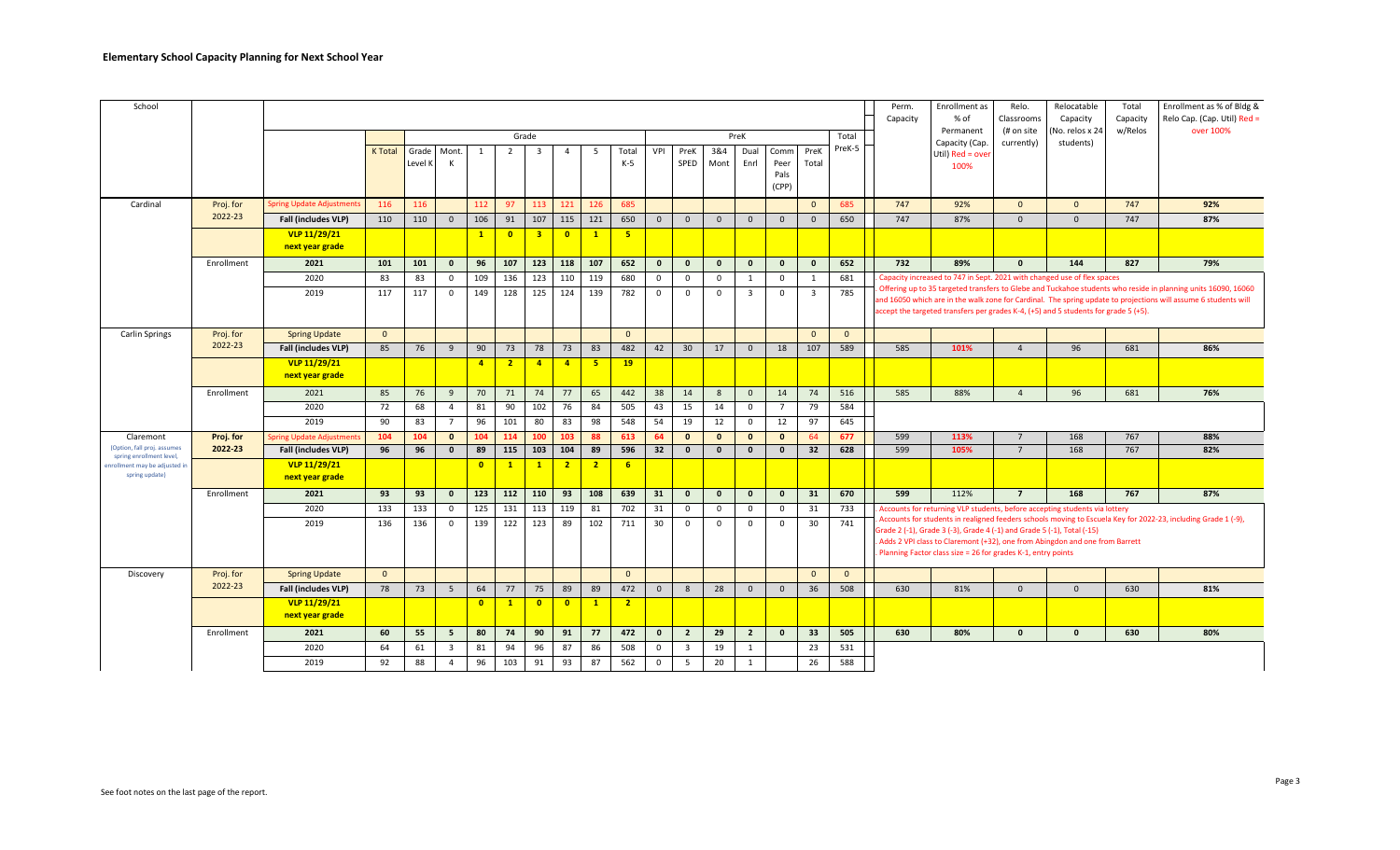| School                                         |            |                                  |                |                  |                |                         |                |                         |                |                         |                |                       |                         |              |                         |                      |               |                | Perm.<br>Capacity        | Enrollment as<br>% of                                                                                                                               | Relo.<br>Classrooms      | Relocatable<br>Capacity     | Total<br>Capacity | Enrollment as % of Bldg &<br>Relo Cap. (Cap. Util) Red =                                                          |
|------------------------------------------------|------------|----------------------------------|----------------|------------------|----------------|-------------------------|----------------|-------------------------|----------------|-------------------------|----------------|-----------------------|-------------------------|--------------|-------------------------|----------------------|---------------|----------------|--------------------------|-----------------------------------------------------------------------------------------------------------------------------------------------------|--------------------------|-----------------------------|-------------------|-------------------------------------------------------------------------------------------------------------------|
|                                                |            |                                  |                |                  |                |                         |                | Grade                   |                |                         |                |                       |                         |              | PreK                    |                      |               | Total          |                          | Permanent<br>Capacity (Cap                                                                                                                          | (# on site<br>currently) | No. relos x 24<br>students) | w/Relos           | over 100%                                                                                                         |
|                                                |            |                                  | <b>K</b> Total | Grade<br>Level K | Mont.<br>K     | $\mathbf{1}$            | $\overline{2}$ | $\overline{\mathbf{3}}$ | 4              | -5                      | Total<br>$K-5$ | <b>VPI</b>            | PreK<br>SPED            | 3&4<br>Mont  | Dual<br>Enrl            | Comm<br>Peer<br>Pals | PreK<br>Total | PreK-5         |                          | Util) Red = over<br>100%                                                                                                                            |                          |                             |                   |                                                                                                                   |
|                                                |            |                                  |                |                  |                |                         |                |                         |                |                         |                |                       |                         |              |                         | (CPP)                |               |                |                          |                                                                                                                                                     |                          |                             |                   |                                                                                                                   |
| Dr. Charles Drew                               | Proj. for  | <b>Spring Update Adjustments</b> | 69             | 69               |                | 72                      | 62             | 57                      | 72             | 56                      | 388            | 26                    | 44                      |              |                         |                      | 70            | 458            | 674                      | 68%                                                                                                                                                 | $\Omega$                 | $\Omega$                    | 674               | 68%                                                                                                               |
|                                                | 2022-23    | Fall (includes VLP)              | 67             | 67               | $\mathbf 0$    | 70                      | 60             | 55                      | 70             | 54                      | 376            | 26                    | 44                      | $\mathbf 0$  | $\mathbf{0}$            | 14                   | 84            | 460            | 674                      | 68%                                                                                                                                                 | $\mathbf{0}$             | $\Omega$                    | 674               | 68%                                                                                                               |
|                                                |            | VLP 11/29/21<br>next year grade  |                |                  |                | $\overline{4}$          | $\overline{0}$ | $\mathbf{1}$            | 3 <sup>7</sup> | $\overline{2}$          | 10             |                       |                         |              |                         |                      |               |                |                          |                                                                                                                                                     |                          |                             |                   |                                                                                                                   |
|                                                | Enrollment | 2021                             | 65             | 65               | $\mathbf{0}$   | 69                      | 57             | 69                      | 58             | 57                      | 375            | 24                    | 25                      | $\mathbf{0}$ | $\mathbf{1}$            | 8                    | 58            | 433            | 674                      | 64%                                                                                                                                                 | $\mathbf{0}$             | $\mathbf{0}$                | 674               | 64%                                                                                                               |
|                                                |            | 2020                             | 59             | 59               | $\mathbf 0$    | 63                      | 77             | 61                      | 60             | 55                      | 375            | 23                    | 18                      | $\mathbf 0$  | $\overline{2}$          | 10                   | 53            | 428            |                          |                                                                                                                                                     |                          |                             |                   | Offering up to 30 targeted transfers for students who reside in Abingdon boundary. The spring update to           |
|                                                |            | 2019                             | 67             | 67               | $\mathbf 0$    | 85                      | 63             | 60                      | 60             | 51                      | 386            | 25                    | 23                      |              | $\overline{2}$          | 6                    | 56            | 442            |                          | rojections will assume 2 students will accept the targeted transfers students per grades K-5 (+2).                                                  |                          |                             |                   |                                                                                                                   |
| Escuela Key<br>(Option, fall proj. assumes     | Proj. for  | <b>Spring Update Adjustment</b>  | 96             | 96               | $\mathbf{0}$   | 99                      | 101            | 99                      | 92             | 98                      | 585            | 32                    | $\mathbf{0}$            | $\mathbf{0}$ | $\mathbf{0}$            | $\mathbf{0}$         | 32            | 617            | 465                      | 133%                                                                                                                                                | 8                        | 192                         | 657               | 94%                                                                                                               |
| spring enrollment level                        | 2022-23    | Fall (includes VLP)              | 96             | 96               | $\mathbf{0}$   | 90                      | 100            | 96                      | 91             | 97                      | 570            | 32                    | $\mathbf{0}$            | $\mathbf{0}$ | $\mathbf{0}$            | $\mathbf{0}$         | 32            | 602            | 465                      | 129%                                                                                                                                                | 8                        | 192                         | 657               | 92%                                                                                                               |
| nrollment may be adjusted in<br>spring update) |            | VLP 11/29/21<br>next year grade  |                |                  |                | $\mathbf{1}$            | $\overline{2}$ | $\mathbf{1}$            | $\overline{4}$ | $\overline{2}$          | 10             |                       |                         |              |                         |                      |               |                |                          |                                                                                                                                                     |                          |                             |                   |                                                                                                                   |
|                                                | Enrollment | 2021                             | 94             | 94               | $\mathbf{0}$   | 107                     | 100            | 95                      | 104            | 90                      | 590            | 23                    | $\mathbf{0}$            | $\mathbf{0}$ | $\mathbf{0}$            | $\mathbf{0}$         | 23            | 613            | 465                      | 132%                                                                                                                                                | 8                        | 192                         | 657               | 93%                                                                                                               |
|                                                |            | 2020                             | 119            | 119              | $\overline{0}$ | 120                     | 107            | 121                     | 106            | 97                      | 670            | 29                    | $\mathbf 0$             | $\mathbf 0$  | $\mathbf 0$             | $\mathbf 0$          | 29            | 699            |                          | F&O will combine two small rooms to repurpose as additional classroom<br>Accounts for returning VLP students, before accepting students via lottery |                          |                             |                   |                                                                                                                   |
|                                                |            | 2019                             | 124            | 124              | $\mathbf 0$    | 114                     | 127            | 111                     | 98             | 102                     | 676            | 31                    | $\mathbf 0$             | $\Omega$     | 1                       | $\mathbf 0$          | 32            | 708            |                          | Grade 2 (+1), Grade 3 (+3), Grade 4 (+1) and Grade 5 (+1), Total (+15)<br>Planning Factor class size eligible for K-3 ratio= 24 for grades K-3      |                          |                             |                   | Accounts for students in realigned feeders schools moving from Claremont for 2022-23, including Grade 1 (+9),     |
| Glebe                                          | Proj. for  | Spring Update Adjustmen          | 78             | 78               |                | 85                      | 94             | 78                      | 77             | 94                      | 506            |                       | $\overline{7}$          |              |                         | $\overline{7}$       | 14            | 520            | 510                      | 102%                                                                                                                                                | $\overline{a}$           | 96                          | 606               | 86%                                                                                                               |
|                                                | 2022-23    | Fall (includes VLP)              | 81             | 81               | $\mathbf 0$    | 88                      | 97             | 81                      | 80             | 96                      | 523            | $\overline{0}$        | $\overline{7}$          | $\Omega$     | $\Omega$                | $\overline{7}$       | 14            | 537            | 510                      | 105%                                                                                                                                                | $\overline{4}$           | 96                          | 606               | 89%                                                                                                               |
|                                                |            | VLP 11/29/21<br>next year grade  |                |                  |                | $\mathbf{1}$            | $\overline{2}$ | $\bullet$               | $\overline{2}$ | $\overline{\mathbf{0}}$ | $5^{\circ}$    |                       |                         |              |                         |                      |               |                |                          |                                                                                                                                                     |                          |                             |                   |                                                                                                                   |
|                                                | Enrollment | 2021                             | 83             | 83               | $\mathbf{0}$   |                         |                |                         |                |                         |                |                       |                         |              |                         |                      |               |                |                          |                                                                                                                                                     |                          |                             |                   |                                                                                                                   |
|                                                |            |                                  |                |                  |                | 95                      | 82             | 75                      | 99             | 89                      | 523            | $\mathbf{0}$          | $\overline{\mathbf{3}}$ | $\mathbf{0}$ | $\mathbf{0}$            | 5                    | 8             | 531            | 510                      | 104%                                                                                                                                                | $\overline{a}$           | 96                          | 606               | 88%                                                                                                               |
|                                                |            | 2020                             | 79             | 79               | $\mathbf 0$    | 73                      | 71             | 95                      | 95             | 91                      | 504            | $\mathbf 0$           | 1                       | $\mathbf 0$  | $\overline{\mathbf{3}}$ | 5                    | 9             | 513            |                          |                                                                                                                                                     |                          |                             |                   | Cardinal is offering up to 35 targeted transfers to Glebe and Tuckahoe students who reside in planning units (PU) |
|                                                |            | 2019                             | 74             | 74               | $\mathbf 0$    | 89                      | 101            | 103                     | 101            | 95                      | 563            | $\mathbf 0$           | $\overline{4}$          | $^{\circ}$   | 1                       | $\overline{7}$       | 12            | 575            |                          | will assume 2 students will accept the targeted transfers per grades K-5 (-2) from Glebe.                                                           |                          |                             |                   | 16090, 16060, and 16050. PU 16090 from Glebe is in the walk zone for Cardinal. The spring update to projections   |
| Hoffman-Boston                                 | Proj. for  | <b>Spring Update</b>             | $\mathbf{0}$   |                  |                |                         |                |                         |                |                         | $\mathbf{0}$   |                       |                         |              |                         |                      | $\mathbf{0}$  | $\overline{0}$ |                          |                                                                                                                                                     |                          |                             |                   |                                                                                                                   |
|                                                | 2022-23    | Fall (includes VLP)              | 85             | 85               | $\mathbf{0}$   | 91                      | 85             | 76                      | 96             | 54                      | 487            | 52                    | 37                      | $\Omega$     | $\Omega$                | $\overline{7}$       | 96            | 583            | 566                      | 103%                                                                                                                                                | $\mathbf 0$              | $\Omega$                    | 566               | 103%                                                                                                              |
|                                                |            | VLP 11/29/21<br>next year grade  |                |                  |                | $\overline{\mathbf{3}}$ | $\overline{0}$ | $\overline{4}$          | $\mathbf{1}$   | $\mathbf{1}$            | 9              |                       |                         |              |                         |                      |               |                |                          |                                                                                                                                                     |                          |                             |                   |                                                                                                                   |
|                                                | Enrollment | 2021                             | 96             | 96               | $\mathbf{0}$   | 82                      | 80             | 94                      | 61             | 64                      | 477            | 55                    | 18                      | $\mathbf{0}$ | $\overline{2}$          | $\overline{4}$       | 79            | 556            | 566                      | 98%                                                                                                                                                 | $\mathbf{0}$             | $\mathbf{0}$                | 566               | 98%                                                                                                               |
|                                                |            | 2020<br>2019                     | 85<br>73       | 85<br>73         | $\mathbf 0$    | 68<br>82                | 83<br>82       | 64<br>67                | 73<br>63       | 61<br>65                | 434<br>432     | 30 <sup>°</sup><br>50 | 17<br>27                | $\mathbf 0$  | $\overline{4}$<br>2     | 5<br>$\overline{7}$  | 56<br>86      | 490<br>518     | Countywide site for PreK | School has expanded into Carver Center, will allow flexiblity in managing enrollment                                                                |                          |                             |                   |                                                                                                                   |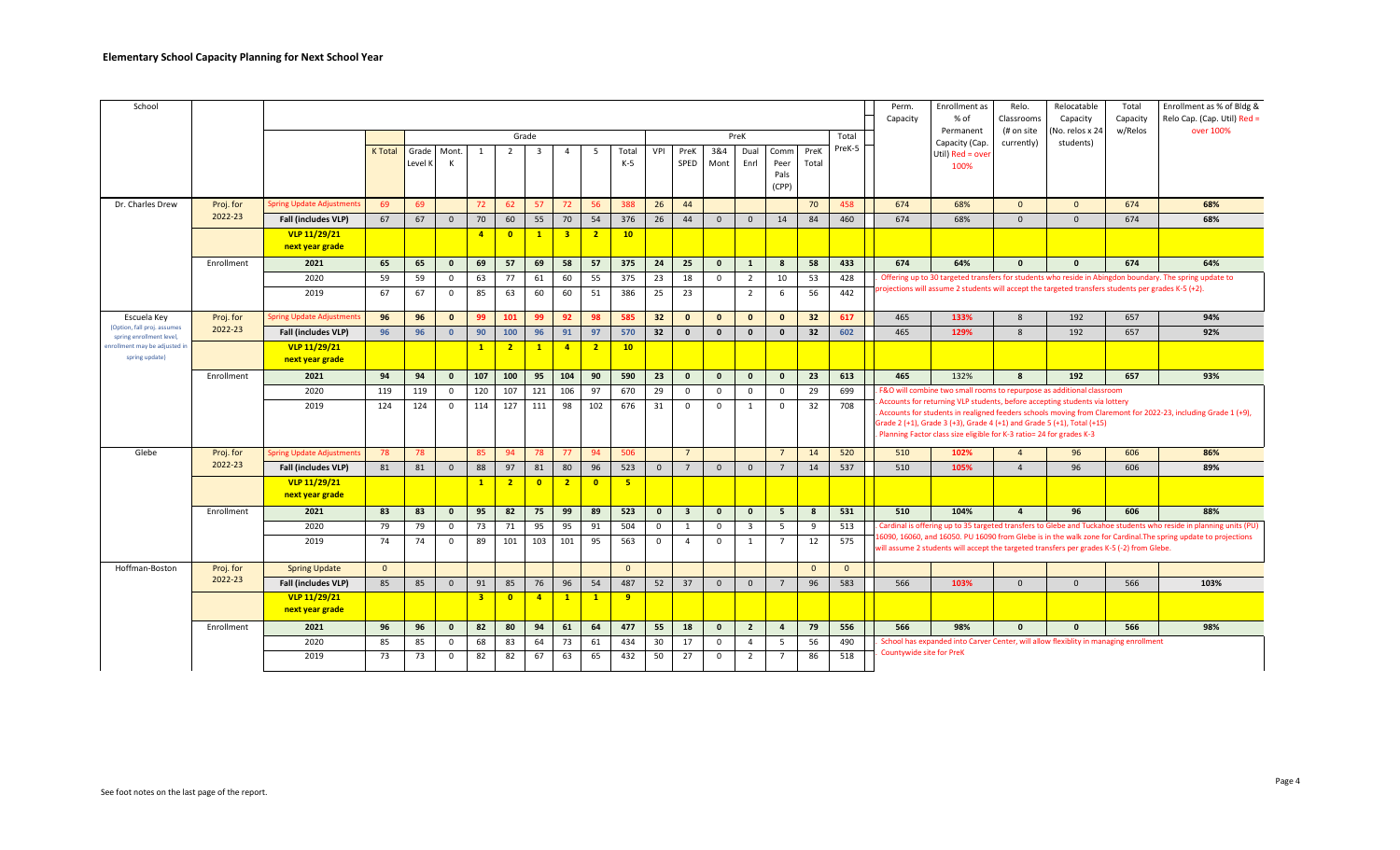| School                                                                      |            |                                 |                |                  |                |                |                         |                         |                |                         |                |              |                         |              |                |                               |               |              | Perm.<br>Capacity | Enrollment as<br>% of                                                      | Relo.<br>Classrooms      | Relocatable<br>Capacity      | Total<br>Capacity | Enrollment as % of Bldg &<br>Relo Cap. (Cap. Util) Red =                                                                                                                                                                      |
|-----------------------------------------------------------------------------|------------|---------------------------------|----------------|------------------|----------------|----------------|-------------------------|-------------------------|----------------|-------------------------|----------------|--------------|-------------------------|--------------|----------------|-------------------------------|---------------|--------------|-------------------|----------------------------------------------------------------------------|--------------------------|------------------------------|-------------------|-------------------------------------------------------------------------------------------------------------------------------------------------------------------------------------------------------------------------------|
|                                                                             |            |                                 |                |                  |                |                |                         | Grade                   |                |                         |                |              |                         |              | PreK           |                               |               | Total        |                   | Permanent<br>Capacity (Cap.                                                | (# on site<br>currently) | No. relos x 24)<br>students) | w/Relos           | over 100%                                                                                                                                                                                                                     |
|                                                                             |            |                                 | <b>K</b> Total | Grade<br>Level K | Mont.<br>К     |                | 2                       | $\overline{\mathbf{3}}$ | $\overline{4}$ | -5                      | Total<br>$K-5$ | VPI          | PreK<br>SPED            | 3&4<br>Mont  | Dual<br>Enrl   | Comm<br>Peer<br>Pals<br>(CPP) | PreK<br>Total | PreK-5       |                   | Util) Red = over<br>100%                                                   |                          |                              |                   |                                                                                                                                                                                                                               |
| Innovation                                                                  | Proj. for  | Spring Update Adjustments       | 73             | 73               |                | 72             | 69                      | 76                      | 79             | 66                      | 435            | 16           | 15                      |              |                | 15                            | 46            | 481          | 653               | 74%                                                                        | $\overline{4}$           | 96                           | 749               | 64%                                                                                                                                                                                                                           |
|                                                                             | 2022-23    | Fall (includes VLP)             | 70             | 70               | $\mathbf{0}$   | 69             | 66                      | 73                      | 76             | 63                      | 417            | 16           | $\overline{7}$          | $\mathbf{0}$ | $\mathbf{0}$   | $\overline{7}$                | 30            | 447          | 653               | 68%                                                                        | $\overline{4}$           | 96                           | 749               | 60%                                                                                                                                                                                                                           |
|                                                                             |            | VLP 11/29/21<br>next year grade |                |                  |                | 3 <sup>2</sup> | $\overline{\mathbf{0}}$ | 3 <sup>7</sup>          | 2 <sub>1</sub> | $\mathbf{1}$            | 9              |              |                         |              |                |                               |               |              |                   |                                                                            |                          |                              |                   |                                                                                                                                                                                                                               |
|                                                                             | Enrollment | 2021                            | 61             | 61               | $\mathbf{0}$   | 65             | 67                      | 71                      | 68             | 40                      | 372            | 18           | $\mathbf{1}$            | $\mathbf{0}$ | $\mathbf{1}$   | 5                             | 25            | 397          | 653               | 61%                                                                        | $\overline{a}$           | 96                           | 749               | 53%                                                                                                                                                                                                                           |
|                                                                             |            |                                 |                |                  |                |                |                         |                         |                |                         |                |              |                         |              |                |                               |               |              |                   | cept the targeted transfers per grades K-5 (-3).                           |                          |                              |                   | Innovation is offering 60 targeted transfers for ASFS students who reside in PUs 23211, 24080, 24100, 24111,<br>24120 which are in the walk zone for Innovation. The spring update to projections will assume 3 students will |
| Jamestown                                                                   | Proj. for  | Spring Update Adjustments       | 90             | 86               | $\overline{4}$ | 76             | 63                      | 78                      | 79             | 68                      | 454            |              | 16                      | 34           |                | $\overline{4}$                | 54            | 508          | 597               | 85%                                                                        | $\Omega$                 | $\mathbf{0}$                 | 597               | 85%                                                                                                                                                                                                                           |
|                                                                             | 2022-23    | Fall (includes VLP)             | 90             | 86               | $\overline{4}$ | 76             | 63                      | 78                      | 79             | 68                      | 454            | $\mathbf{0}$ | 16                      | 51           | $\mathbf{0}$   | $\overline{4}$                | 71            | 525          | 597               | 88%                                                                        | $\overline{0}$           | $\mathbf{0}$                 | 597               | 88%                                                                                                                                                                                                                           |
|                                                                             |            | VLP 11/29/21<br>next year grade |                |                  |                | $\overline{0}$ | $\overline{\mathbf{0}}$ | $\bullet$               | $\bullet$      | $\overline{\mathbf{0}}$ | $\overline{0}$ |              |                         |              |                |                               |               |              |                   |                                                                            |                          |                              |                   |                                                                                                                                                                                                                               |
|                                                                             | Enrollment | 2021                            | 78             | 74               | $\overline{a}$ | 65             | 77                      | 83                      | 70             | 80                      | 453            | $\mathbf{0}$ | 5                       | 38           | $\mathbf{1}$   | $\overline{2}$                | 46            | 499          | 597               | 84%                                                                        | $\mathbf{0}$             | $\mathbf{0}$                 | 597               | 84%                                                                                                                                                                                                                           |
|                                                                             |            | 2020                            | 70             | 59               | 11             | 79             | 85                      | 75                      | 86             | 82                      | 477            | $\mathbf 0$  | 11                      | 33           | 1              | $\overline{2}$                | 47            | 524          |                   |                                                                            |                          |                              |                   | Offering 2 Montessori satellites instead of 3; existing students can be accomodated within the 2 remaining                                                                                                                    |
|                                                                             |            | 2019                            | 89             | 76               | 13             | 91             | 81                      | 105                     | 92             | 107                     | 565            | $\mathbf 0$  | 10                      | 39           | $\mathbf 0$    | $\overline{3}$                | 52            | 617          | atellite classes  |                                                                            |                          |                              |                   |                                                                                                                                                                                                                               |
| Long Branch                                                                 | Proj. for  | <b>Spring Update</b>            | $\mathbf{0}$   |                  |                |                |                         |                         |                |                         | $\mathbf{0}$   |              |                         |              |                |                               | $\mathbf{0}$  | $\mathbf{0}$ |                   |                                                                            |                          |                              |                   |                                                                                                                                                                                                                               |
|                                                                             | 2022-23    | Fall (includes VLP)             | 62             | 62               | $\Omega$       | 54             | 63                      | 56                      | 61             | 68                      | 364            | 16           | 6                       | $\Omega$     | $\Omega$       | $\Omega$                      | 22            | 386          | 533               | 72%                                                                        | $\overline{4}$           | 96                           | 629               | 61%                                                                                                                                                                                                                           |
|                                                                             |            | VLP 11/29/21<br>next year grade |                |                  |                | $\overline{2}$ | $\overline{\mathbf{0}}$ | 3 <sup>2</sup>          | $\mathbf{1}$   | $\overline{2}$          | 8              |              |                         |              |                |                               |               |              |                   |                                                                            |                          |                              |                   |                                                                                                                                                                                                                               |
|                                                                             | Enrollment | 2021                            | 52             | 52               | $\mathbf{0}$   | 72             | 53                      | 63                      | 67             | 66                      | 373            | 15           | $\overline{\mathbf{3}}$ | $\mathbf{0}$ | $\mathbf{0}$   | $\mathbf{0}$                  | 18            | 391          | 533               | 73%                                                                        | $\overline{4}$           | 96                           | 629               | 62%                                                                                                                                                                                                                           |
|                                                                             |            | 2020                            | 68             | 68               | $^{\circ}$     | 68             | 64                      | 71                      | 75             | 83                      | 429            | 15           | $\overline{\mathbf{3}}$ | 0            | 0              | $^{\circ}$                    | 18            | 447          |                   |                                                                            |                          |                              |                   |                                                                                                                                                                                                                               |
|                                                                             |            | 2019                            | 68             | 68               | $\mathbf 0$    | 75             | 75                      | 85                      | 92             | 91                      | 486            | 31           | $\overline{\mathbf{3}}$ | $\mathbf 0$  | $\overline{1}$ | $\mathbf 0$                   | 35            | 521          |                   |                                                                            |                          |                              |                   |                                                                                                                                                                                                                               |
| Montessori Public                                                           | Proj. for  | <b>Spring Update</b>            | $\mathbf{0}$   |                  |                |                |                         |                         |                |                         | $\mathbf{0}$   |              |                         |              |                |                               | $\Omega$      | $\mathbf{0}$ |                   |                                                                            |                          |                              |                   |                                                                                                                                                                                                                               |
| School<br>(Option, fall proj. assumes                                       | 2022-23    | <b>Fall (includes VLP)</b>      | 50             | $\mathbf{0}$     | 50             | 61             | 75                      | 86                      | 67             | 61                      | 400            | $\mathbf{0}$ | -8                      | 111          | $\mathbf{0}$   | $\Omega$                      | 119           | 519          | 463               | 112%                                                                       | $\overline{0}$           | $\mathbf 0$                  | 463               | 112%                                                                                                                                                                                                                          |
| spring enrollment level,<br>enrollment may be adjusted in<br>spring update) |            | VLP 11/29/21<br>next year grade |                |                  |                | $\mathbf{1}$   | $\mathbf{1}$            | $\bullet$               | $\overline{4}$ | $\overline{\mathbf{0}}$ | 6              |              |                         |              |                |                               |               |              |                   |                                                                            |                          |                              |                   |                                                                                                                                                                                                                               |
|                                                                             | Enrollment | 2021                            | 60             | $\mathbf{0}$     | 60             | 73             | 86                      | 63                      | 61             | 47                      | 390            | $\mathbf{0}$ | $\mathbf{0}$            | 98           | $\mathbf{0}$   | $\mathbf{0}$                  | 98            | 488          | 463               | 105%                                                                       | $\mathbf{0}$             | $\mathbf{0}$                 | 463               | 105%                                                                                                                                                                                                                          |
|                                                                             |            | 2020                            | 61             | $\Omega$         | 61             | 89             | 66                      | 65                      | 55             | 49                      | 385            | $^{\circ}$   | $\overline{0}$          | 75           | $\overline{0}$ | $\mathbf 0$                   | 75            | 460          |                   | Accounts for returning VLP students, before accepting students via lottery |                          |                              |                   |                                                                                                                                                                                                                               |
|                                                                             |            | 2019                            | 52             | $\Omega$         | 52             | 75             | 75                      | 59                      | 57             | 41                      | 359            | $^{\circ}$   | $\mathbf 0$             | 93           | $^{\circ}$     | $\mathbf 0$                   | 93            | 452          |                   |                                                                            |                          |                              |                   | MPSA repurposed a classroom to increase enrollment beyond capacity, this does not require a relocatable.                                                                                                                      |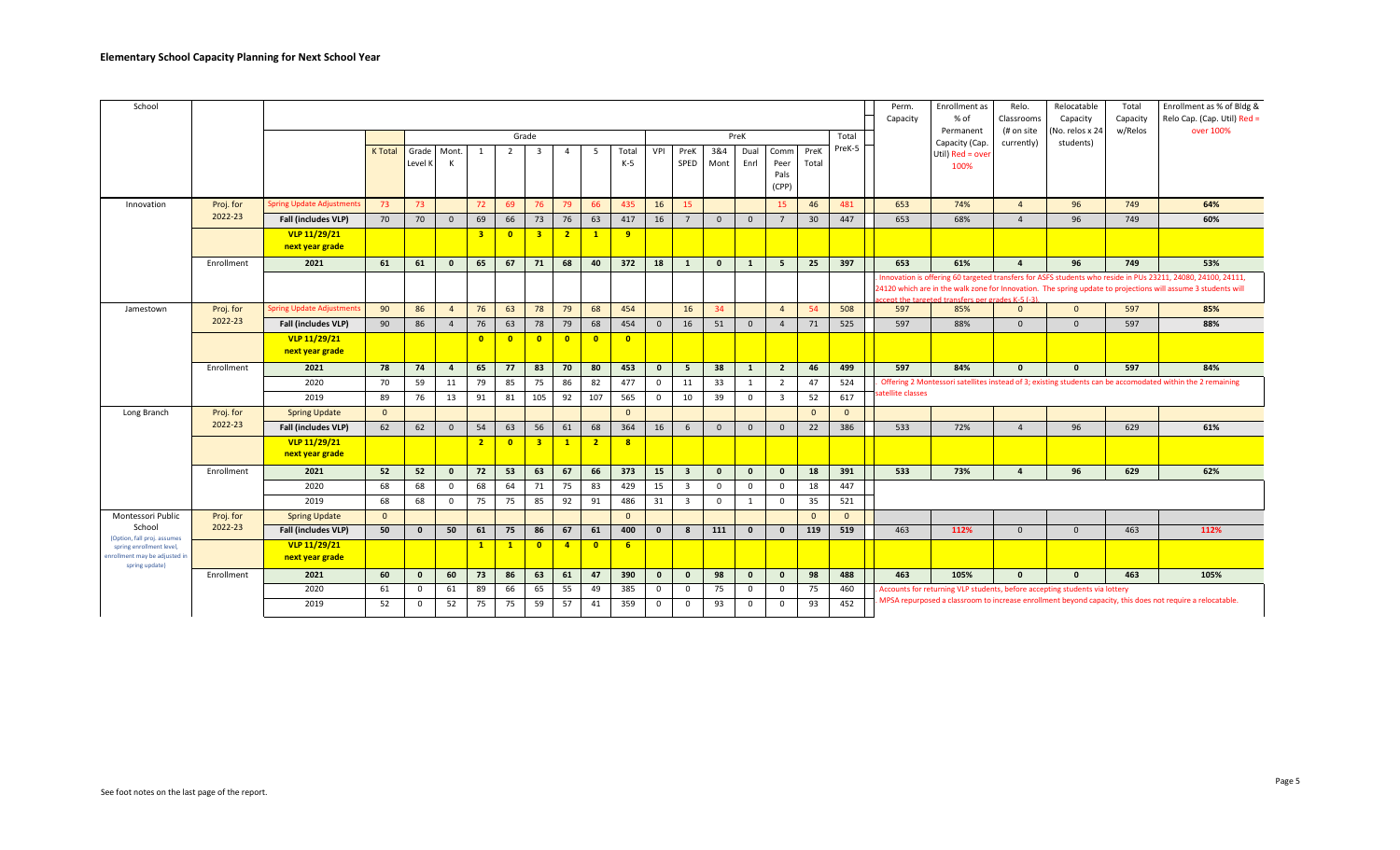| School     |                      |                                                        |                |                  |                         |                    |                                |                               |                    |                         |                         |              |                         |                |                |                               |               |                | Perm.<br>Capacity | Enrollment as<br>% of                                                            | Relo.<br>Classrooms | Relocatable<br>Capacity | Total<br>Capacity | Enrollment as % of Bldg &<br>Relo Cap. (Cap. Util) Red =                                                        |
|------------|----------------------|--------------------------------------------------------|----------------|------------------|-------------------------|--------------------|--------------------------------|-------------------------------|--------------------|-------------------------|-------------------------|--------------|-------------------------|----------------|----------------|-------------------------------|---------------|----------------|-------------------|----------------------------------------------------------------------------------|---------------------|-------------------------|-------------------|-----------------------------------------------------------------------------------------------------------------|
|            |                      |                                                        |                |                  |                         |                    |                                | Grade                         |                    |                         |                         |              |                         |                | PreK           |                               |               | Total          |                   | Permanent                                                                        | (# on site          | No. relos x 24          | w/Relos           | over 100%                                                                                                       |
|            |                      |                                                        | <b>K</b> Total | Grade<br>Level K | Mont.<br>K              | 1                  | $\overline{2}$                 | $\overline{\mathbf{3}}$       | $\overline{4}$     | 5                       | Total<br>$K-5$          | VPI          | PreK<br>SPED            | 3&4<br>Mont    | Dual<br>Enrl   | Comm<br>Peer<br>Pals<br>(CPP) | PreK<br>Total | PreK-5         |                   | Capacity (Cap.<br>Util) Red = over<br>100%                                       | currently)          | students)               |                   |                                                                                                                 |
| Nottingham | Proj. for            | <b>Spring Update</b>                                   | $\overline{0}$ |                  |                         |                    |                                |                               |                    |                         | $\mathbf{0}$            |              |                         |                |                |                               | $\mathbf{0}$  | $\overline{0}$ |                   |                                                                                  |                     |                         |                   |                                                                                                                 |
|            | 2022-23              | Fall (includes VLP)                                    | 66             | 66               | $\mathbf 0$             | 61                 | 63                             | 67                            | 41                 | 73                      | 371                     | $\mathbf 0$  | 14                      | $\mathbf 0$    | $\mathbf 0$    | 14                            | 28            | 399            | 513               | 78%                                                                              | 5 <sup>5</sup>      | 120                     | 633               | 63%                                                                                                             |
|            |                      | <b>VLP 11/29/21</b><br>next year grade                 |                |                  |                         | $\bullet$          | $\overline{2}$                 | $\bullet$                     | $\bullet$          | $\mathbf{1}$            | $\overline{\mathbf{3}}$ |              |                         |                |                |                               |               |                |                   |                                                                                  |                     |                         |                   |                                                                                                                 |
|            | Enrollment           | 2021                                                   | 58             | 58               | $\pmb{0}$               | 60                 | 72                             | 43                            | 78                 | 74                      | 385                     | $\mathbf 0$  | 6                       | $\mathbf{0}$   | $\mathbf{1}$   | 11                            | 18            | 403            | 513               | 79%                                                                              | 5 <sub>5</sub>      | 120                     | 633               | 64%                                                                                                             |
|            |                      | 2020                                                   | 56             | 56               | 0                       | 66                 | 56                             | 80                            | 82                 | 78                      | 418                     | 0            | 7                       | $\mathbf 0$    | 1              | 7                             | 15            | 433            |                   |                                                                                  |                     |                         |                   |                                                                                                                 |
|            |                      | 2019                                                   | 77             | 77               | 0                       | 55                 | 83                             | 89                            | 85                 | 79                      | 468                     |              | 9                       |                |                | 8                             | 17            | 485            |                   |                                                                                  |                     |                         |                   |                                                                                                                 |
| Oakridge   | Proj. for            | pring Update Adjustments                               | 105            | 102              | $\overline{\mathbf{3}}$ | 108                | 112                            | 96                            | 97                 | 99                      | 617                     | 16           | -8                      | 17             |                |                               | 41            | 658            | 674               | 98%                                                                              | 8                   | 192                     | 866               | 76%                                                                                                             |
|            | 2022-23              | Fall (includes VLP)                                    | 105            | 102              | $\overline{\mathbf{3}}$ | 108                | 112                            | 96                            | 97                 | 99                      | 617                     | 16           | 16                      | 17             | $\mathbf 0$    | $\mathbf{0}$                  | 49            | 666            | 674               | 99%                                                                              | 8                   | 192                     | 866               | 77%                                                                                                             |
|            |                      | VLP 11/29/21<br>next year grade                        |                |                  |                         | $\overline{a}$     | $\mathbf{1}$                   | $\overline{\mathbf{8}}$       | $\mathbf{1}$       | $\mathbf{1}$            | 15                      |              |                         |                |                |                               |               |                |                   |                                                                                  |                     |                         |                   |                                                                                                                 |
|            | Enrollment           | 2021                                                   | 99             | 96               | $\overline{\mathbf{3}}$ | 111                | 89                             | 90                            | 92                 | 87                      | 568                     | 14           | $\overline{a}$          | 16             | $\mathbf{0}$   | $\mathbf{0}$                  | 34            | 602            | 674               | 89%                                                                              | 8                   | 192                     | 866               | 70%                                                                                                             |
|            |                      | 2020                                                   | 87             | 81               | 6                       | 97                 | 88                             | 89                            | 86                 | 83                      | 530                     | 16           | $\overline{4}$          | 13             | 1              | $\mathbf 0$                   | 34            | 564            |                   | Resources for 1 PreK SPED moving to Taylor (-8)                                  |                     |                         |                   |                                                                                                                 |
|            |                      | 2019                                                   | 114            | 110              | 4                       | 90                 | 96                             | 83                            | 83                 | 109                     | 575                     | 15           | 8                       | 25             |                |                               | 48            | 623            |                   |                                                                                  |                     |                         |                   |                                                                                                                 |
| Randolph   | Proj. for<br>2022-23 | <b>Spring Update</b>                                   | $\mathbf{0}$   |                  |                         |                    |                                |                               |                    |                         | $\Omega$                |              |                         |                |                |                               | $\mathbf{0}$  | $\mathbf{0}$   |                   |                                                                                  |                     |                         |                   |                                                                                                                 |
|            |                      | Fall (includes VLP)                                    | 65             | 65               | $\mathbf 0$             | 62                 | 65                             | 63                            | 68                 | 72                      | 395                     | 44           | 16                      | $\mathbf 0$    | $\mathbf{0}$   | $\mathbf{0}$                  | 60            | 455            | 484               | 94%                                                                              | $\overline{2}$      | 48                      | 532               | 86%                                                                                                             |
|            |                      | VLP 11/29/21<br>next year grade                        |                |                  |                         | $\overline{2}$     | $\overline{\mathbf{3}}$        | $\overline{4}$                | 5 <sub>1</sub>     | $\overline{\mathbf{3}}$ | 17                      |              |                         |                |                |                               |               |                |                   |                                                                                  |                     |                         |                   |                                                                                                                 |
|            | Enrollment           | 2021                                                   | 57             | 57               | $\mathbf 0$             | 63                 | 65                             | 65                            | 68                 | 58                      | 376                     | 30           | $\overline{\mathbf{3}}$ | $\mathbf{0}$   | $\mathbf{0}$   | $\mathbf{0}$                  | 33            | 409            | 484               | 85%                                                                              | $\overline{2}$      | 48                      | 532               | 77%                                                                                                             |
|            |                      | 2020                                                   | 61             | 61               | $\pmb{0}$               | 70                 | 79                             | 70                            | 60                 | 69                      | 409                     | 28           | $\overline{4}$          | $\mathbf 0$    | $\overline{2}$ | $\mathbf 0$                   | 34            | 443            |                   |                                                                                  |                     |                         |                   |                                                                                                                 |
|            |                      | 2019                                                   | 69             | 69               | $\mathsf 0$             | 76                 | 75                             | 61                            | 61                 | 68                      | 410                     | 44           | 6                       | $\mathbf 0$    | 1              | $\mathbf 0$                   | 51            | 461            |                   |                                                                                  |                     |                         |                   |                                                                                                                 |
| Taylor     | Proj. for<br>2022-23 | Spring Update Adjustments                              | 75             | 75               |                         | 63                 | 100                            | 73                            | 88                 | 93                      | 492                     |              | 15                      |                |                | 15                            | 30            | 522            | 659               | 79%                                                                              | 6                   | 144                     | 803               | 65%                                                                                                             |
|            |                      | Fall (includes VLP)<br>VLP 11/29/21<br>next year grade | 75             | 75               | $\mathbf 0$             | 63<br>$\mathbf{1}$ | 100<br>$\overline{\mathbf{0}}$ | 73<br>$\overline{\mathbf{3}}$ | 88<br>$\mathbf{1}$ | 93<br>$\mathbf{1}$      | 492<br>$6\overline{6}$  | $\mathbf{0}$ | $\overline{7}$          | $\mathbf{0}$   | $\mathbf{0}$   | $\overline{7}$                | 14            | 506            | 659               | 77%                                                                              | $6\overline{6}$     | 144                     | 803               | 63%                                                                                                             |
|            | Enrollment           | 2021                                                   | 58             | 58               | $\pmb{0}$               | 100                | 69                             | 86                            | 85                 | 90                      | 488                     | $\mathbf{0}$ | 5 <sub>5</sub>          | $\mathbf{0}$   | $\mathbf{1}$   | $\overline{7}$                | 13            | 501            | 659               | 76%                                                                              | 6                   | 144                     | 803               | 62%                                                                                                             |
|            |                      | 2020                                                   | 98             | 98               | $\mathbf 0$             | 97                 | 95                             | 102                           | 96                 | 125                     | 613                     | $\mathbf 0$  | 5                       | $\mathbf 0$    | $\overline{2}$ | $\overline{4}$                | 11            | 624            |                   | Moving in resource from Oakridge, adding 1 PreK SPED w/CPP to Taylor (+8, +8)    |                     |                         |                   |                                                                                                                 |
|            |                      | 2019                                                   | 107            | 107              | $\mathbf 0$             | 103                | 117                            | 106                           | 125                | 121                     | 679                     | $\mathbf 0$  | $\overline{7}$          | $\overline{0}$ | $\overline{4}$ | $\overline{7}$                | 18            | 697            |                   |                                                                                  |                     |                         |                   |                                                                                                                 |
| Tuckahoe   | Proj. for            | pring Update Adjustment                                | 65             | 65               |                         | 68                 | 75                             | 53                            | 71                 | 72                      | 404                     |              | 14                      |                |                | 14                            | 28            | 432            | 545               | 79%                                                                              | $\overline{4}$      | 96                      | 641               | 67%                                                                                                             |
|            | 2022-23              | Fall (includes VLP)                                    | 68             | 68               | $\mathbf 0$             | 71                 | 78                             | 56                            | 74                 | 75                      | 422                     | $\mathbf{0}$ | 14                      | $\mathbf 0$    | $\mathbf 0$    | 14                            | 28            | 450            | 545               | 83%                                                                              | $\overline{4}$      | 96                      | 641               | 70%                                                                                                             |
|            |                      | VLP 11/29/21<br>next year grade                        |                |                  |                         | $\mathbf{1}$       | $\overline{\mathbf{0}}$        | $\mathbf{1}$                  | $\bullet$          | $\overline{\mathbf{0}}$ | $\overline{2}$          |              |                         |                |                |                               |               |                |                   |                                                                                  |                     |                         |                   |                                                                                                                 |
|            | Enrollment           | 2021                                                   | 67             | 67               | $\pmb{0}$               | 75                 | 58                             | 72                            | 74                 | 71                      | 417                     | $\mathbf{0}$ | $\overline{\mathbf{3}}$ | $\mathbf{0}$   | $\mathbf{0}$   | 8                             | 11            | 428            | 545               | 79%                                                                              | $\overline{4}$      | 96                      | 641               | 67%                                                                                                             |
|            |                      | 2020                                                   | 68             | 68               | 0                       | 68                 | 83                             | 78                            | 78                 | 83                      | 458                     | $\mathbf 0$  | 9                       | $\mathbf 0$    | $\mathbf 0$    | $\overline{\mathbf{3}}$       | 12            | 470            |                   |                                                                                  |                     |                         |                   | Cardinal is offering up to 35 targeted transfers to Glebe and Tuckahoe students who reside in planning units    |
|            |                      | 2019                                                   | 72             | 72               | 0                       | 96                 | 92                             | 79                            | 87                 | 81                      | 507                     | $\mathbf 0$  | 9                       | $\mathbf 0$    | 1              | 10                            | 20            | 527            |                   | 3 students will accept the targeted transfers per grades K-5 (-3) from Tuckahoe. |                     |                         |                   | 16090, 16060, and 16050. 16050 and 16050 are walkable to Cardinal. The spring update to projections will assume |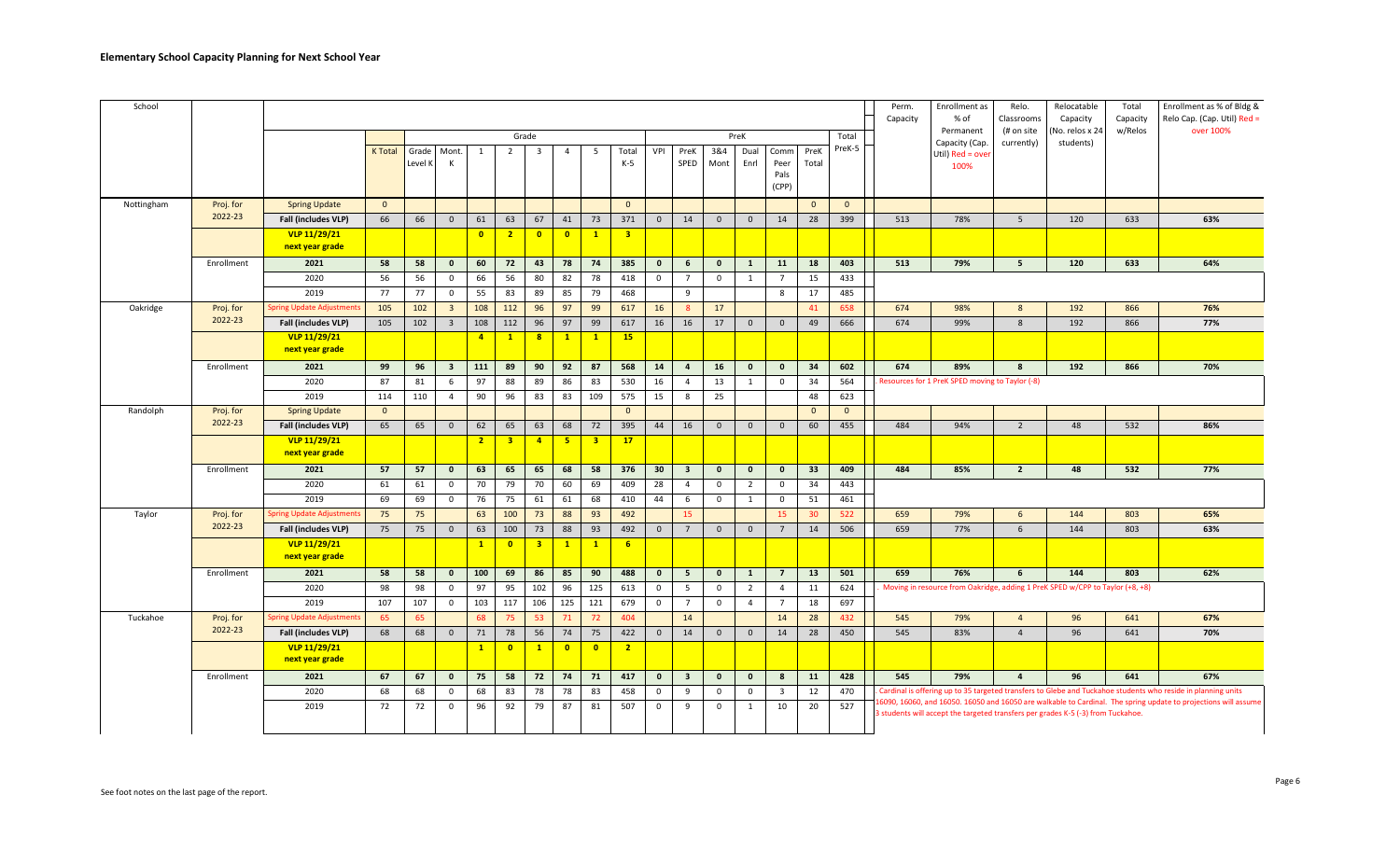| School                     |            |                                                                                                                                                                                                                                |              |              |              |    |                |              |          |          |       |              |          |              |                |               |              |                 | Perm.<br>Capacity | Enrollment as<br>% of       | Relo.<br>Classrooms      | Relocatable<br>Capacity       | Total<br>Capacity | Enrollment as % of Bldg &<br>Relo Cap. (Cap. Util) Red = |
|----------------------------|------------|--------------------------------------------------------------------------------------------------------------------------------------------------------------------------------------------------------------------------------|--------------|--------------|--------------|----|----------------|--------------|----------|----------|-------|--------------|----------|--------------|----------------|---------------|--------------|-----------------|-------------------|-----------------------------|--------------------------|-------------------------------|-------------------|----------------------------------------------------------|
|                            |            |                                                                                                                                                                                                                                |              |              |              |    |                | Grade        |          |          |       |              |          |              | PreK           |               |              | Total           |                   | Permanent<br>Capacity (Cap. | (# on site<br>currently) | (No. relos x 24)<br>students) | w/Relos           | over 100%                                                |
|                            |            |                                                                                                                                                                                                                                | K Total      |              | Grade Mont.  |    | $\overline{2}$ |              |          |          | Total | VPI          | PreK     | 3&4          | Dual           | Comm PreK     |              | PreK-5          |                   | Util) Red = over            |                          |                               |                   |                                                          |
|                            |            |                                                                                                                                                                                                                                |              | Level K      |              |    |                |              |          |          | $K-5$ |              | SPED     | Mont         | Enrl           | Peer          | Total        |                 |                   | 100%                        |                          |                               |                   |                                                          |
|                            |            |                                                                                                                                                                                                                                |              |              |              |    |                |              |          |          |       |              |          |              |                | Pals<br>(CPP) |              |                 |                   |                             |                          |                               |                   |                                                          |
|                            |            |                                                                                                                                                                                                                                |              |              |              |    |                |              |          |          |       |              |          |              |                |               |              |                 |                   |                             |                          |                               |                   |                                                          |
| Virtual Learning           | Proj. for  | <b>Spring Update</b>                                                                                                                                                                                                           | $\mathbf{0}$ |              |              |    |                |              |          |          |       |              |          |              |                |               | $\Omega$     | $\Omega$        | N/A               |                             |                          |                               |                   |                                                          |
| Program                    | 2022-23    | Fall (reported in school)                                                                                                                                                                                                      | $\mathbf{0}$ | $\mathbf{0}$ | $\Omega$     |    | $\mathbf{0}$   | $\mathbf{0}$ | $\Omega$ | $\Omega$ |       | $\Omega$     | $\Omega$ | $\Omega$     | $\mathbf{0}$   | $\Omega$      | $\Omega$     | $\Omega$        | N/A               |                             |                          |                               |                   |                                                          |
|                            |            | 2021                                                                                                                                                                                                                           | 46           | 46           | $\mathbf{0}$ | 31 | 53             | 56           | 42       | 56       | 284   | $\mathbf{0}$ |          | $\mathbf{0}$ | $\mathbf{0}$   | $\mathbf{0}$  | $\mathbf{0}$ | 284             | N/A               |                             |                          |                               |                   |                                                          |
| <b>Integration Station</b> | Proj. for  | <b>Spring Udate</b>                                                                                                                                                                                                            |              |              |              |    |                |              |          |          |       |              |          |              |                |               | $\mathbf{0}$ |                 |                   |                             |                          |                               |                   |                                                          |
|                            | 2022-23    | Fall                                                                                                                                                                                                                           |              |              |              |    |                |              |          |          |       | $\mathbf{0}$ | 60       | $\Omega$     | $\mathbf{0}$   | $\Omega$      | 60           | 60              |                   |                             |                          |                               |                   |                                                          |
|                            | Enrollment | 2021                                                                                                                                                                                                                           |              |              |              |    | N/A            |              |          |          |       | $\mathbf{0}$ | 31       | $\mathbf{0}$ | $\overline{2}$ | $\mathbf 0$   | 33           | 33              |                   |                             |                          |                               |                   |                                                          |
|                            |            | 2020                                                                                                                                                                                                                           |              |              |              |    |                |              |          |          |       | $\Omega$     | 26       |              | $\overline{3}$ | $\Omega$      | 29           | 29              |                   |                             |                          |                               |                   |                                                          |
| <b>Dual Enrollees</b>      |            |                                                                                                                                                                                                                                |              |              |              |    |                |              |          |          |       |              |          |              |                |               |              |                 |                   |                             |                          |                               |                   |                                                          |
| Speech                     |            |                                                                                                                                                                                                                                |              |              |              |    |                |              |          |          |       |              |          |              |                |               |              |                 |                   |                             |                          |                               |                   |                                                          |
| @Fleet                     | Enrollment |                                                                                                                                                                                                                                |              |              |              |    |                |              |          |          |       |              |          |              | 10             |               | 10           | 10 <sub>1</sub> |                   |                             |                          |                               |                   |                                                          |
| @Discovery                 |            |                                                                                                                                                                                                                                |              |              |              |    |                |              |          |          |       |              |          |              | 10             |               | 10           | 10 <sub>1</sub> |                   |                             |                          |                               |                   |                                                          |
| @Drew                      |            |                                                                                                                                                                                                                                |              |              |              |    |                |              |          |          |       |              |          |              | .5             |               | 5            | 5.              |                   |                             |                          |                               |                   |                                                          |
|                            |            | All Arlington Public Schools (APS) budget and operations decisions are based on the best information available at the time. Staff and community members are reminded that funding forecasts from Arlington County and the stat |              |              |              |    |                |              |          |          |       |              |          |              |                |               |              |                 |                   |                             |                          |                               |                   |                                                          |
|                            |            | 2021 enrollment does NOT include VLP, projections for Fall 2022 include all VLP students in their school of attendance.                                                                                                        |              |              |              |    |                |              |          |          |       |              |          |              |                |               |              |                 |                   |                             |                          |                               |                   |                                                          |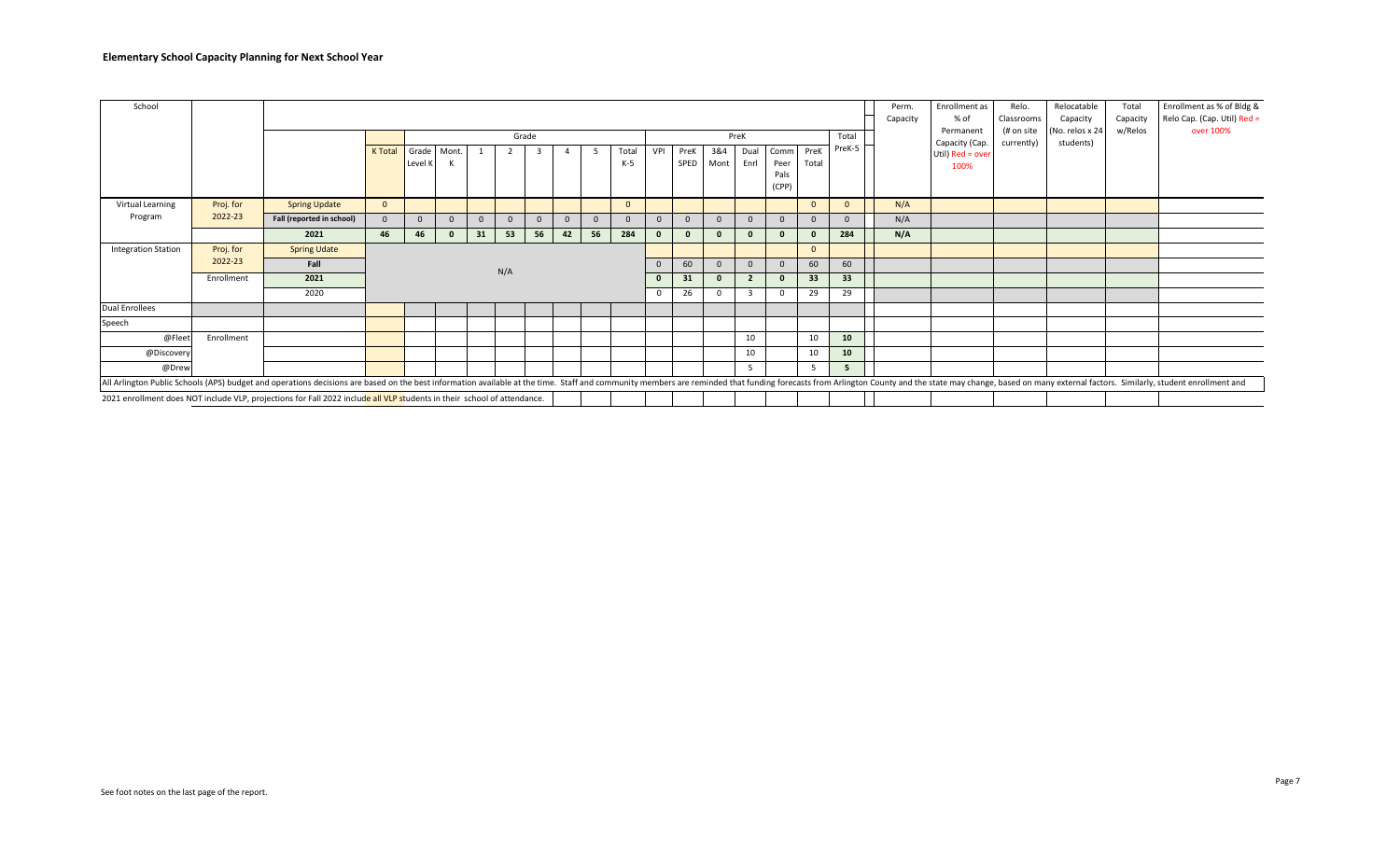| School        |            | 2019 Proj. & Enroll by Year      |                         | Grade          |                         | Total           | Permanent<br>Capacity | Enrollment as % of<br>Permanent<br>Capacity<br>(Cap. Util) Red=                                                                                                                                                                                                                 | Relo.<br>Classrooms<br>(# currently on<br>site) | Relocatable Cap.<br>(No. of relos x 24<br>students) | <b>Total Capacity</b><br>w/Relos | Enrollment as % of<br>Bldg & Relo Cap.<br>(Cap. Util)<br>Red= over 100% |
|---------------|------------|----------------------------------|-------------------------|----------------|-------------------------|-----------------|-----------------------|---------------------------------------------------------------------------------------------------------------------------------------------------------------------------------------------------------------------------------------------------------------------------------|-------------------------------------------------|-----------------------------------------------------|----------------------------------|-------------------------------------------------------------------------|
|               |            |                                  | 6                       | $\overline{7}$ | 8                       |                 |                       | over 100%                                                                                                                                                                                                                                                                       |                                                 |                                                     |                                  |                                                                         |
| MIDDLE SCHOOL | Proj. for  | <b>Spring Update</b>             |                         |                |                         | 3,852           |                       |                                                                                                                                                                                                                                                                                 |                                                 |                                                     |                                  |                                                                         |
| <b>TOTAL</b>  | 2022-23    | Fall (includes VLP)              | 1,897                   | 1,899          | 1,955                   | 5,751           | 6,333                 | 91%                                                                                                                                                                                                                                                                             | 16                                              | 384                                                 | 6,717                            | 86%                                                                     |
|               | Enrollment | 2021                             | 1,922                   | 1,964          | 1,969                   | 5,855           | 6,333                 | 92%                                                                                                                                                                                                                                                                             | $\overline{\mathbf{4}}$                         | 96                                                  | 6,429                            | 91%                                                                     |
|               |            | 2020                             | 2,026                   | 2,005          | 2,032                   | 6,063           |                       |                                                                                                                                                                                                                                                                                 |                                                 |                                                     |                                  |                                                                         |
|               |            | 2019                             | 2,135                   | 2,108          | 1,876                   | 6,119           |                       |                                                                                                                                                                                                                                                                                 |                                                 |                                                     |                                  |                                                                         |
| Dorothy Hamm  | Proj. for  | <b>Spring Update Adjustments</b> | 282                     | 295            | 298                     | 875             | 1,000                 | 88%                                                                                                                                                                                                                                                                             | $\mathbf{0}$                                    | $\mathbf{0}$                                        | 1,000                            | 88%                                                                     |
|               | 2022-23    | <b>Fall (includes VLP)</b>       | 272                     | 285            | 298                     | 855             | 1,000                 | 86%                                                                                                                                                                                                                                                                             | $\mathbf{0}$                                    | $\mathbf{0}$                                        | 1,000                            | 86%                                                                     |
|               |            | VLP 11/29/21<br>next year grade  | 5 <sup>1</sup>          | 6 <sup>1</sup> | $\overline{\mathbf{3}}$ | 14              |                       |                                                                                                                                                                                                                                                                                 |                                                 |                                                     |                                  |                                                                         |
|               | Enrollment | 2021                             | 278                     | 293            | 289                     | 860             | 1,000                 | 86%                                                                                                                                                                                                                                                                             | $\mathbf{0}$                                    | $\mathbf{0}$                                        | 1,000                            | 86%                                                                     |
|               |            | 2020                             | 301                     | 282            | 233                     | 816             |                       | Will accept up to 20 transfers, preference for students who live in Gunston attendance zone                                                                                                                                                                                     |                                                 |                                                     |                                  |                                                                         |
|               |            | 2019                             | 305                     | 237            | 195                     | 737             |                       |                                                                                                                                                                                                                                                                                 |                                                 |                                                     |                                  |                                                                         |
| Gunston       | Proj. for  | <b>Spring Update Adjustments</b> | See note on transfers   |                |                         |                 | 992                   | 0%                                                                                                                                                                                                                                                                              | $\boldsymbol{6}$                                | 144                                                 | 1,136                            | 0%                                                                      |
|               | 2022-23    | Fall (includes VLP)              | 358                     | 372            | 369                     | 1,099           | 992                   | 111%                                                                                                                                                                                                                                                                            | 6                                               | 144                                                 | 1,136                            | 97%                                                                     |
|               |            | VLP 11/29/21<br>next year grade  | 13                      | 12             | 14                      | 39 <sub>o</sub> |                       |                                                                                                                                                                                                                                                                                 |                                                 |                                                     |                                  |                                                                         |
|               | Enrollment | 2021                             | 362                     | 356            | 387                     | 1,105           | 992                   | 111%                                                                                                                                                                                                                                                                            | $\mathbf 0$                                     | $\mathbf{0}$                                        | 992                              | 111%                                                                    |
|               |            | 2020                             | 403                     | 403            | 348                     | 1,154           |                       | Reflects boundary adjustments adopted on Dec. 2                                                                                                                                                                                                                                 |                                                 |                                                     |                                  |                                                                         |
|               |            | 2019                             | 416                     | 386            | 323                     | 1,125           |                       | Students who reside in Gunston bounaries will receive preference in request for neighborhood transfer at schools<br>accepting transfers (Hamm, Jefferson, Kenmore, Williamsburg) and spring update will reflect Gunston studnets taking a<br>quarter of the available transfers |                                                 |                                                     |                                  |                                                                         |
| Jefferson     | Proj. for  | <b>Spring Update Adjustments</b> | 355                     | 320            | 306                     | 981             | 1,086                 | 90%                                                                                                                                                                                                                                                                             | $\mathbf{0}$                                    | $\mathbf{0}$                                        | 1,086                            | 90%                                                                     |
|               | 2022-23    | Fall (includes VLP)              | 345                     | 310            | 296                     | 951             | 1,086                 | 88%                                                                                                                                                                                                                                                                             | $\Omega$                                        | $\Omega$                                            | 1,086                            | 88%                                                                     |
|               |            | VLP 11/29/21<br>next year grade  | $\overline{\mathbf{8}}$ | 13             | 15                      | 36              |                       |                                                                                                                                                                                                                                                                                 |                                                 |                                                     |                                  |                                                                         |
|               | Enrollment | 2021                             | 303                     | 275            | 271                     | 849             | 1.086                 | 78%                                                                                                                                                                                                                                                                             | $\mathbf{0}$                                    | $\mathbf{0}$                                        | 1,086                            | 78%                                                                     |
|               |            | 2020                             | 292                     | 297            | 390                     | 979             |                       | Reflects boundary adjustments adopted on Dec. 2                                                                                                                                                                                                                                 |                                                 |                                                     |                                  |                                                                         |
|               |            | 2019                             | 312                     | 397            | 373                     | 1,082           |                       | Will accept up to 30 transfers, preference for students who live in Gunston attendance zone                                                                                                                                                                                     |                                                 |                                                     |                                  |                                                                         |
| Kenmore       | Proj. for  | <b>Spring Update Adjustments</b> | 290                     | 328            | 340                     | 958             | 1,045                 | 92%                                                                                                                                                                                                                                                                             | $\overline{2}$                                  | 48                                                  | 1,093                            | 88%                                                                     |
|               | 2022-23    | Fall (includes VLP)              | 280                     | 313            | 330                     | 923             | 1,045                 | 88%                                                                                                                                                                                                                                                                             | $\overline{2}$                                  | 48                                                  | 1,093                            | 84%                                                                     |
|               |            | VLP 11/29/21<br>next year grade  | 6 <sup>2</sup>          | 10             | 14                      | 30 <sub>2</sub> |                       |                                                                                                                                                                                                                                                                                 |                                                 |                                                     |                                  |                                                                         |
|               | Enrollment | 2021                             | 314                     | 326            | 300                     | 940             | 1,045                 | 90%                                                                                                                                                                                                                                                                             | $\overline{2}$                                  | 48                                                  | 1,093                            | 86%                                                                     |
|               |            | 2020                             | 351                     | 318            | 324                     | 993             |                       | Will accept up to 35 transfers, preference for students who live in Gunston attendance zone                                                                                                                                                                                     |                                                 |                                                     |                                  |                                                                         |
|               |            | 2019                             | 329                     | 335            | 323                     | 987             |                       |                                                                                                                                                                                                                                                                                 |                                                 |                                                     |                                  |                                                                         |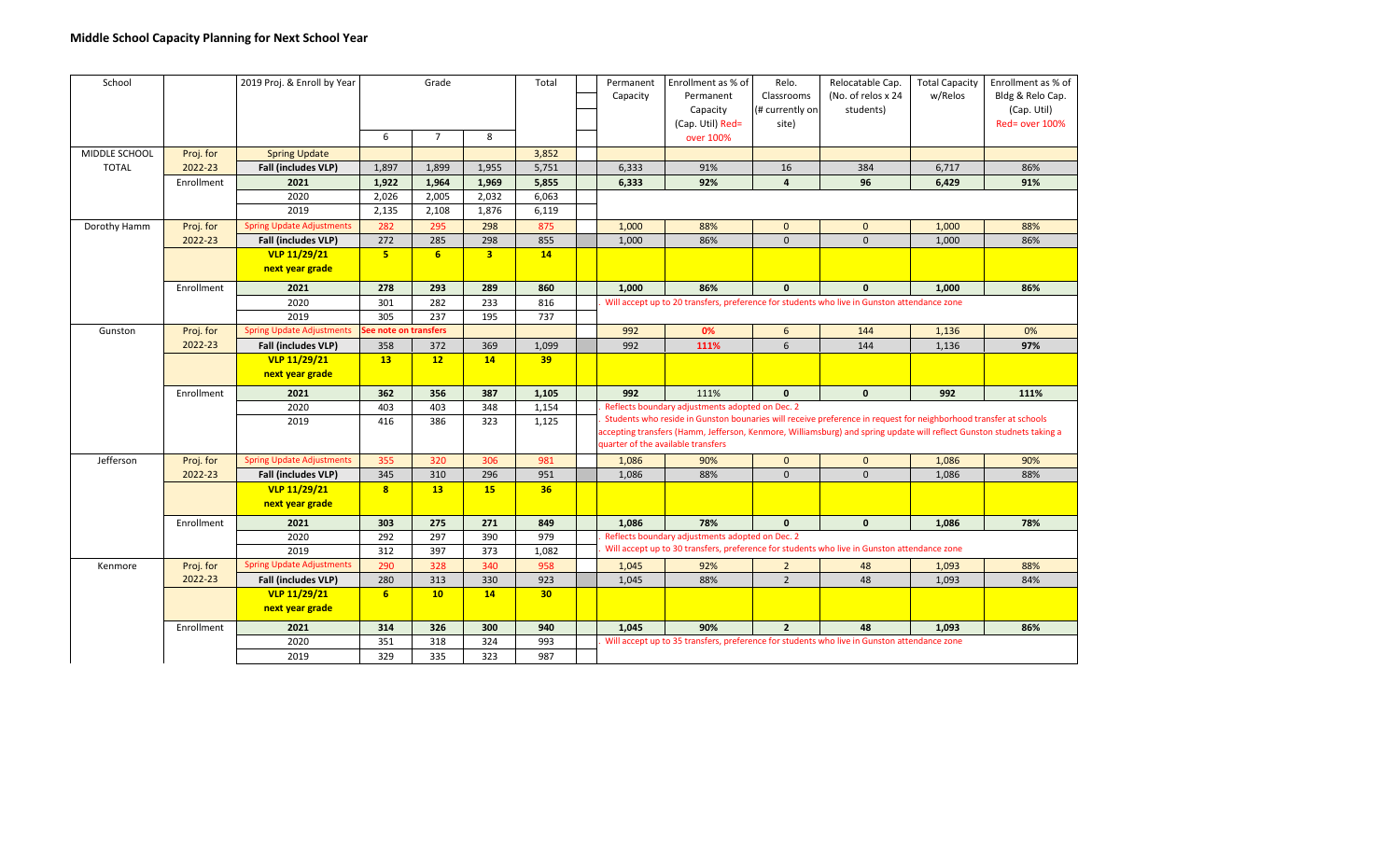| School               |            | 2019 Proj. & Enroll by Year      |                | Grade          |                         | Total               | Permanent<br>Capacity | Enrollment as % of<br>Permanent<br>Capacity<br>(Cap. Util) Red=                             | Relo.<br>Classrooms<br>(# currently on<br>site) | Relocatable Cap.<br>(No. of relos x 24<br>students) | <b>Total Capacity</b><br>w/Relos | Enrollment as % of<br>Bldg & Relo Cap.<br>(Cap. Util)<br>Red= over 100% |
|----------------------|------------|----------------------------------|----------------|----------------|-------------------------|---------------------|-----------------------|---------------------------------------------------------------------------------------------|-------------------------------------------------|-----------------------------------------------------|----------------------------------|-------------------------------------------------------------------------|
|                      |            |                                  | 6              | $\overline{7}$ | 8                       |                     |                       | over 100%                                                                                   |                                                 |                                                     |                                  |                                                                         |
| MIDDLE SCHOOL        | Proj. for  | <b>Spring Update</b>             |                |                |                         | 3,852               |                       |                                                                                             |                                                 |                                                     |                                  |                                                                         |
| <b>TOTAL</b>         | 2022-23    | Fall (includes VLP)              | 1,897          | 1,899          | 1,955                   | 5,751               | 6,333                 | 91%                                                                                         | 16                                              | 384                                                 | 6,717                            | 86%                                                                     |
|                      | Enrollment | 2021                             | 1,922          | 1,964          | 1,969                   | 5,855               | 6,333                 | 92%                                                                                         | $\overline{4}$                                  | 96                                                  | 6,429                            | 91%                                                                     |
|                      |            | 2020                             | 2,026          | 2,005          | 2,032                   | 6,063               |                       |                                                                                             |                                                 |                                                     |                                  |                                                                         |
|                      |            | 2019                             | 2,135          | 2,108          | 1,876                   | 6,119               |                       |                                                                                             |                                                 |                                                     |                                  |                                                                         |
| Swanson              | Proj. for  | <b>Spring Update</b>             |                |                |                         | $\mathbf{0}$        |                       |                                                                                             |                                                 |                                                     |                                  | #DIV/0!                                                                 |
|                      | 2022-23    | Fall (includes VLP)              | 314            | 279            | 326                     | 919                 | 948                   | 97%                                                                                         | 6                                               | 144                                                 | 1,092                            | 84%                                                                     |
|                      |            | VLP 11/29/21<br>next year grade  | 8              | 12             | 8                       | 28                  |                       |                                                                                             |                                                 |                                                     |                                  |                                                                         |
|                      | Enrollment | 2021                             | 276            | 311            | 301                     | 888                 | 948                   | 94%                                                                                         | $\mathbf 0$                                     | $\mathbf 0$                                         | 948                              | 94%                                                                     |
|                      |            | 2020                             | 327            | 320            | 329                     | 976                 |                       |                                                                                             |                                                 |                                                     |                                  |                                                                         |
|                      |            | 2019                             | 351            | 336            | 285                     | 972                 |                       |                                                                                             |                                                 |                                                     |                                  |                                                                         |
| Williamsburg         | Proj. for  | <b>Spring Update Adjustments</b> | 257            | 271            | 261                     | 789                 | 997                   | 79%                                                                                         | $\overline{2}$                                  | 48                                                  | 1,045                            | 76%                                                                     |
|                      | 2022-23    | Fall (includes VLP)              | 242            | 256            | 251                     | 749                 | 997                   | 75%                                                                                         | $\overline{2}$                                  | 48                                                  | 1,045                            | 72%                                                                     |
|                      |            | VLP 11/29/21<br>next year grade  | 2 <sup>1</sup> | $\mathbf{1}$   | $\overline{\mathbf{3}}$ | 6 <sup>1</sup>      |                       |                                                                                             |                                                 |                                                     |                                  |                                                                         |
|                      | Enrollment | 2021                             | 257            | 254            | 278                     | 789                 | 997                   | 79%                                                                                         | $\overline{2}$                                  | 48                                                  | 1,045                            | 76%                                                                     |
|                      |            | 2020                             | 270            | 302            | 325                     | 897                 |                       | Will accept up to 40 transfers, preference for students who live in Gunston attendance zone |                                                 |                                                     |                                  |                                                                         |
|                      |            | 2019                             | 337            | 335            | 291                     | 963                 |                       |                                                                                             |                                                 |                                                     |                                  |                                                                         |
| Virtual Learning     | Proj. for  | <b>Spring Update</b>             |                |                |                         | $\mathbf{0}$        | N/A                   |                                                                                             |                                                 |                                                     |                                  |                                                                         |
| Program              | 2022-23    | Fall (VLP in school)             | $\mathbf 0$    | $\mathbf 0$    | $\mathbf 0$             | $\mathsf{O}\xspace$ | N/A                   |                                                                                             |                                                 |                                                     |                                  |                                                                         |
|                      | Enrollment | 2021                             | 52             | 65             | 60                      | 177                 | N/A                   |                                                                                             |                                                 |                                                     |                                  |                                                                         |
| The Heights Building |            |                                  |                |                |                         |                     |                       | Past enrollment and capacity utilization is addressed on the Heights Building worksheet     |                                                 |                                                     |                                  |                                                                         |
| H-B Woodlawn         | Proj. for  | <b>Spring Update Adj.</b>        | 85             | 82             | 82                      | 249                 |                       |                                                                                             |                                                 |                                                     |                                  |                                                                         |
| Total                | 2022-23    | Fall (includes VLP)              | 85             | 82             | 82                      | 249                 |                       |                                                                                             |                                                 |                                                     |                                  |                                                                         |
|                      |            | VLP 11/29/21                     | $\mathbf{0}$   | $\overline{0}$ | $\overline{0}$          | $\overline{0}$      |                       |                                                                                             |                                                 |                                                     |                                  |                                                                         |
|                      |            | next year grade                  |                |                |                         |                     |                       |                                                                                             |                                                 |                                                     |                                  |                                                                         |
|                      | Enrollment | 2021                             | 79             | 82             | 80                      | 241                 |                       |                                                                                             |                                                 |                                                     |                                  |                                                                         |
|                      |            | 2020                             | 78             | 80             | 82                      | 240                 |                       |                                                                                             |                                                 |                                                     |                                  |                                                                         |
|                      |            | 2019                             | 81             | 81             | 82                      | 244                 |                       |                                                                                             |                                                 |                                                     |                                  |                                                                         |
| E. Shriver           | Proj. for  | <b>Spring Update</b>             |                |                |                         |                     |                       |                                                                                             |                                                 |                                                     |                                  |                                                                         |
|                      | 2022-23    | Fall (includes VLP)              | $\mathbf{1}$   | $\overline{2}$ | $\overline{3}$          | 6                   |                       |                                                                                             |                                                 |                                                     |                                  |                                                                         |
|                      | Enrollment | 2021                             | $\mathbf{1}$   | $\overline{2}$ | $\overline{\mathbf{3}}$ | $6\phantom{.}6$     |                       |                                                                                             |                                                 |                                                     |                                  |                                                                         |
|                      |            | 2020                             | 4              | 3              | $\mathbf{1}$            | 8                   |                       |                                                                                             |                                                 |                                                     |                                  |                                                                         |
|                      |            | 2019                             | $\overline{4}$ | $\mathbf{1}$   | $\overline{4}$          | 9                   |                       |                                                                                             |                                                 |                                                     |                                  |                                                                         |

Secondary Program for Students with Autism phasing out. The last class was the Grade 8 group.

All Arlington Public Schools (APS) budget and operations decisions are based on the best information available at the time. Staff and community members are reminded that funding forecasts from Arlington County and the stat change, based on many external factors. Similarly, student enrollment and projections are based on the best available information, but are also subject to change due to employment, housing and other economic factors. For t reasons, APS and the Arlington School Board may adjust future budget allocations, staffing and other operations decisions to reflect the existing community and operating landscape.

2021 enrollment does NOT include VLP, projections for Fall 2022 include all VLP students in their school of attendance.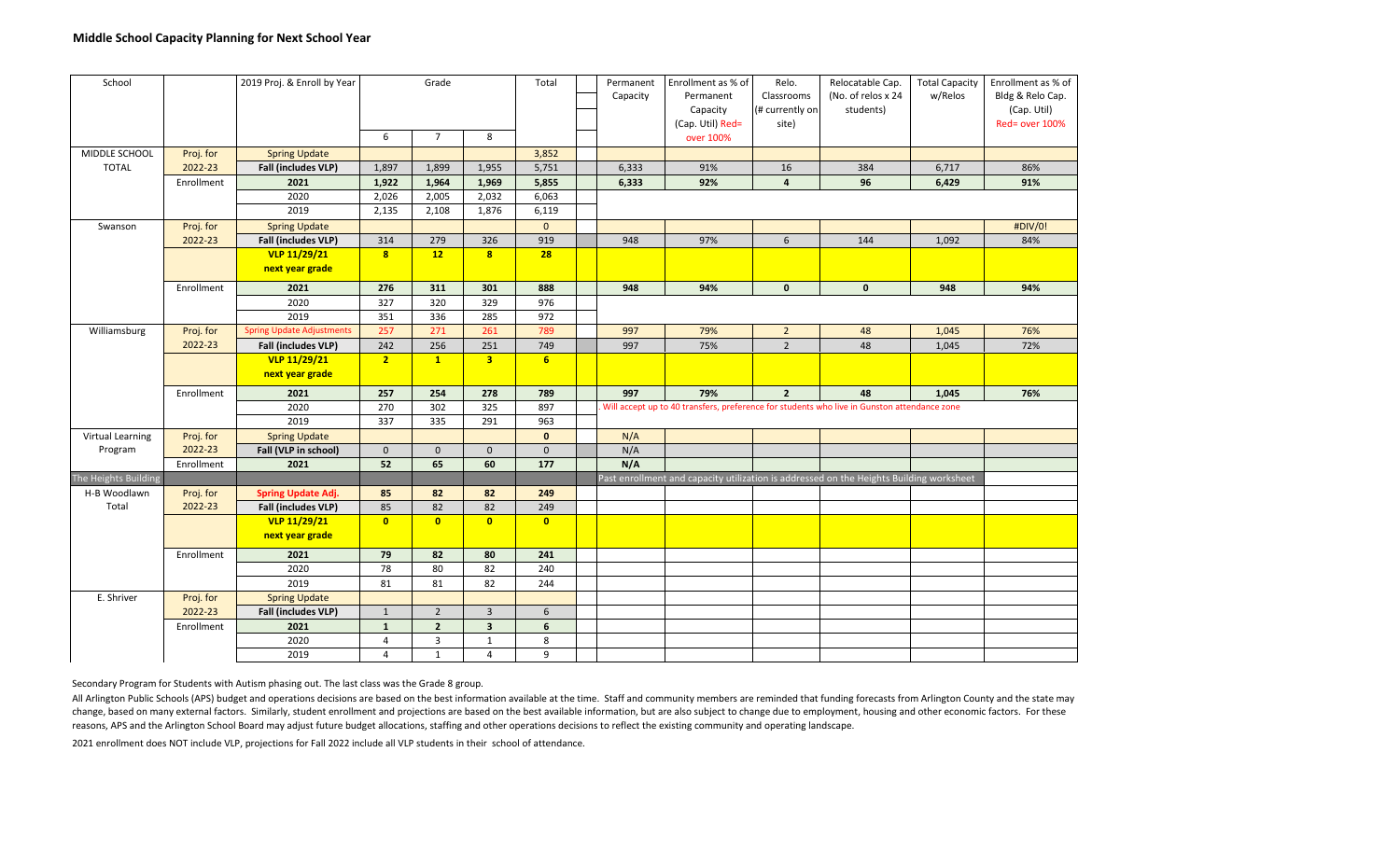# The Heights Building Capacity Planning for Next School Year

| School                       |                      | Proj. & Enroll by Year           |                | Grade          |                | M.S.<br>Grade  |                |              |                 |           | H.S. Total<br>Total |           |  | M.S.           | H.S.           |       | <b>Building Capacity</b> |                | Enrollment as                                              | Relocatable  |
|------------------------------|----------------------|----------------------------------|----------------|----------------|----------------|----------------|----------------|--------------|-----------------|-----------|---------------------|-----------|--|----------------|----------------|-------|--------------------------|----------------|------------------------------------------------------------|--------------|
|                              |                      |                                  | 6              | 7              | 8              | Total          | 9              | 10           | 11              | 12        |                     | $Gr.6-12$ |  | Total          | Total          | Total | Middle School            | High<br>School | % of Bldg<br>& Relo Cap.<br>(Cap. Util)<br><b>Red=over</b> | Capacity     |
|                              |                      |                                  |                |                |                |                |                |              |                 |           |                     |           |  |                |                |       |                          |                | 100%                                                       |              |
|                              | The Heights Building | <b>Spring Update</b>             | 86             | 84             | 85             | 255            | 123            | 120          |                 | $125$ 125 | 493                 | 748       |  | 255            | 493            | 775   | 265                      | 510            | 97%                                                        | $\mathbf{0}$ |
|                              |                      | <b>Fall (includes VLP)</b>       |                | 86 84          | 85             | 255            | 123            | 120          | 125             | 125       | 493                 | 748       |  | 255            | 493            | 775   | 265                      | 510            | 97%                                                        | $\Omega$     |
|                              |                      | 2021                             |                | $80 \mid 84$   | 83             | 247            | 113            |              | 111 114 126     |           | 464                 | 711       |  | 247            | 464            | 775   | 265                      | 510            | 92%                                                        | $\mathbf{0}$ |
|                              |                      | 2020                             | 82             | 83             | 83             | 248            | 109            | 131          |                 | 120 118   | 478                 | 726       |  | 248            | 478            | 775   | 265                      | 510            | 94%                                                        | $\mathbf 0$  |
|                              |                      | 2019                             | 85             | 82             | 86             | 253            | 144            | 131          |                 | 113 133   | 521                 | 774       |  | 253            | 521            | 775   | 265                      | 510            | 100%                                                       | $\mathbf 0$  |
| H-B Woodlawn                 | Proj. for            | <b>Spring Update</b>             |                | $85 \mid 82$   | 82             | 249            | $122$          | 119          |                 | $119$ 113 | 473                 | 722       |  | 249            | 473            |       |                          |                |                                                            |              |
| <b>TOTAL</b>                 | 2021-22              | <b>Fall (includes VLP)</b>       |                | $85$ 82        | 82             | 249            | 122            |              | $119$ 119 113   |           | 473                 | 722       |  | 249            | 473            |       |                          |                |                                                            |              |
|                              | Enrollment           | 2021                             |                | $79$ 82        | 80             | 241            | 112            |              | 110   109   115 |           | 446                 | 687       |  | 241            | 446            |       |                          |                |                                                            |              |
|                              |                      | 2020                             | 78             | 80             | 82             | 240            | 106            | 123          | 113 107         |           | 449                 | 689       |  | 240            | 449            |       |                          |                |                                                            |              |
|                              |                      | 2019                             | 81             | 81             | 82             | 244            | 135            | 124          |                 | 109 115   | 483                 | 727       |  | 244            | 483            |       |                          |                |                                                            |              |
| <b>HBW Lottery (includes</b> | Lottery for 2021-22  | <b>Spring Update Adjustments</b> |                | 78 82          | 82             | 242            | 98             | 95           | 99              | 92        | 384                 | 626       |  | 242            | 384            |       |                          |                |                                                            |              |
| twins)                       | Enrollment           | 2021                             |                | $79$ 82        | 82             | 243            | 92             | 99           | 90              | 91        | 372                 | 615       |  | 243            | 372            |       |                          |                |                                                            |              |
|                              |                      | 2020                             | 78             | 80             | 78             | 236            | 104            | 92           | 93              | 87        | 376                 | 612       |  | 236            | 376            |       |                          |                |                                                            |              |
|                              |                      | 2019                             |                |                |                |                |                |              |                 |           |                     |           |  |                |                |       |                          |                |                                                            |              |
| <b>HBW Special Programs</b>  | Programs for 2021-22 | <b>Spring Update Adjustments</b> | $\overline{7}$ | $\mathbf{0}$   | $\mathbf{0}$   |                | 24             | 24           | 20              | 21        | 89                  | 96        |  | $\overline{7}$ | 89             |       |                          |                |                                                            |              |
|                              | Enrollment           | 2021                             | $\mathbf{0}$   | $\mathbf 0$    | $\mathbf{0}$   | $\mathbf{0}$   | 24             | 15           | 21              | 24        | 84                  | 84        |  |                |                |       |                          |                |                                                            |              |
|                              |                      | 2020                             | $\mathbf 0$    | 0              | 4              |                | $\overline{2}$ | 31           | 20              | 20        | 73                  | 77        |  |                |                |       |                          |                |                                                            |              |
|                              |                      | 2019                             |                |                |                |                |                |              |                 |           |                     |           |  |                |                |       |                          |                |                                                            |              |
| E. Shriver                   | Proj. for            | <b>Spring Update</b>             |                |                |                | $\overline{0}$ |                |              |                 |           | $\mathbf{0}$        | $\Omega$  |  | $\Omega$       | $\overline{0}$ |       |                          |                |                                                            |              |
|                              | 2021-22              | <b>Fall (includes VLP)</b>       | $\mathbf{1}$   | $\overline{2}$ | $\mathbf{3}$   | 6              | $\mathbf{1}$   | $\mathbf{1}$ | 6               | 12        | 20                  | 26        |  | 6              | 20             |       |                          |                |                                                            |              |
|                              | Enrollment           | 2021                             | $\mathbf{1}$   | $\overline{2}$ | $\mathbf{3}$   | 6              | $\mathbf{1}$   | $\mathbf{1}$ | 5               | 11        | 18                  | 24        |  | 6              | 18             |       |                          |                |                                                            |              |
|                              |                      | 2020                             | 4              | $\overline{3}$ | 1              | 8              | 3              | 8            | $\overline{7}$  | 11        | 29                  | 37        |  | 8              | 29             |       |                          |                |                                                            |              |
|                              |                      | 2019                             | $\overline{4}$ | 1              | $\overline{4}$ | 9              | 9              |              | 4               | 18        | 38                  | 47        |  | 9              | 38             |       |                          |                |                                                            |              |

Secondary Program for Students with Autism phasing out. The last class was the Grade 8 group.H.S. HILT students (English Learners) enter through the year. In 2022-23 the program is expanding to add M.S. students, starting in grade 6.

All Arlington Public Schools (APS) budget and operations decisions are based on the best information available at the time. Staff and community members are reminded that funding forecasts from Arlington County and the stat projections are based on the best available information, but are also subject to change due to employment, housing and other economic factors. For these reasons, APS and the Arlington School Board may adjust future budget community and operating landscape.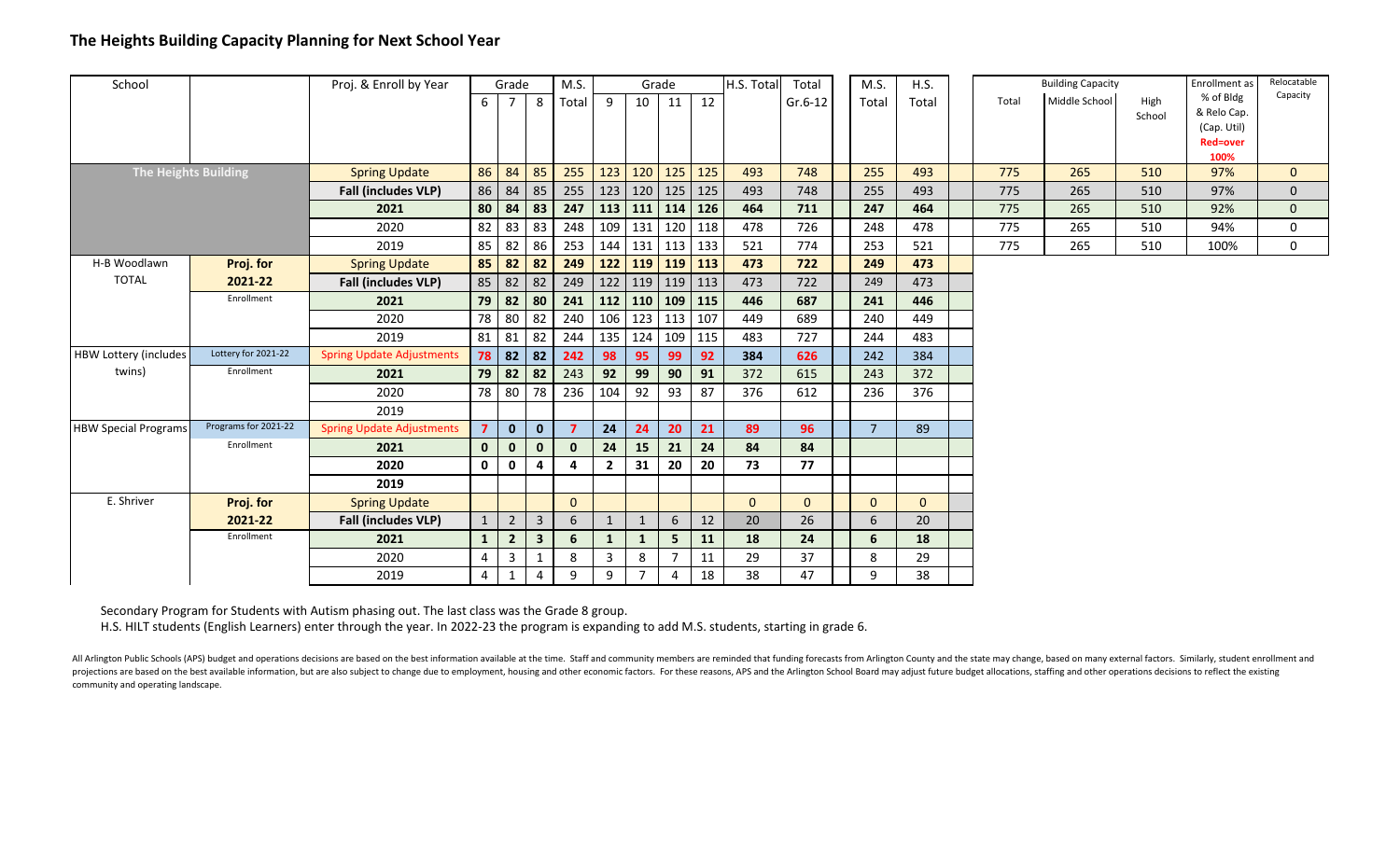| School                               |            | Proj. & Enroll by Year<br>Grade |                         |                         |                |                | Grade 9-12<br>Total     | Adults       | Permanent<br>Capacity       | Enrollment as %<br>of Bldg Capacity                                                                                    | Relo.<br>Classrooms | Relocatable<br>Capacity | Total<br>Capacity | Enrollment as % of Bldg<br>& Relo Cap. (Cap. Util)                                                                                                                                                                                                                                                                                                      |  |
|--------------------------------------|------------|---------------------------------|-------------------------|-------------------------|----------------|----------------|-------------------------|--------------|-----------------------------|------------------------------------------------------------------------------------------------------------------------|---------------------|-------------------------|-------------------|---------------------------------------------------------------------------------------------------------------------------------------------------------------------------------------------------------------------------------------------------------------------------------------------------------------------------------------------------------|--|
|                                      |            |                                 | 9                       | 10                      | 11             | 12             |                         |              |                             | (Cap. Util)<br>Red=over 100%                                                                                           |                     |                         | w/ Relos          | Red=over 100%                                                                                                                                                                                                                                                                                                                                           |  |
| HIGH SCHOOL TOTAL                    | Proj. for  | <b>Spring Update</b>            |                         |                         |                |                |                         |              |                             |                                                                                                                        |                     |                         |                   |                                                                                                                                                                                                                                                                                                                                                         |  |
|                                      | 2022-23    | Fall (includes VLP)             | 2090                    | 2127                    | 1896           | 2,063          | 8,176                   |              | 8,810                       | 93%                                                                                                                    | 20                  | 480                     | 9,290             | 88%                                                                                                                                                                                                                                                                                                                                                     |  |
|                                      | Enrollment | 2021                            | 2,096                   | 1,867                   | 2,023          | 1,896          | 7,882                   | 120          | 8.240                       | 96%                                                                                                                    | 24                  | 576                     | 8,816             | 89%                                                                                                                                                                                                                                                                                                                                                     |  |
|                                      |            | 2020                            | 1,886                   | 2,032                   | 1,858          | 1,791          | 7,567                   | 101          |                             |                                                                                                                        |                     |                         |                   |                                                                                                                                                                                                                                                                                                                                                         |  |
|                                      |            | 2019                            | 2,081                   | 1,901                   | 1,779          | 1,762          | 7,523                   | 122          |                             |                                                                                                                        |                     |                         |                   |                                                                                                                                                                                                                                                                                                                                                         |  |
| Arl. Career Center                   | Proj. for  | Spring Update Adj.              | 130                     | 133                     | 133            | 169            | 565                     |              |                             |                                                                                                                        |                     |                         |                   |                                                                                                                                                                                                                                                                                                                                                         |  |
| <b>Full-Time students</b>            | 2022-23    | Fall (includes VLP)             | 152                     | 133                     | 133            | 169            | 587                     |              | 950                         | 62%                                                                                                                    | 16                  | 384                     | 1,334             | 44%                                                                                                                                                                                                                                                                                                                                                     |  |
| (Does not include CTE                |            | <b>VLP 11/29/21</b>             | $\mathbf{1}$            | $\bullet$               | $\mathbf{1}$   | $\mathbf{1}$   | $\overline{\mathbf{3}}$ |              |                             |                                                                                                                        |                     |                         |                   |                                                                                                                                                                                                                                                                                                                                                         |  |
| students attending other<br>schools) |            | next year grade                 |                         |                         |                |                |                         |              |                             |                                                                                                                        |                     |                         |                   |                                                                                                                                                                                                                                                                                                                                                         |  |
|                                      | Enrollment | 2021                            | 123                     | 136                     | 117            | 133            | 509                     | 10           | 950                         | 54%                                                                                                                    | 16                  | 384                     | 1,334             | 38%                                                                                                                                                                                                                                                                                                                                                     |  |
|                                      |            | 2020                            | 141                     | 133                     | 91             | 148            | 513                     |              |                             |                                                                                                                        |                     |                         |                   | Enrollment and projections do NOT include part-time CTE students and World Langauge (German, French, ASL,                                                                                                                                                                                                                                               |  |
|                                      |            | 2019                            | 156                     | 100                     | 98             | 110            | 464                     |              |                             | Spanish) students attending other schools.<br>Common spaces are not large enough to accommodate all full-time students |                     |                         |                   |                                                                                                                                                                                                                                                                                                                                                         |  |
|                                      |            |                                 |                         |                         |                |                |                         |              |                             | Arlington Tech lottery being reduced to 130 until the new space is available.                                          |                     |                         |                   |                                                                                                                                                                                                                                                                                                                                                         |  |
| Arl. Comm. H.S.                      | Proj. for  | <b>Spring Update</b>            |                         |                         |                |                | $\Omega$                |              |                             |                                                                                                                        |                     |                         |                   |                                                                                                                                                                                                                                                                                                                                                         |  |
| Does not account for                 | 2022-23    | Fall (includes VLP)             | 5                       | $\overline{3}$          | 20             | 44             | 72                      |              |                             |                                                                                                                        |                     |                         |                   |                                                                                                                                                                                                                                                                                                                                                         |  |
| students age 22 or older             | Enrollment | 2021                            | $5\overline{5}$         | $\overline{\mathbf{3}}$ | 20             | 44             | 72                      | 106          |                             |                                                                                                                        |                     |                         |                   |                                                                                                                                                                                                                                                                                                                                                         |  |
| in capacity utilization              |            | 2020                            | $\mathbf{1}$            | 10                      | 21             | 45             | 77                      | 96           |                             | APS seeking short term facility for 2023-24 through 2025-26                                                            |                     |                         |                   |                                                                                                                                                                                                                                                                                                                                                         |  |
|                                      |            | 2019                            | $\overline{7}$          | 11                      | 26             | 40             | 84                      | 109          |                             | ACHS moving to PenPlace for 2026-27                                                                                    |                     |                         |                   |                                                                                                                                                                                                                                                                                                                                                         |  |
| Langston                             | Proj. for  | <b>Spring Update</b>            |                         |                         |                |                | $\mathbf{0}$            |              |                             |                                                                                                                        |                     |                         |                   |                                                                                                                                                                                                                                                                                                                                                         |  |
|                                      | 2022-23    | Fall (includes VLP)             | $\mathbf{1}$            | 6                       | 28             | 46             | 81                      |              | 120                         | 68%                                                                                                                    | $\mathbf{0}$        | $\Omega$                | 120               | 68%                                                                                                                                                                                                                                                                                                                                                     |  |
|                                      | Enrollment | 2021                            | $\overline{\mathbf{3}}$ | $\boldsymbol{6}$        | 28             | 46             | 83                      | $\mathbf{1}$ | 150                         | 55%                                                                                                                    | $\mathbf{0}$        | $\mathbf{0}$            | 150               | 55%                                                                                                                                                                                                                                                                                                                                                     |  |
|                                      |            | 2020                            | $\mathbf 0$             | $\overline{4}$          | 27             | 44             | 75                      | 5            |                             |                                                                                                                        |                     |                         |                   |                                                                                                                                                                                                                                                                                                                                                         |  |
|                                      |            | 2019                            | 1                       | 8                       | 34             | 65             | 108                     | 13           |                             |                                                                                                                        |                     |                         |                   |                                                                                                                                                                                                                                                                                                                                                         |  |
| <b>New Directions</b>                | Proj. for  | <b>Spring Update</b>            |                         |                         |                |                | $\Omega$                |              |                             |                                                                                                                        |                     |                         |                   |                                                                                                                                                                                                                                                                                                                                                         |  |
| (@Langston)                          | 2022-23    | <b>Fall (includes VLP)</b>      | $\overline{2}$          | $\overline{3}$          | 5 <sup>5</sup> | 6              | 16                      |              | 30 <sup>°</sup>             | 53%                                                                                                                    | $\mathbf{0}$        | $\mathbf{0}$            | 30 <sup>°</sup>   | 53%                                                                                                                                                                                                                                                                                                                                                     |  |
|                                      | Enrollment | 2021                            | $\overline{2}$          | $\overline{\mathbf{3}}$ | 5 <sup>5</sup> | 6              | 16                      |              | 30                          | 53%                                                                                                                    | $\mathbf{0}$        | $\mathbf{0}$            | 30                | 53%                                                                                                                                                                                                                                                                                                                                                     |  |
|                                      |            | 2020                            | $\mathbf 0$             | $\overline{\mathbf{3}}$ | $\overline{3}$ | 10             | 16                      |              |                             |                                                                                                                        |                     |                         |                   |                                                                                                                                                                                                                                                                                                                                                         |  |
|                                      |            | 2019                            | $\mathbf{1}$            | 9                       | 5              | $\overline{2}$ | 17                      |              |                             |                                                                                                                        |                     |                         |                   |                                                                                                                                                                                                                                                                                                                                                         |  |
| Wakefield                            | Proj. for  | <b>Spring Update</b>            | 596                     | 681                     | 563            | 514            | 2,354                   |              | 2,203                       | 107%                                                                                                                   | 6                   | 144                     | 2,347             | 100%                                                                                                                                                                                                                                                                                                                                                    |  |
|                                      | 2022-23    | Fall (includes VLP)             | 601                     | 691                     | 566            | 516            | 2,374                   |              | 2,203                       | 108%                                                                                                                   | $\overline{4}$      | 96                      | 2,299             | 103%                                                                                                                                                                                                                                                                                                                                                    |  |
|                                      |            | <b>VLP 11/29/21</b>             | 19                      | 32                      | 31             | 23             | 105                     |              |                             |                                                                                                                        |                     |                         |                   |                                                                                                                                                                                                                                                                                                                                                         |  |
|                                      |            | next year grade                 |                         |                         |                |                |                         |              |                             |                                                                                                                        |                     |                         |                   |                                                                                                                                                                                                                                                                                                                                                         |  |
|                                      | Enrollment | 2021                            | 671                     | 571                     | 515            | 484            | 2,241                   |              | 2.203                       | 102%                                                                                                                   | $\overline{a}$      | 96                      | 2,299             | 97%                                                                                                                                                                                                                                                                                                                                                     |  |
|                                      |            | 2020                            | 616                     | 560                     | 528            | 452            | 2,156                   |              |                             | Reflects boundary adjustments adopted on Dec. 2                                                                        |                     |                         |                   |                                                                                                                                                                                                                                                                                                                                                         |  |
|                                      |            | 2019                            | 592                     | 563                     | 485            | 440            | 2,080                   |              | $Gr10-12$<br>the transfers. |                                                                                                                        |                     |                         |                   | 2 additional relocatable classrooms will be added summer 2022, and all 6 relocatable classrooms will be usable<br>Adjustments do not account for AP network seats, projections will need to account for 20 spots (15 Gr9, 5 across<br>W-L is offering 60 transfers. The spring update to projections will assume that 20 Wakefield students will accept |  |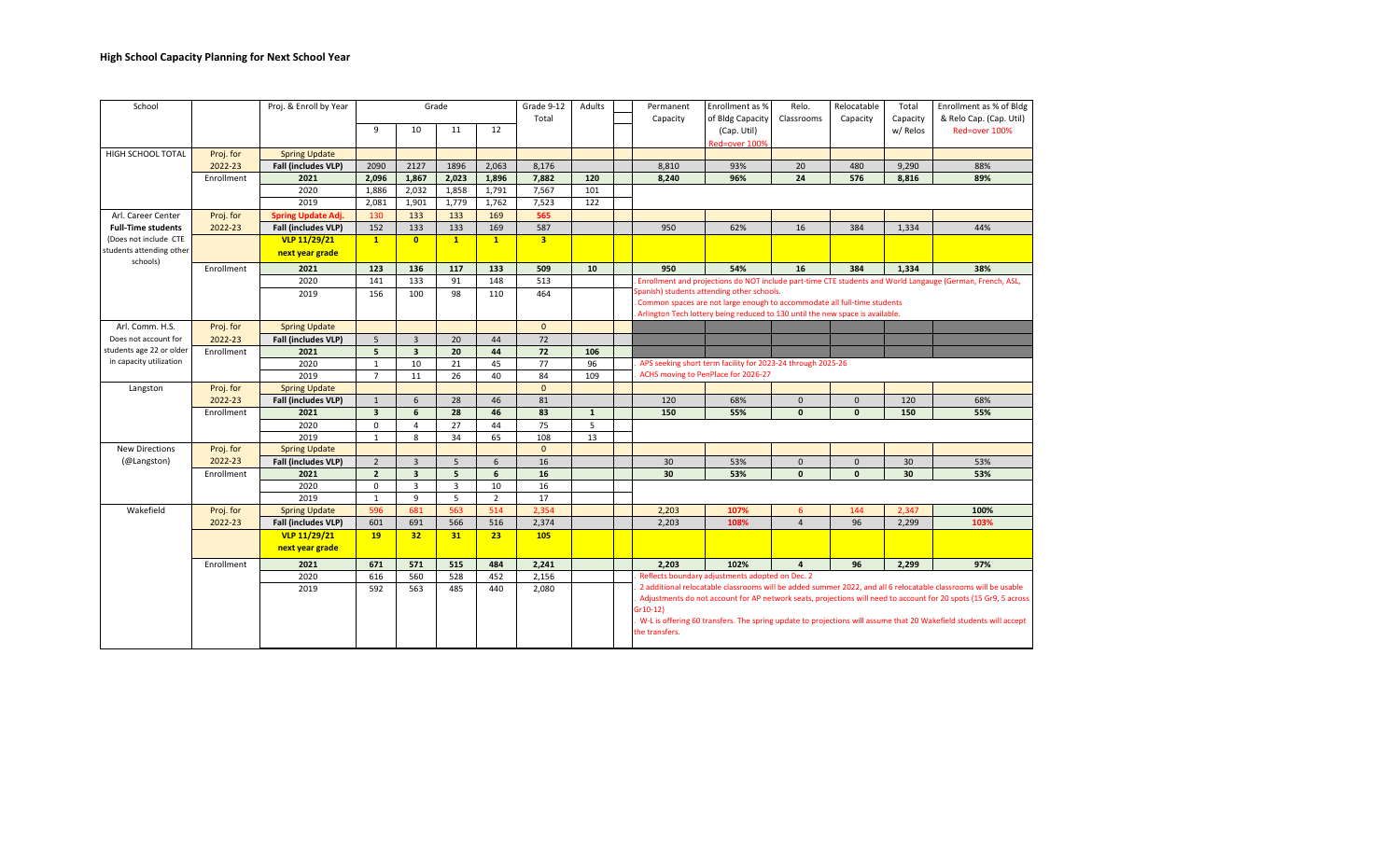| School               |            | Proj. & Enroll by Year    | Grade                   |                |                         | Grade 9-12<br>Total | Adults         | Permanent<br>Capacity   | Enrollment as %<br>of Bldg Capacity | Relo.<br>Classrooms                                                                     | Relocatable<br>Capacity | Total<br>Capacity | Enrollment as % of Bldg<br>& Relo Cap. (Cap. Util) |                                                                                                               |
|----------------------|------------|---------------------------|-------------------------|----------------|-------------------------|---------------------|----------------|-------------------------|-------------------------------------|-----------------------------------------------------------------------------------------|-------------------------|-------------------|----------------------------------------------------|---------------------------------------------------------------------------------------------------------------|
|                      |            |                           | 9                       | 10             | 11                      | 12                  |                |                         |                                     | (Cap. Util)<br>Red=over 100%                                                            |                         |                   | w/ Relos                                           | Red=over 100%                                                                                                 |
| HIGH SCHOOL TOTAL    | Proj. for  | <b>Spring Update</b>      |                         |                |                         |                     |                |                         |                                     |                                                                                         |                         |                   |                                                    |                                                                                                               |
|                      | 2022-23    | Fall (includes VLP)       | 2090                    | 2127           | 1896                    | 2,063               | 8,176          |                         | 8,810                               | 93%                                                                                     | 20                      | 480               | 9,290                                              | 88%                                                                                                           |
|                      | Enrollment | 2021                      | 2,096                   | 1,867          | 2,023                   | 1,896               | 7,882          | 120                     | 8,240                               | 96%                                                                                     | 24                      | 576               | 8,816                                              | 89%                                                                                                           |
|                      |            | 2020                      | 1,886                   | 2,032          | 1,858                   | 1,791               | 7,567          | 101                     |                                     |                                                                                         |                         |                   |                                                    |                                                                                                               |
|                      |            | 2019                      | 2,081                   | 1,901          | 1,779                   | 1,762               | 7,523          | 122                     |                                     |                                                                                         |                         |                   |                                                    |                                                                                                               |
| Washington-Liberty   | Proj. for  | <b>Spring Update</b>      | 668                     | 631            | 533                     | 561                 | 2,393          |                         | 2,808                               | 85%                                                                                     | $\mathbf{0}$            | $\mathbf{0}$      | 2,808                                              | 85%                                                                                                           |
|                      | 2022-23    | Fall (includes VLP)       | 643                     | 606            | 527                     | 557                 | 2,333          |                         | 2,808                               | 83%                                                                                     | $\mathbf{0}$            | $\mathbf{0}$      | 2,808                                              | 83%                                                                                                           |
|                      |            | <b>VLP 11/29/21</b>       | 13                      | 13             | $\overline{\mathbf{8}}$ | 9 <sup>°</sup>      | 43             |                         |                                     |                                                                                         |                         |                   |                                                    |                                                                                                               |
|                      |            | next year grade           |                         |                |                         |                     |                |                         |                                     |                                                                                         |                         |                   |                                                    |                                                                                                               |
|                      | Enrollment | 2021                      | 570                     | 504            | 569                     | 531                 | 2,174          |                         | 2.208                               | 98%                                                                                     | $\overline{4}$          | 96                | 2,304                                              | 94%                                                                                                           |
|                      |            | 2020                      | 495                     | 588            | 562                     | 460                 | 2,105          |                         |                                     |                                                                                         |                         |                   |                                                    | Adjustments currently listed in Spring Update do not account for increased number of available IB seats as    |
|                      |            | 2019                      | 573                     | 561            | 490                     | 503                 | 2,127          |                         |                                     | All relocatable classrooms will be removed by summer 2022                               |                         |                   |                                                    | compared to prior years. Spring Update to projections will account for 115 IB seats (110 Gr9, 7 Gr10, 8 Gr11) |
|                      |            |                           |                         |                |                         |                     |                |                         |                                     |                                                                                         |                         |                   |                                                    | W-L is offering 60. The spring update to projections will assume that 20 students from Wakefield will accept  |
|                      |            |                           |                         |                |                         |                     |                |                         |                                     | transfers and 40 students from Yorktown will accept transfers.                          |                         |                   |                                                    |                                                                                                               |
| Yorktown             | Proj. for  | <b>Spring Update</b>      | 543                     | 550            | 489                     | 578                 | 2,160          |                         | 2,189                               | 99%                                                                                     | $\mathbf{0}$            | $\mathbf{0}$      | 2,189                                              | 99%                                                                                                           |
|                      | 2022-23    | Fall (includes VLP)       | 563                     | 565            | 492                     | 600                 | 2,220          |                         | 2,189                               | 101%                                                                                    | $\Omega$                | $\Omega$          | 2.189                                              | 101%                                                                                                          |
|                      |            | <b>VLP 11/29/21</b>       | $\overline{\mathbf{8}}$ | 5 <sub>1</sub> | 11                      | $\mathbf{1}$        | 25             |                         |                                     |                                                                                         |                         |                   |                                                    |                                                                                                               |
|                      |            | next year grade           |                         |                |                         |                     |                |                         |                                     |                                                                                         |                         |                   |                                                    |                                                                                                               |
|                      | Enrollment | 2021                      | 562                     | 489            | 606                     | 489                 | 2,146          |                         | 2,189                               | 98%                                                                                     | $\mathbf{0}$            | $\mathbf{0}$      | 2,189                                              | 98%                                                                                                           |
|                      |            | 2020                      | 524                     | 603            | 506                     | 514                 | 2,147          |                         |                                     |                                                                                         |                         |                   |                                                    | W-L is offering 60. The spring update to projections will assume that 40 students from Yorktown will accept   |
|                      |            | 2019                      | 607                     | 518            | 528                     | 469                 | 2,122          |                         | ransfers.                           |                                                                                         |                         |                   |                                                    |                                                                                                               |
| Virtual Learning     | Proj. for  | <b>Spring Update</b>      |                         |                |                         |                     | $\mathbf{0}$   |                         | N/A                                 |                                                                                         |                         |                   |                                                    |                                                                                                               |
| Program              | 2022-23    | Fall (VLP in school)      | $\mathsf 0$             | $\mathbf 0$    | $\mathbf{0}$            | $\mathbf{0}$        | $\mathbf{0}$   |                         | N/A                                 |                                                                                         |                         |                   |                                                    |                                                                                                               |
|                      | Enrollment | 2021                      | 47                      | 44             | 49                      | 37                  | 177            |                         | N/A                                 |                                                                                         |                         |                   |                                                    |                                                                                                               |
| The Heights Building |            | 2019 10-Year Proj.        | 123                     | 120            | 125                     | 125                 | $\overline{0}$ |                         |                                     | Past enrollment and capacity utilization is addressed on the Heights Building worksheet |                         |                   |                                                    |                                                                                                               |
| H-B Woodlawn Total   | Proj. for  | <b>Spring Update Adj.</b> | 122                     | 119            | 119                     | 113                 | 473            |                         |                                     |                                                                                         |                         |                   |                                                    |                                                                                                               |
|                      | 2022-23    | Fall (includes VLP)       | 122                     | 119            | 119                     | 113                 | 473            |                         |                                     |                                                                                         |                         |                   |                                                    |                                                                                                               |
|                      |            | <b>VLP 11/29/21</b>       | $\mathbf{0}$            | $\mathbf{1}$   | $\mathbf{0}$            | $\bullet$           | $\mathbf{1}$   |                         |                                     |                                                                                         |                         |                   |                                                    |                                                                                                               |
|                      |            | next year grade           |                         |                |                         |                     |                |                         |                                     |                                                                                         |                         |                   |                                                    |                                                                                                               |
|                      | Enrollment | 2021                      | 112                     | 110            | 109                     | 115                 | 446            | $\overline{\mathbf{3}}$ |                                     |                                                                                         |                         |                   |                                                    |                                                                                                               |
|                      |            | 2020                      | 106                     | 123            | 113                     | 107                 | 449            |                         |                                     |                                                                                         |                         |                   |                                                    |                                                                                                               |
|                      |            | 2019                      | 135                     | 124            | 109                     | 115                 | 483            |                         |                                     |                                                                                         |                         |                   |                                                    |                                                                                                               |
| Shriver Program      | Proj. for  | <b>Spring Update</b>      | $\mathbf{0}$            | $\mathbf{0}$   | $\mathbf{0}$            | $\mathbf{0}$        | $\mathbf{0}$   |                         |                                     |                                                                                         |                         |                   |                                                    |                                                                                                               |
|                      | 2022-23    | Fall (includes VLP)       | $\mathbf{1}$            | $\mathbf{1}$   | $6\overline{6}$         | 12                  | 20             |                         |                                     |                                                                                         |                         |                   |                                                    |                                                                                                               |
|                      |            | <b>VLP 11/29/21</b>       | $\mathbf{0}$            | $\mathbf{0}$   | $\mathbf{0}$            | 2 <sup>1</sup>      | 2 <sup>1</sup> |                         |                                     |                                                                                         |                         |                   |                                                    |                                                                                                               |
|                      |            | next year grade           |                         |                |                         |                     |                |                         |                                     |                                                                                         |                         |                   |                                                    |                                                                                                               |
|                      | Enrollment | 2021                      | $\mathbf{1}$            | $\mathbf{1}$   | 5 <sup>1</sup>          | 11                  | 18             |                         |                                     |                                                                                         |                         |                   |                                                    |                                                                                                               |
|                      |            | 2020                      | 3                       | 8              | $\overline{7}$          | 11                  | 29             |                         |                                     |                                                                                         |                         |                   |                                                    |                                                                                                               |
|                      |            | 2019                      | 9                       | $\overline{7}$ | $\overline{4}$          | 18                  | 38             |                         |                                     |                                                                                         |                         |                   |                                                    |                                                                                                               |

H.S. HILT students (English Learners) enter through the year

All Arlington Public Schools (APS) budget and operations decisions are based on the best information available at the time. Staff and community members are reminded that funding forecasts from Arlington County and the stat based on many external factors. Similarly, student enrollment and projections are based on the best available information, but are also subject to change due to employment, housing and other economic factors. For these rea Arlington School Board may adjust future budget allocations, staffing and other operations decisions to reflect the existing community and operating landscape.

2021 enrollment does NOT include VLP, projections for Fall 2022 include all VLP students in their school of attendance.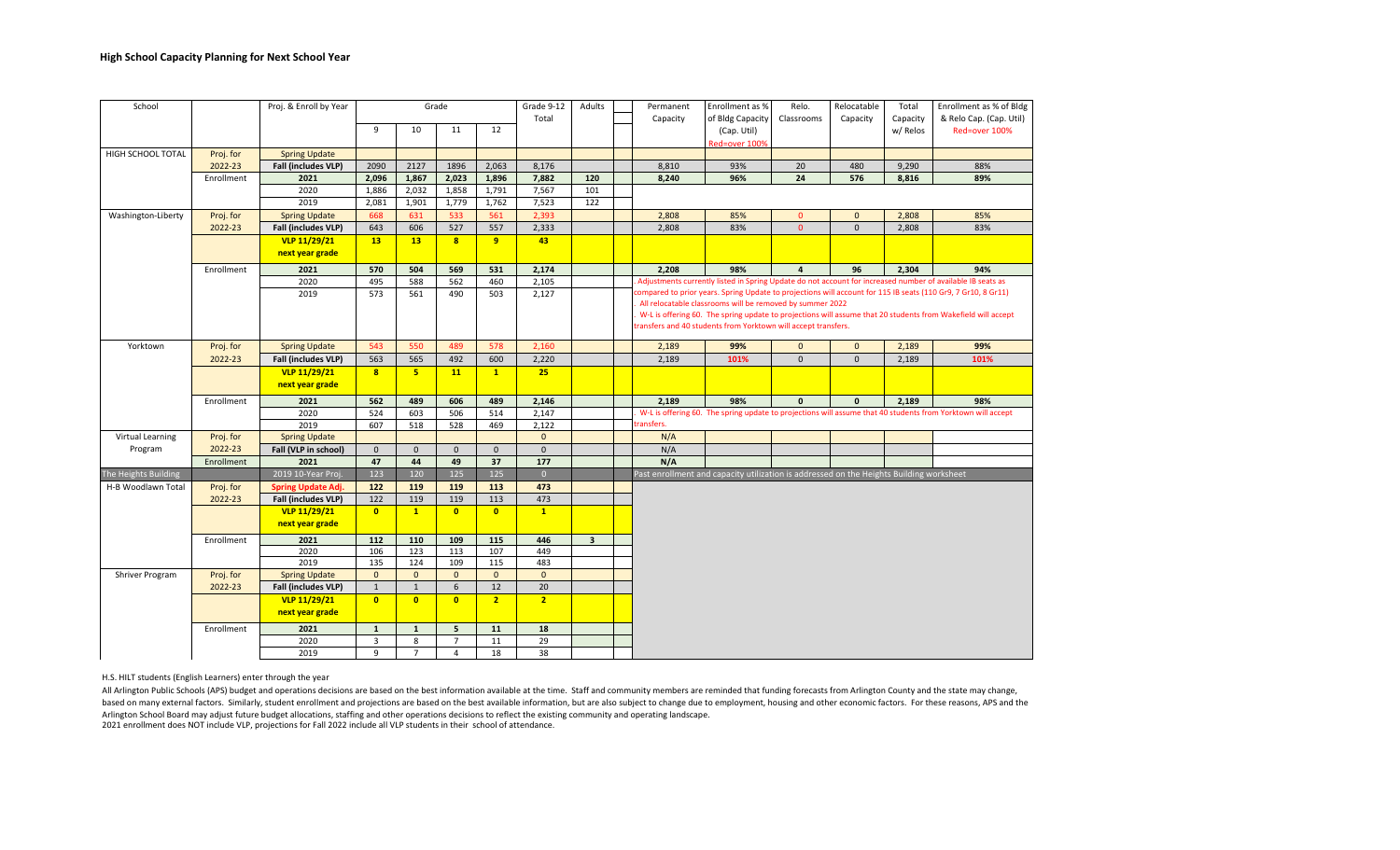# **Attachment B**

**Chart of budgeted Pre-K and Countywide Pre-K Special Education seats for SY 2022-23 by host school and program.**

| <b>School</b>                             | Mont.<br>K | 3&4<br><b>Mont</b> | <b>VPI</b> | <b>PreK</b><br><b>SPED</b> | Comm<br>Peer<br>Pals<br>(CPP) | Pre-K<br><b>Total</b> |
|-------------------------------------------|------------|--------------------|------------|----------------------------|-------------------------------|-----------------------|
| Abingdon                                  |            |                    | 16         | 8                          |                               | 24                    |
| <b>Alice West Fleet</b>                   | 12         | 34                 | 32         | 6                          | 6                             | 78                    |
| <b>Arlington</b><br><b>Traditional</b>    |            |                    | 48         | 6                          |                               | 54                    |
| Ashlawn                                   |            |                    | 16         | 16                         |                               | 32                    |
| <b>Barcroft</b>                           |            |                    | 32         | 15                         | $\overline{\mathbf{z}}$       | 54                    |
| <b>Barrett</b>                            | 6          | 17                 | 28         | 16                         |                               | 61                    |
| Campbell                                  |            |                    | 48         |                            |                               | 48                    |
| <b>Carlin Springs</b>                     | 6          | 17                 | 42         | 30                         | 14                            | 103                   |
| <b>Claremont</b>                          |            |                    | 64         |                            |                               | 64                    |
| <b>Discovery</b>                          | 10         | 29                 |            | 8                          |                               | 37                    |
| <b>Dr. Charles Drew</b>                   |            |                    | 28         | 44                         | 14                            | 86                    |
| <b>Escuela Key</b>                        |            |                    | 32         |                            |                               | 32                    |
| Glebe                                     |            |                    |            | $\overline{7}$             | $\overline{7}$                | 14                    |
| <b>Hoffman-Boston</b>                     |            |                    | 52         | 37                         | $\overline{7}$                | 96                    |
| <b>Innovation</b>                         |            |                    | 16         | 14                         | 14                            | 44                    |
| Jamestown                                 | 12         | 34                 |            | 16                         | 4                             | 54                    |
| <b>Long Branch</b>                        |            |                    | 16         | 6                          |                               | 22                    |
| <b>Montessori Public</b><br><b>School</b> | 60         | 119                |            |                            | 8                             | 127                   |
| Nottingham                                |            |                    |            | 14                         | 14                            | 28                    |
| Oakridge                                  | 6          | 17                 | 16         | 8                          |                               | 41                    |
| Randolph                                  |            |                    | 44         | 16                         |                               | 60                    |
| <b>Taylor</b>                             |            |                    |            | 14                         | 14                            | 28                    |
| <b>Tuckahoe</b>                           |            |                    |            | 14                         | 14                            | 28                    |
| <b>Integration Station</b>                |            |                    |            | 60                         |                               | 60                    |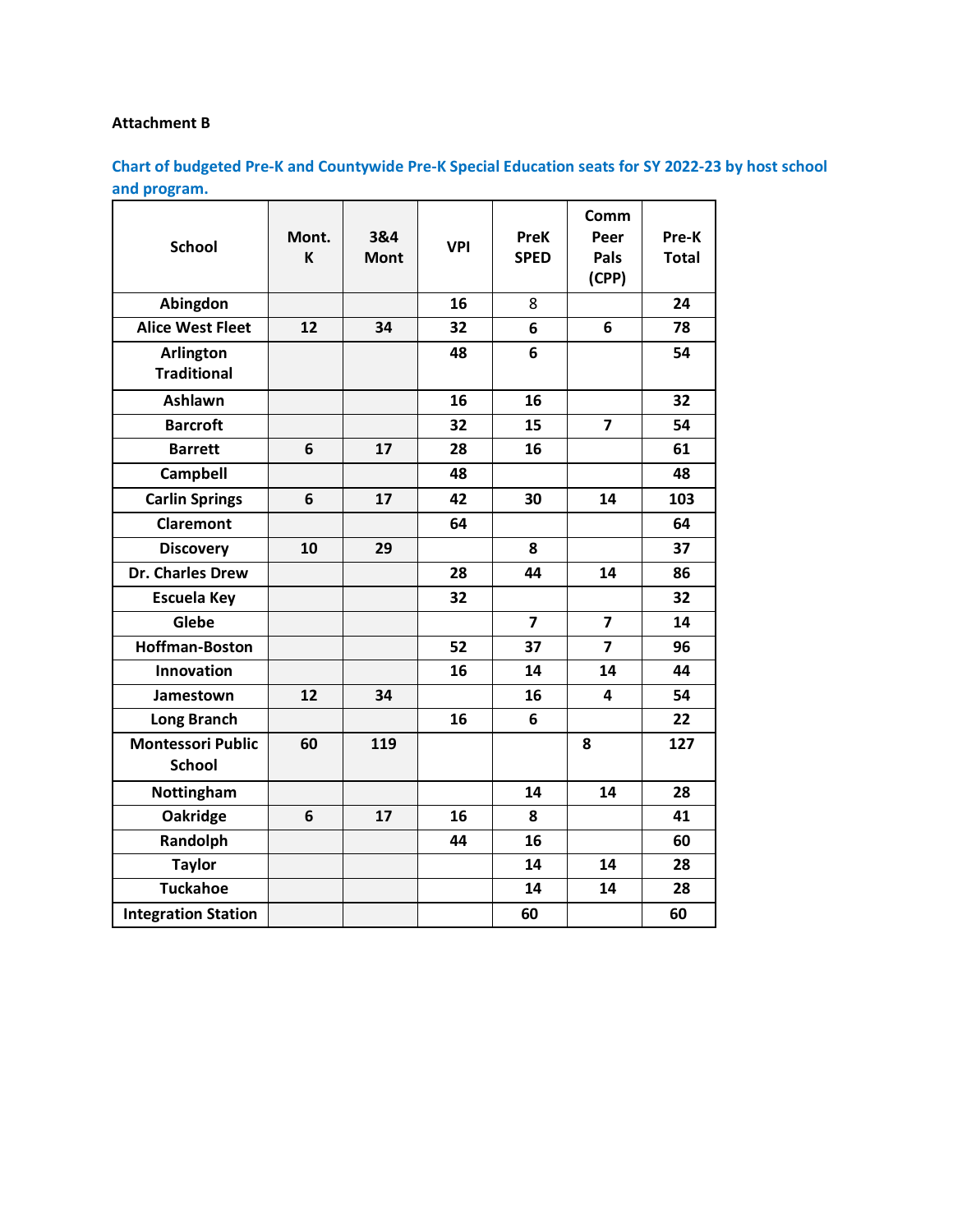#### **Attachment C**

# **Rationale for Pre-K Adjustments for SY 2022-23**

#### **Offering two Pre-K/Kindergarten satellite Montessori classes at Jamestown instead of three classes**

#### *Rationale*:

- o Historical enrollment in the Pre-K/Kindergarten Montessori satellite classes at Jamestown has been low.
- $\circ$  It has been difficult for families meeting the income criteria (Per PIP should be at twothirds of the class enrollment *J-5.3.31 - PIP Preschool Programs)* to access the location and transportation has not been provided to students outside of the Jamestown zone.
- $\circ$  To fill seats, some of the two-thirds seats reserved for income eligible students are being used by non-income eligible families.
- $\circ$  APS will continue to monitor demand and may return to offering an additional class in the future.

#### *Plan for Supporting Impacted Students and Families:*

- $\circ$  Current Montessori students at Jamestown will be invited to continue in the program by:
	- Remaining at Jamestown as students from the third satellite class can be accommodated within the two remaining satellite classes at Jamestown
	- Applying to VPI for income eligible 3-year-olds

#### **Move One VPI class from Abingdon to Claremont**

#### *Rationale:*

- o Provides enrollment relief to Abingdon, which is projected to be over-capacity in SY 2022-23
- $\circ$  Claremont has historically had a wait list for VPI, and staff may be better able to fill these classes with county-wide transportation being available as well.
- $\circ$  Claremont is located within the Abingdon boundary which keeps the location of the class proximate to families in nearby communities.
- o Helps support the Dual Language Immersion (DLI) program instructional model of linguistically balanced classrooms. The VPI program at Claremont typically attracts more Spanish and bilingual (Spanish-English) speaking students and the vast majority continue with the DLI program.

#### **Move One VPI class from Barrett to Claremont**

#### *Rationale:*

- o VPI enrollment at Barrett has shown a declining trend.
- o Claremont has historically had a waitlist for VPI, and staff may be better able to fill these classes with county-wide transportation being available as well.
- $\circ$  Helps support the Dual Language Immersion (DLI) program instructional model of linguistically balanced classrooms. The VPI program at Claremont typically attracts more Spanish and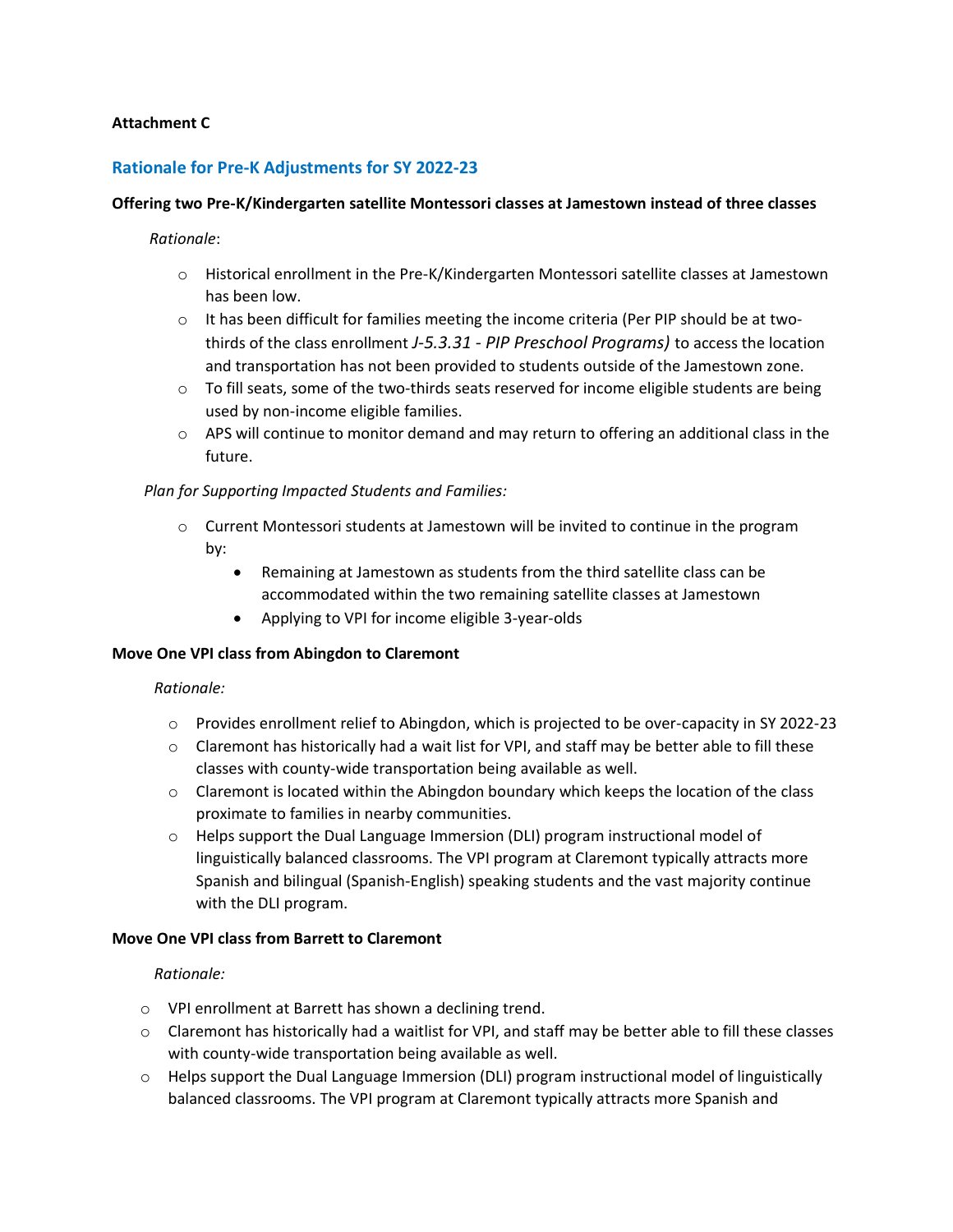bilingual (Spanish-English) speaking students and the vast majority continue with the DLI program.

# **Add one Community Peer Pre-K Program (CPP) class at Taylor by shifting resources from Oakridge and offering one Pre-K special education class at Abingdon instead of two.**

## *Rationale:*

- o Increase inclusion opportunities for students at Taylor.
- $\circ$  Allows for a second CPP class to allow for greater differentiation for students and greater collaboration in CLTs (Collaborative Learning Teams).
- o Provides enrollment relief to Abingdon, which is projected to be over-capacity in SY 2022-23.
- o Current Pre-K special education needs at Abingdon can be met with one Pre-K special education class and additional special education resources can be added if needs increase

# **Add one Community Peer Pre-K Program (CPP) class at Innovation, by shifting resources from Oakridge and offering one Pre-K special education class at Oakridge instead of two.**

## *Rationale:*

- o Increase inclusion opportunities for students at Innovation.
- $\circ$  Allows for a second CPP class to allow for greater differentiation for students and greater collaboration in CLTs.
- o Current Pre-K special education needs at Oakridge can be met with one Pre-K special education class and additional special education resources can be added if needs increase.